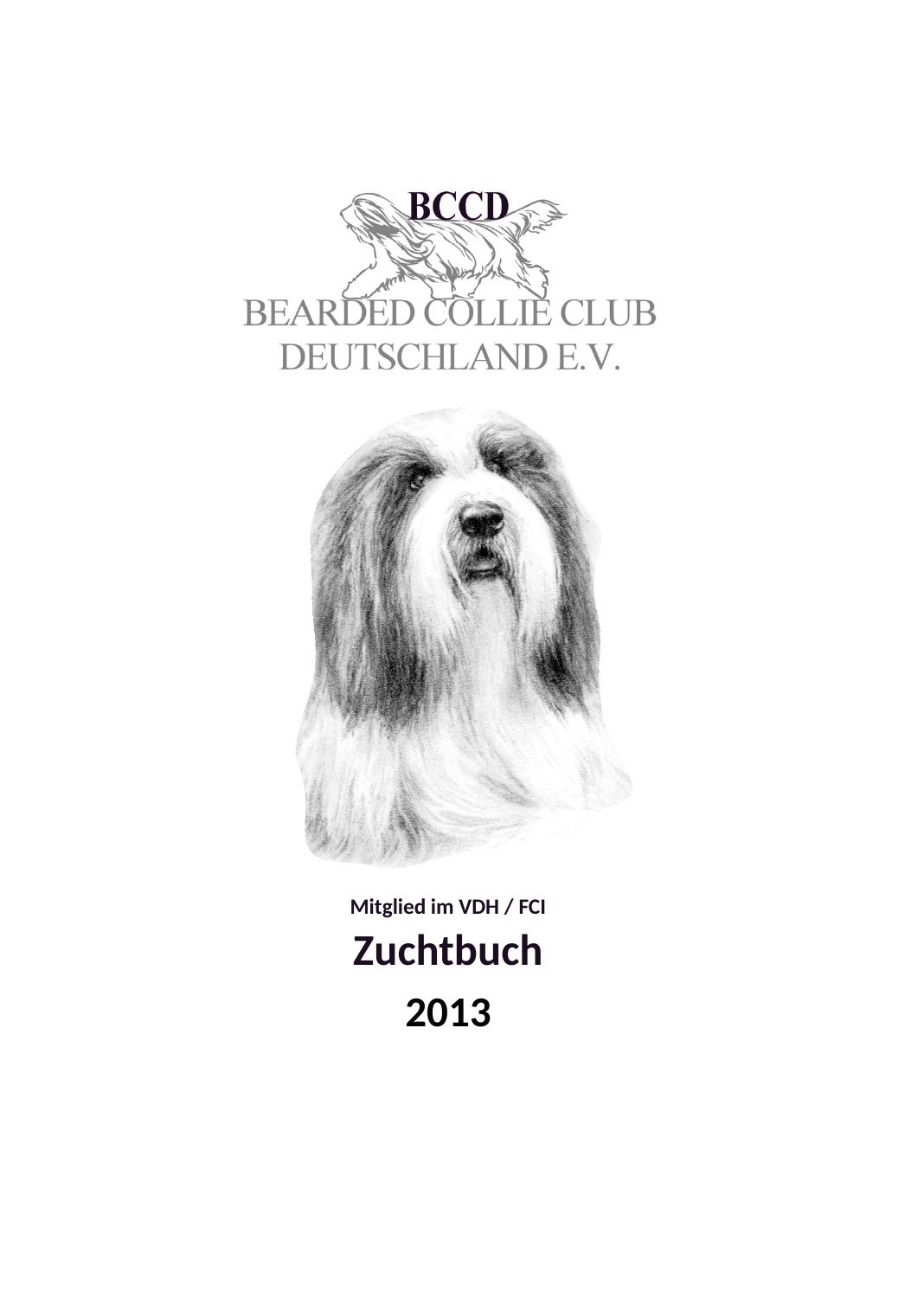Copyright 2014

Herausgeber: Bearded Collie Club Deutschland e.V.(BCCD)

EDV und Manuskript: TG-Verlag Beuing GmbH, Giessen

Diese Zuchtbuch einschließlich allerseiner Teile ist urheberrechtlich geschützt. Jede Verwertung ausserhalb derengen Grenzen des Urheberrechtsgesetzes ist ohne Zustimmung des Herausgebers bzw. Verlages unzulässig und strafbar. Das gilt insbesondere für Vervielfältigungen, Übersetzungen, Mikroverfilmungen sowie die Einspeicherung und Verarbeitung des Inhaltes oder von Teilinformationen aus dem Inhalt in elektronischen Systemen.

Grundlage dieser Ausgabe sind die Informationen, die der Zuchtbuchstelle im BCCD bekannt und in der EDV-Anlage des TG-Verlags gespeichert sind. Informationslücken können durch die aufmerksame Mithilfe der Züchter geschlossen werden. Meldungen werden an die Zuchtbuchstelle: Heike Becher, Rehweg 6, 57223 Kreuztal erbeten.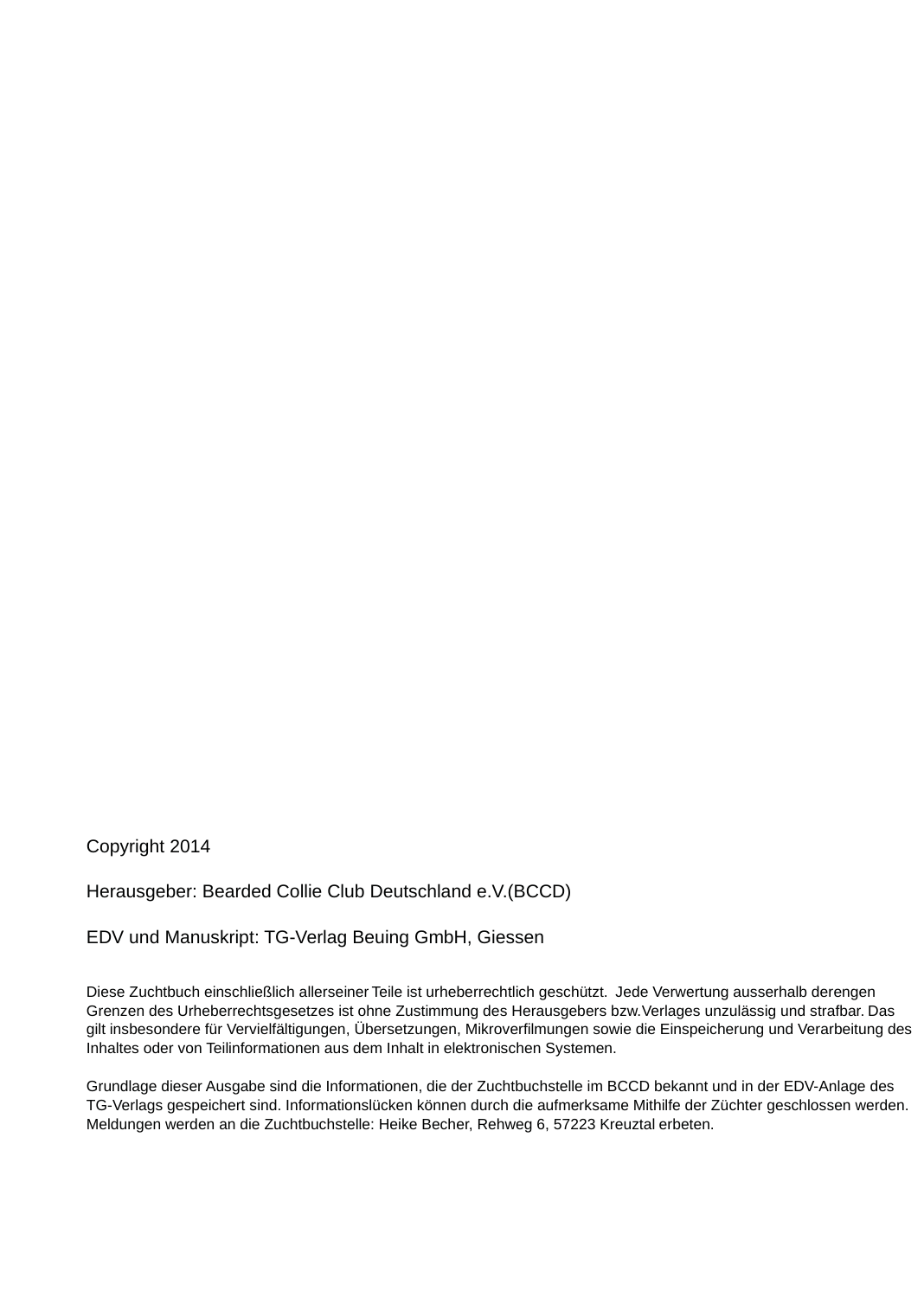# Inhaltsverzeichnis

|   |                  | 1 Liste der geschützten Zwinger                   | $\overline{4}$ |
|---|------------------|---------------------------------------------------|----------------|
|   |                  | 2 Alphabetisches Verzeichnis der Wurfeintragungen | 6              |
| 3 |                  | Eintragungen                                      | 8              |
|   | 3.1              |                                                   |                |
|   | 3.2 <sub>2</sub> |                                                   |                |
|   | 3.3              |                                                   |                |
|   | 3.4              |                                                   |                |
| 4 |                  | Liste der Vatertiere                              | 38             |
| 5 | Statistik        |                                                   | 41             |
|   | 5.1              |                                                   | 41             |
|   | 5.2              |                                                   | -43            |
|   | 5.3              |                                                   |                |
|   | 5.4              |                                                   |                |
|   | 5.5              |                                                   |                |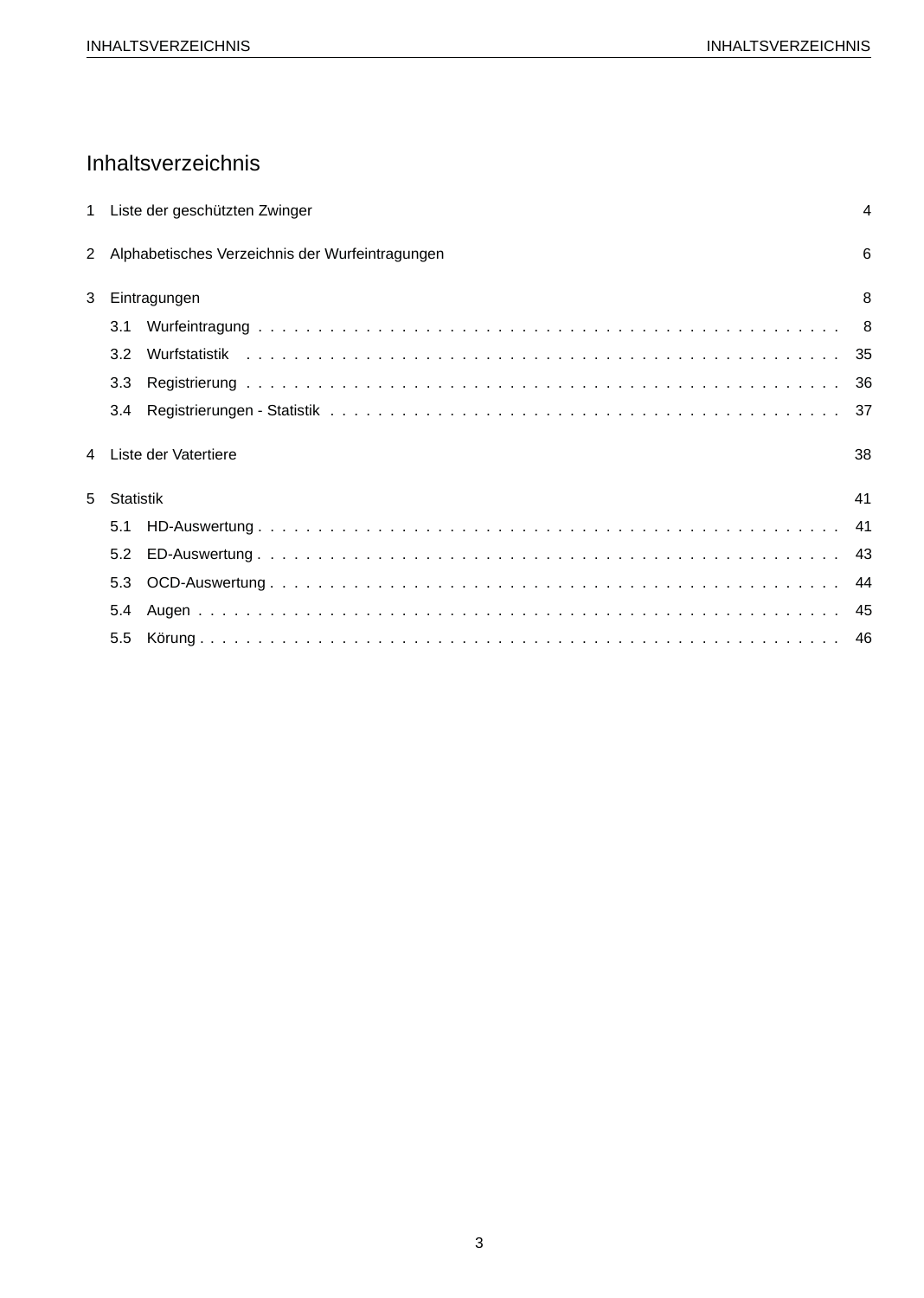|                | 1 Liste der geschützten Zwinger  |                                                                                                        |
|----------------|----------------------------------|--------------------------------------------------------------------------------------------------------|
| 61             | <b>BABBACOMBE (FCI)</b>          | Marie José & Jos Volkers, Nordeschstr. 7,<br>49779 Niederlangen, Tel.05933/923267                      |
| 82             | <b>BARNYARDS BEARDED BANDITS</b> | Uta-Marija Pack, Schürsdorfer Fieth 10,<br>23684 Scharbeutz, Tel.04524/7008936                         |
| 3              | OF CALEDONIAN TANNACH (FCI)      | Susanne, Anna & Dr. Thomas<br>Martin,<br>Krankenhausstr. 22, 64823 Groÿ-Umstadt,<br>Tel.06078-5602     |
| 113            | CINEBEAR'S (FCI)                 | Ulrike Kuhn, Forsthofstr. 3, 66687 Wadern                                                              |
| 10             | <b>CLASSIC STYLE (FCI)</b>       | Susanne & Sarah-Ann Brakhage, Milanweg 2,<br>32602 Vlotho, Tel.05733/2145                              |
| 11             | <b>CORRALHOBO (FCI)</b>          | Marco del Corral & Petra Hähner, Steinweg<br>10, 34253 Lohfelden, Tel.05608/959389                     |
| 114            | FROM CRAZY'S GARDEN (FCI)        | Antje Zlobinski-Nölke, Baumbacher Str. 11,<br>36199 Rotenburg-Braach                                   |
| 34             | DOWNTOWN'S                       | Christa Binner, Rudolf-Virchow-Str. 22a,<br>45768 Marl, Tel.02365/68776                                |
| 87             | <b>GENTLE GUARDS</b>             | Daniela Pulkus, Sandbochumer Weg 32a,<br>59192 Bergkamen, Tel.02389/923570                             |
| 81             | <b>GENTLE SOULS</b>              | Doris Ohsenbrügge, Heideage 32, 21684<br>Agathenburg, Tel.04141/64467                                  |
| 77             | <b>GLENLYRIC (FCI)</b>           | Sylvia Lewandowski, Markendorfer Str. 48,<br>13439 Berlin, Tel.030/4155979                             |
| 45             | VOM GOETHSBACH (FCI)             | Bernd & Renate Weinmann, Ostendstr. 30,<br>64291 Darmstadt, Tel.06150/83694                            |
| 78             | OF THE GUARDIAN PAWS (FCI)       | Hannah Richter, Heinrich-Stricker-Weg 8,<br>58640 Iserlohn, Tel.02304/51711                            |
| 16             | HAPPY BEARDED'S (FCI)            | Renate Grelka, Unterdorfstraÿe 17a, 50389<br>Wesseling, Tel.02236/47276                                |
| 18             | <b>HILLBILLY</b>                 | Dr. Doris Baumgarten, Sulzmühle, 56290<br>Buch, Tel.06762/6578                                         |
| 85             | VON DER HUMMELWIESE              | Roswitha & Hans-A. Ploen, Beekholt 6, 24855<br>Bollingstedt, Tel.04625/1490                            |
| 19             | <b>JOLLY JOKER'S</b>             | Heike Becher, Rehweg 6, 57223 Kreuztal,<br>Tel.02732/27494                                             |
| 8              | MACMALAMENT (FCI)                | Janine und Roswitha Bierwirth, Bruchweg 24,<br>29693 Ahlden, Tel.05164/802478                          |
| 66             | MAGIC CLOWNS (FCI)               | Kerstin & Frank Wittig,<br>Hüttenfeldstr. 11,<br>37520 Osterode, Tel.05522/84338                       |
| 99             | <b>VOM MELAND</b>                | Karnath, Dorfstr. 47a,<br>Sünje<br>25569<br>Kremperheide, Tel.04821/1481413                            |
| 96             | MILLWAUKEE'S                     | Daniela &<br>Joachim Rüther,<br>Bergstr.<br>12,<br>71566<br>Althütte-Sechselberg,<br>Tel.07192/9361540 |
|                |                                  | Ulrike Klauke-Schaeer, Briloner Str. 19,                                                               |
| 21             | MY LIGHT-HEARTED FRIEND (FCI)    | 59955 Winterberg, Tel.02983/908824                                                                     |
| 118            | <b>MYSTICAL SOULS (FCI)</b>      | Tanja Oelsner, Horster Landstr. 9, 25358<br>Horst-Hahnenkamp                                           |
| $\overline{2}$ | <b>NOBILITY</b>                  | Birgit und Manfred Ufer, Am Steeger Berg 12,<br>51674 Wiehl, Tel.02262-727372                          |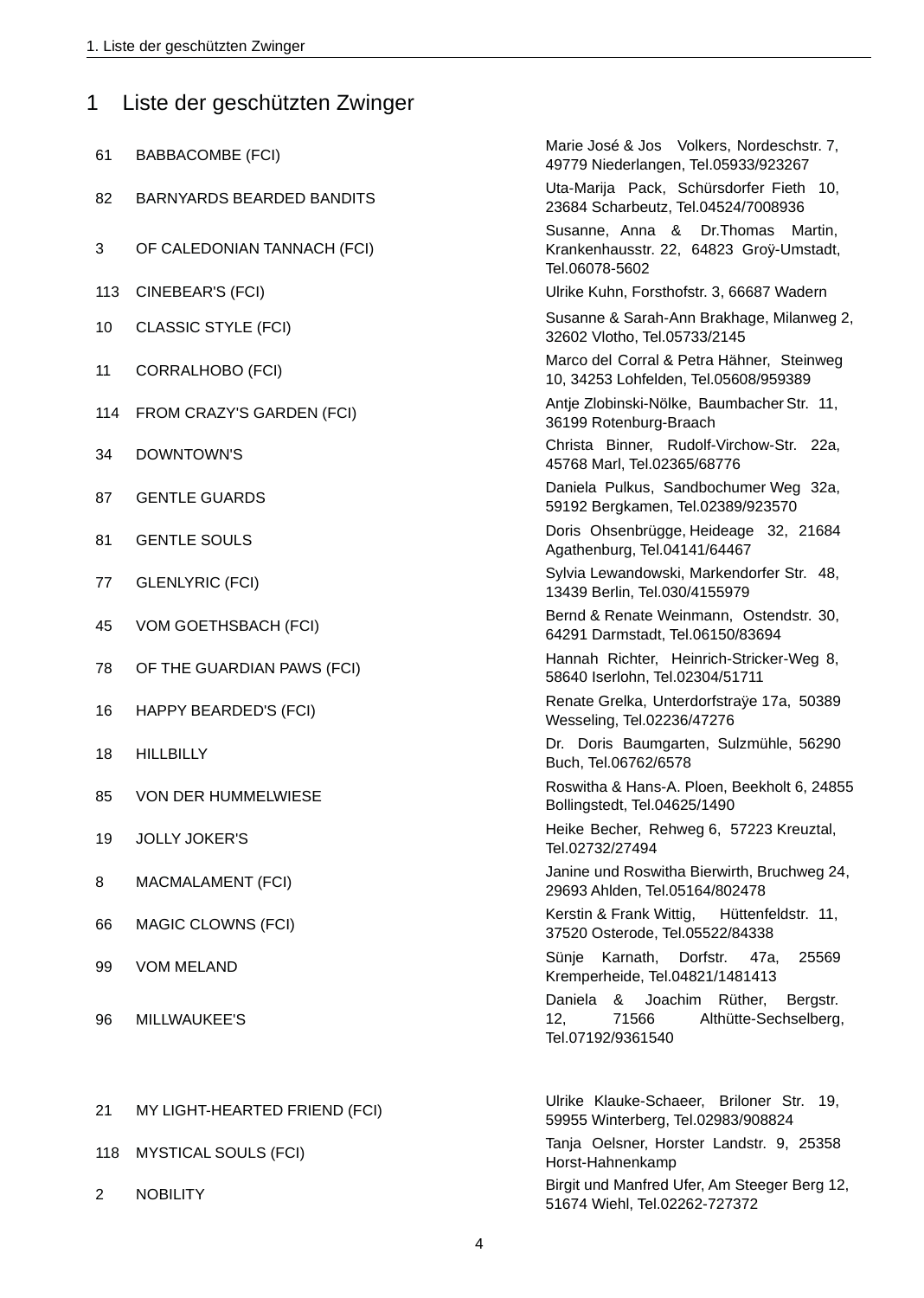| 60  | PAWS FOR FUN (FCI)                | Bertram, Em Trengel 3, 52385<br>Otto<br>Nideggen, Tel.02425/7183                 |  |  |
|-----|-----------------------------------|----------------------------------------------------------------------------------|--|--|
| 112 | PAWS FOR THOUGHT (FCI)            | Andrea Nelken, Friedenstr. 2a, 44532 Lünen                                       |  |  |
| 90  | OF THE PEPPERMINT PASSION (FCI)   | Sabrina Franzen & Christian Jablonski,<br>Adolphstr. 36, 50679 Köln              |  |  |
| 69  | <b>VOM QUAKENSCHLOSS (FCI)</b>    | Karin Wunder, Engelhardsberg 5, 91346<br>Wiesenttal, Tel.09196/1545              |  |  |
| 15  | OF RAM AND TAURUS (FCI)           | Sylvia Kaminski, Schlesierstraÿe16, 48739<br>Legden, Tel.02566/3621              |  |  |
| 23  | RAVING SPIRIT (FCI)               | Dr. Christiane Grosser, Römergartenstraÿe 4,<br>68519 Viernheim, Tel.06204/76645 |  |  |
| 84  | OF REDHAIR MOUNTAINS              | Dieter Prochowski, Hochstr. 49a, 57319 Bad<br>Berleburg, Tel.02751/6876          |  |  |
| 6   | VOM SAALE UNSTRUT TAL (FCI)       | Linda Hamann, Georgenberg 5b, 06618<br>Naumburg a.d. Saale, Tel.03445/261281     |  |  |
| 28  | SHANTI'S (FCI)                    | Birgit Klement, Dachsbau 13, 21682 Stade,<br>Tel.04141/7187                      |  |  |
| 14  | <b>STROKE OF LUCK (FCI)</b>       | Andrea Welsch, Kranenburger Straÿe 218,<br>47574 Goch, Tel.02827/863             |  |  |
| 30  | VON DEN STUTZÄCKERN (FCI)         | Anita Rosenauer, Burghaldenweg 36, 75378<br>Bad Liebenzell, Tel.07052/1302       |  |  |
| 106 | OF SUNNYBOYS FUN                  | Gunda Inndorf, Holmer Weg 22, 21244<br>Buchholz i.d. Nordheide                   |  |  |
| 97  | <b>SYRAMITON DREAM (FCI)</b>      | Sylvia & Richard Hattler, KrebsweilererStr.<br>5a, 55606 Kirn, Tel.06752/914644  |  |  |
| 5   | VOM THERAPIE HUNDE HOF (FCI)      | Karin Kockel, Betonstr. 12, 16775 Stechlin,<br>Tel.033082/403692                 |  |  |
| 9   | <b>TOLKIEN'S DREAM (FCI)</b>      | Monja Lückemeier, Unterm Berge 2, 32479<br>Hille, Tel.05734/4447                 |  |  |
| 20  | OF THE UNIQUE SHADED DREAMS (FCI) | Kerstin Kirsch, Fröndenberger Straÿe 55,<br>59199 Bönen, Tel.02383/9365149       |  |  |
| 80  | <b>WENZEL CLAN (FCI)</b>          | Diana Schreiber, Dreschaer Dorfstr. 1b, 04600<br>Altenburg, Tel.03447/507667     |  |  |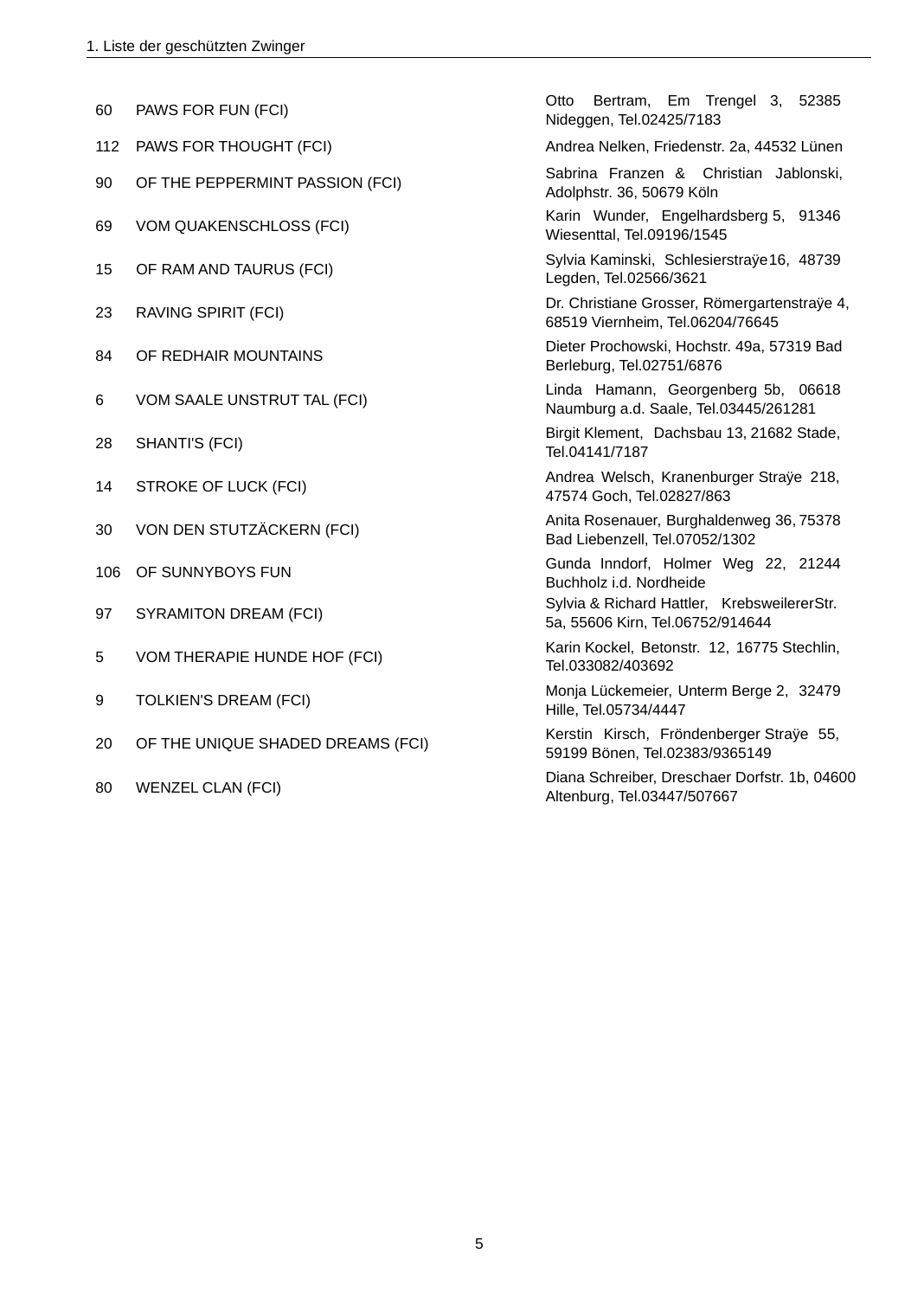### Alphabetisches Verzeichnis der Wurfeintragungen  $\overline{2}$

| <b>BABBACOMBE (FCI)</b>                                                           | Marie José & Jos Volkers, Nordeschstr. 7, 49779 Niederlangen                                    |                                                                         |
|-----------------------------------------------------------------------------------|-------------------------------------------------------------------------------------------------|-------------------------------------------------------------------------|
|                                                                                   | VDH/BCCD 0849 - VDH/BCCD 0854                                                                   | E-Wurf vom 24.04.2013                                                   |
|                                                                                   | <b>BARNYARDS BEARDED BANDITS</b><br>Uta-Marija Pack, Schürsdorfer Fieth 10, 23684 Scharbeutz    |                                                                         |
|                                                                                   | VDH/BCCD 0903 - VDH/BCCD 0908<br>VDH/BCCD 0945 - VDH/BCCD 0950                                  | C-Wurf vom 25.06.2013<br>D-Wurf vom 05.10.2013                          |
| <b>CORRALHOBO (FCI)</b>                                                           | Marco del Corral & Petra Hähner, Steinweg 10, 34253 Lohfelden                                   |                                                                         |
|                                                                                   | VDH/BCCD 0892 - VDH/BCCD 0895<br>VDH/BCCD 0996 - VDH/BCCD 0999                                  | G-Wurf vom 24.06.2013<br>H-Wurf vom 30.12.2013                          |
| <b>GENTLE GUARDS</b>                                                              | Daniela Pulkus, Sandbochumer Weg 32a, 59192 Bergkamen                                           |                                                                         |
|                                                                                   | VDH/BCCD 0855 - VDH/BCCD 0864                                                                   | C-Wurf vom 08.05.2013                                                   |
| <b>GENTLE SOULS</b>                                                               | Doris Ohsenbrügge, Heideage 32, 21684 Agathenburg                                               |                                                                         |
|                                                                                   | VDH/BCCD 0823 - VDH/BCCD 0828<br>VDH/BCCD 0914 - VDH/BCCD 0920                                  | E-Wurf vom 13.03.2013<br>F-Wurf vom 22.07.2013                          |
|                                                                                   | OF THE GUARDIAN PAWS (FCI)<br>Hannah Richter, Heinrich-Stricker-Weg 8, 58640 Iserlohn           |                                                                         |
|                                                                                   | VDH/BCCD 0963 - VDH/BCCD 0970                                                                   | A-Wurf vom 05.11.2013                                                   |
|                                                                                   | HAPPY BEARDED'S (FCI)<br>Renate Grelka, Unterdorfstraÿe 17a, 50389 Wesseling                    |                                                                         |
|                                                                                   | VDH/BCCD 0806 - VDH/BCCD 0814<br>VDH/BCCD 0921 - VDH/BCCD 0927                                  | B-Wurf vom 03.02.2013<br>C-Wurf vom 13.08.2013                          |
|                                                                                   | VON DER HUMMELWIESE<br>Roswitha & Hans-A. Ploen, Beekholt 6, 24855 Bollingstedt                 |                                                                         |
|                                                                                   | VDH/BCCD 0928 - VDH/BCCD 0933<br>VDH/BCCD 0971 - VDH/BCCD 0979                                  | D-Wurf vom 18.08.2013<br>E-Wurf vom 23.11.2013                          |
| <b>JOLLY JOKER'S</b>                                                              | Heike Becher, Rehweg 6, 57223 Kreuztal                                                          |                                                                         |
|                                                                                   | VDH/BCCD 0989 - VDH/BCCD 0995                                                                   | P-Wurf vom 26.12.2013                                                   |
| MILLWAUKEE'S<br>Daniela & Joachim Rüther, Bergstr. 12, 71566 Althütte-Sechselberg |                                                                                                 |                                                                         |
|                                                                                   | VDH/BCCD 0865 - VDH/BCCD 0872<br>VDH/BCCD 0873 - VDH/BCCD 0880<br>VDH/BCCD 0934 - VDH/BCCD 0944 | R-Wurf vom 13.05.2013<br>S-Wurf vom 15.05.2013<br>T-Wurf vom 13.08.2013 |
|                                                                                   | MY LIGHT-HEARTED FRIEND (FCI)<br>Ulrike Klauke-Schaeer, Briloner Str. 19, 59955 Winterberg      |                                                                         |
|                                                                                   | VDH/BCCD 0909 - VDH/BCCD 0913                                                                   | E-Wurf vom 14.07.2013                                                   |
| <b>NOBILITY</b>                                                                   | Birgit und Manfred Ufer, Am Steeger Berg 12, 51674 Wiehl                                        |                                                                         |
|                                                                                   | VDH/BCCD 0881 - VDH/BCCD 0883<br>VDH/BCCD 0980 - VDH/BCCD 0988                                  | X-Wurf vom 27.05.2013<br>Y-Wurf vom 20.12.2013                          |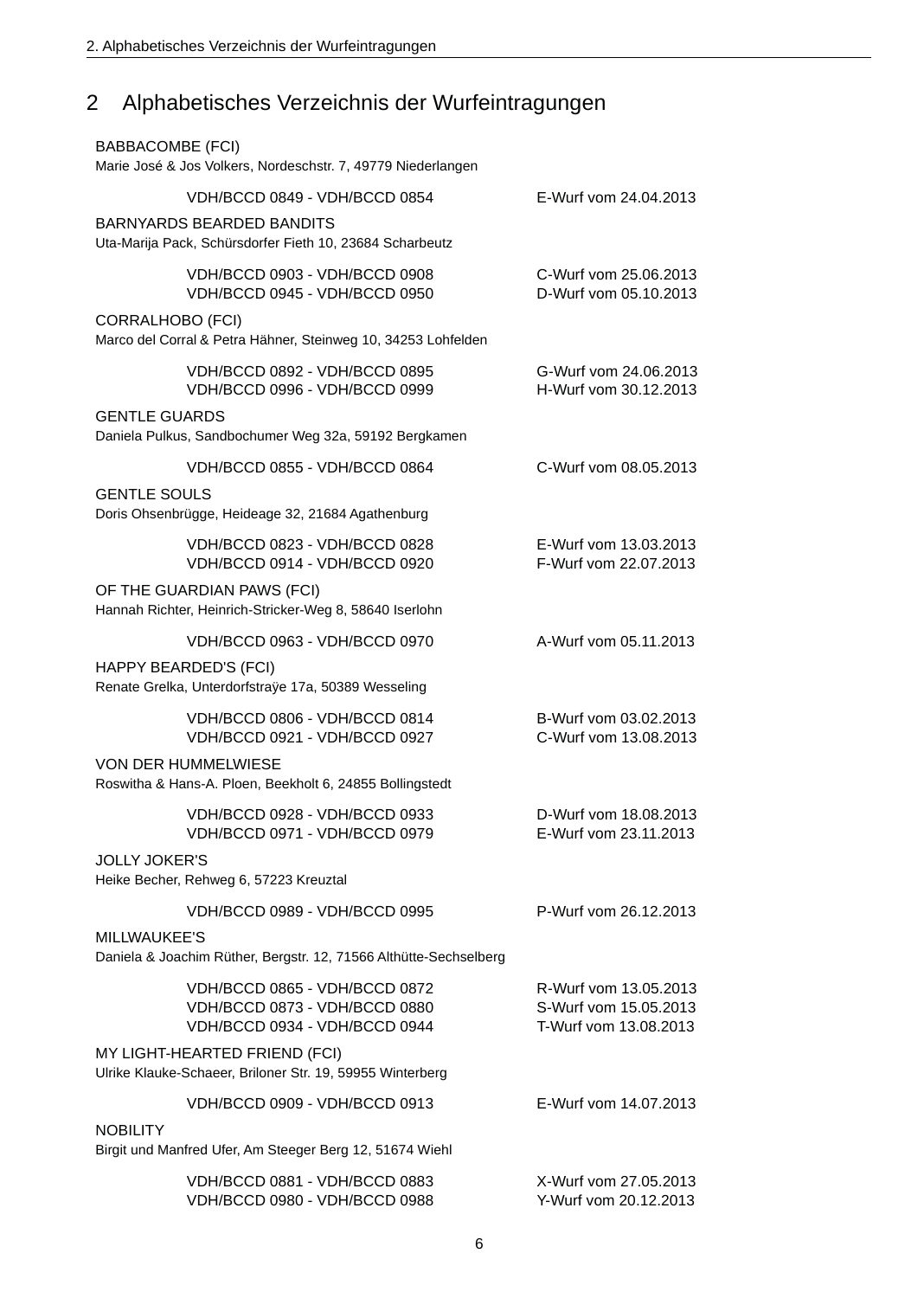| OF RAM AND TAURUS (FCI)<br>Sylvia Kaminski, Schlesierstraÿe 16, 48739 Legden                |                                                |  |
|---------------------------------------------------------------------------------------------|------------------------------------------------|--|
| VDH/BCCD 0884 - VDH/BCCD 0891                                                               | Z-Wurf vom 24.05.2013                          |  |
| SHANTI'S (FCI)<br>Birgit Klement, Dachsbau 13, 21682 Stade                                  |                                                |  |
| VDH/BCCD 0896 - VDH/BCCD 0902                                                               | W-Wurf vom 10.07.2013                          |  |
| OF SUNNYBOYS FUN<br>Gunda Inndorf, Holmer Weg 22, 21244 Buchholz i.d. Nordheide             |                                                |  |
| VDH/BCCD 0821 - VDH/BCCD 0822                                                               | M-Wurf vom 15.03.2013                          |  |
| <b>SYRAMITON DREAM (FCI)</b><br>Sylvia & Richard Hattler, Krebsweilerer Str. 5a, 55606 Kirn |                                                |  |
| VDH/BCCD 0830 - VDH/BCCD 0839                                                               | H-Wurf vom 31.03.2013                          |  |
| VOM THERAPIE HUNDE HOF (FCI)<br>Karin Kockel, Betonstr. 12, 16775 Stechlin                  |                                                |  |
| VDH/BCCD 0815 - VDH/BCCD 0819<br>VDH/BCCD 0951 - VDH/BCCD 0961                              | G-Wurf vom 27.02.2013<br>H-Wurf vom 12.10.2013 |  |
| <b>WENZEL CLAN (FCI)</b><br>Diana Schreiber, Dreschaer Dorfstr. 1b, 04600 Altenburg         |                                                |  |
| VDH/BCCD 0840 - VDH/BCCD 0848                                                               | B-Wurf vom 06.04.2013                          |  |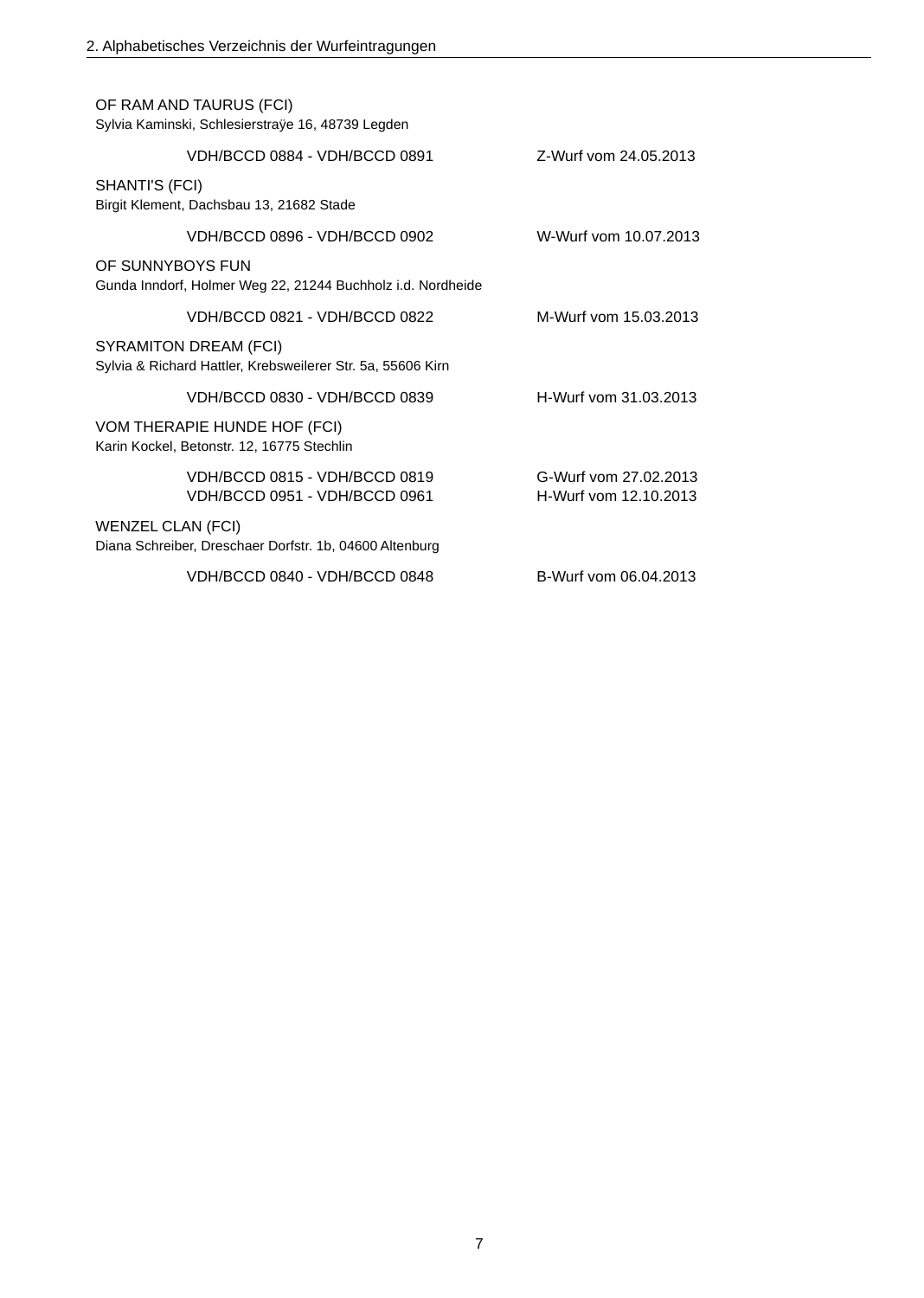### $\overline{3}$ Eintragungen

# 3.1 Wurfeintragung

|         | <b>B-Wurf HAPPY BEARDED'S (FCI)</b>                                                                                                                                                      |                       |  |
|---------|------------------------------------------------------------------------------------------------------------------------------------------------------------------------------------------|-----------------------|--|
|         | am 03.02.2013 geb. Welpen 5/4 eingetragen 5/4 Inzucht 6,25 %                                                                                                                             |                       |  |
|         | Z: Renate Grelka, Unterdorfstraÿe 17a, 50389 Wesseling                                                                                                                                   |                       |  |
|         | VATER: NOBILITY KING OF MY HEART<br>VDH/ZBRH BEC 19500<br>Chip-Nr.2760972003871253 schw/w Dt.Jgd.(CfBrH)- /Lux. /Dt.(VDH)- /Dt.Jgd.(VDH)- /Dt.(CfBrH)-<br>/Schwz.Jgd.CH. HD-A AUoB-05/10 |                       |  |
|         | VV: NOBILITY ALAMO BAY<br>schw/w INT. /Dt.Jgd.(CfBrH)- /Dt.(VDH)-CH. HD-B AUoB-12/00 BH-A/VT                                                                                             | <b>VDH/ZBRH 14751</b> |  |
| VM:     | NOBILITY FROM ZANDY WITH LOVE<br>Chip-Nr.977200001502435 br/w INT. /Schwz. /Lux. /Dt.(VDH)- /Dt.Jgd. /Dt.(CfBrH)-CH. ÖBSgr'04<br>HD-AAU0B-12/05 BH/VT                                    | <b>VDH/ZBRH 16811</b> |  |
| MUTTER: | HAPPY BEARDED'S X-FACTOR BO<br>Chip-Nr.276098102969361 fa/w HD-A                                                                                                                         | VDH/BCCD 0427         |  |
| MV:     | MIDLANDS-CORNER ENCORE<br>Chip-Nr.276098100485770 schw/w HD-AAUoB-03/06                                                                                                                  | <b>VDH/ZBRH 19293</b> |  |
| MM:     | HAPPY BEARDED'S QUALITY SWEETY<br>Chip-Nr.276098101469316 fa/w HD-A                                                                                                                      | VDH/ZBRH 19094        |  |
|         | VDH/BCCD 0806 HAPPY BEARDED'S BEAUTIFUL BENNY<br>R Chip-Nr.276098104318236 br/w                                                                                                          |                       |  |
|         | VDH/BCCD 0807 HAPPY BEARDED'S BEAUTIFUL HENRY<br>R Chip-Nr.276098104327142 br/w                                                                                                          |                       |  |
|         | VDH/BCCD 0808 HAPPY BEARDED'S BEAUTIFUL JACK<br>R Chip-Nr.276098104327185 br/w                                                                                                           |                       |  |
|         | VDH/BCCD 0809 HAPPY BEARDED'S BEAUTIFUL JONNY<br>R Chip-Nr.276098104328456 schw/w                                                                                                        |                       |  |
|         | VDH/BCCD 0810 HAPPY BEARDED'S BEAUTIFUL ROBBY<br>R Chip-Nr.276098104329383 br/w                                                                                                          |                       |  |
|         | <b>VDH/BCCD 0811 HAPPY BEARDED'S BEAUTIFUL ABBY</b><br>H Chip-Nr.276098104333984 br/w                                                                                                    |                       |  |
|         | VDH/BCCD 0812 HAPPY BEARDED'S BEAUTIFUL BABSY<br>H Chip-Nr.276098104339865 schw/w                                                                                                        |                       |  |
|         | VDH/BCCD 0813 HAPPY BEARDED'S BEAUTIFUL BLESS<br>H Chip-Nr.276098104332404 s/w/überz                                                                                                     |                       |  |
|         | VDH/BCCD 0814 HAPPY BEARDED'S BEAUTIFUL SARAH<br>H Chip-Nr.276098104354731 br/w                                                                                                          |                       |  |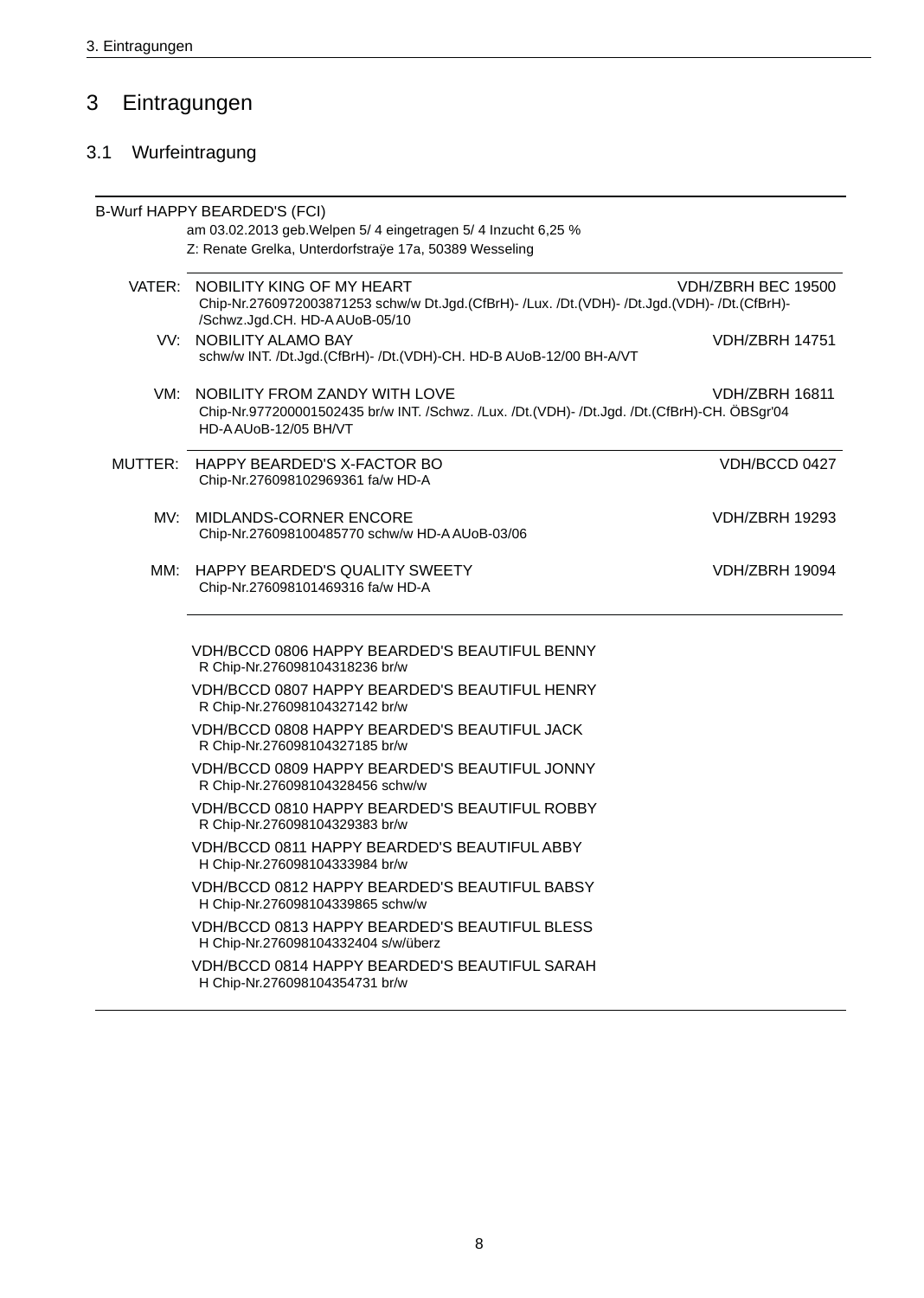|                                                                                                                         | G-Wurf VOM THERAPIE HUNDE HOF (FCI)<br>am 27.02.2013 geb. Welpen 3/3 eingetragen 2/3 Inzucht 0,39 %<br>Z: Karin Kockel, Betonstr. 12, 16775 Stechlin                           |                       |
|-------------------------------------------------------------------------------------------------------------------------|--------------------------------------------------------------------------------------------------------------------------------------------------------------------------------|-----------------------|
|                                                                                                                         |                                                                                                                                                                                |                       |
|                                                                                                                         | VATER: CELTSDALE SEARCH FOR A STAR<br>Chip-Nr.276097200825545 schw/w Dt.Jgd.(CfBrH)- /Dt.(VDH)- /Dt.Jgd.(BCCD)- /Dt.(BCCD)-CH.<br>KJgd.Sgr'09 FCI-Jhd.-Sgr'11 VDH-ESgr'11 HD-A | VDH/BCCD 0025         |
| VV:                                                                                                                     | RAMSGROVE ROADRUNNER<br>Chip-Nr.981000000705877 schw/w Dt.Jgd.(CfBrH)- /Dt.(VDH)- /Dt.(CfBrH)-CH. HD-A AUoB-03/07                                                              | VDH/ZBRH BEC 20879    |
| VM: CELTSDALE WHAT DREAMS MAY COME<br>Chip-Nr.276096900085213 bl/w Dt.(VDH)- /Pl.Jgd. /Dt.(CfBrH)-CH. HD-AAUoB-09/05 BH |                                                                                                                                                                                | <b>VDH/ZBRH 19345</b> |
|                                                                                                                         | MUTTER: AUGUSTINA VOM THERAPIE HUNDE HOF<br>Chip-Nr.276094100121240 br/w HD-A AUoB-09/12                                                                                       | VDH/BCCD 0040         |
| MV:                                                                                                                     | KINDLE PASSION OFF THE PEG<br>Chip-Nr.977200001251449 schw/w INT. /Pl. /Dt.(CfBrH)- /Österr.CH. ÖBSgr'05 HD-A AUoB-12/02                                                       | VDH/ZBRH 16966        |
| MM:                                                                                                                     | OLGA VON DEN WALD-GEISTERN<br>Chip-Nr.276097200368900 schw/w HD-A AUoB-08/10                                                                                                   | <b>VDH/ZBRH 19224</b> |
|                                                                                                                         | VDH/BCCD 0815 GREGOR VOM THERAPIE HUNDE HOF<br>R Chip-Nr.276096909183959 schw/w                                                                                                |                       |
|                                                                                                                         | VDH/BCCD 0816 GWENDOLIN VOM THERAPIE HUNDE HOF<br>R Chip-Nr.276096909199592 fa/w                                                                                               |                       |
|                                                                                                                         | VDH/BCCD 0817 GERALDINE VOM THERAPIE HUNDE HOF<br>H Chip-Nr.276096909180919 br/w                                                                                               |                       |
|                                                                                                                         | VDH/BCCD 0818 GINGER VOM THERAPIE HUNDE HOF<br>H Chip-Nr.276096909219401 br/w                                                                                                  |                       |
|                                                                                                                         | VDH/BCCD 0819 GINOVEVA VOM THERAPIE HUNDE HOF<br>H Chip-Nr.276096909180620 br/w                                                                                                |                       |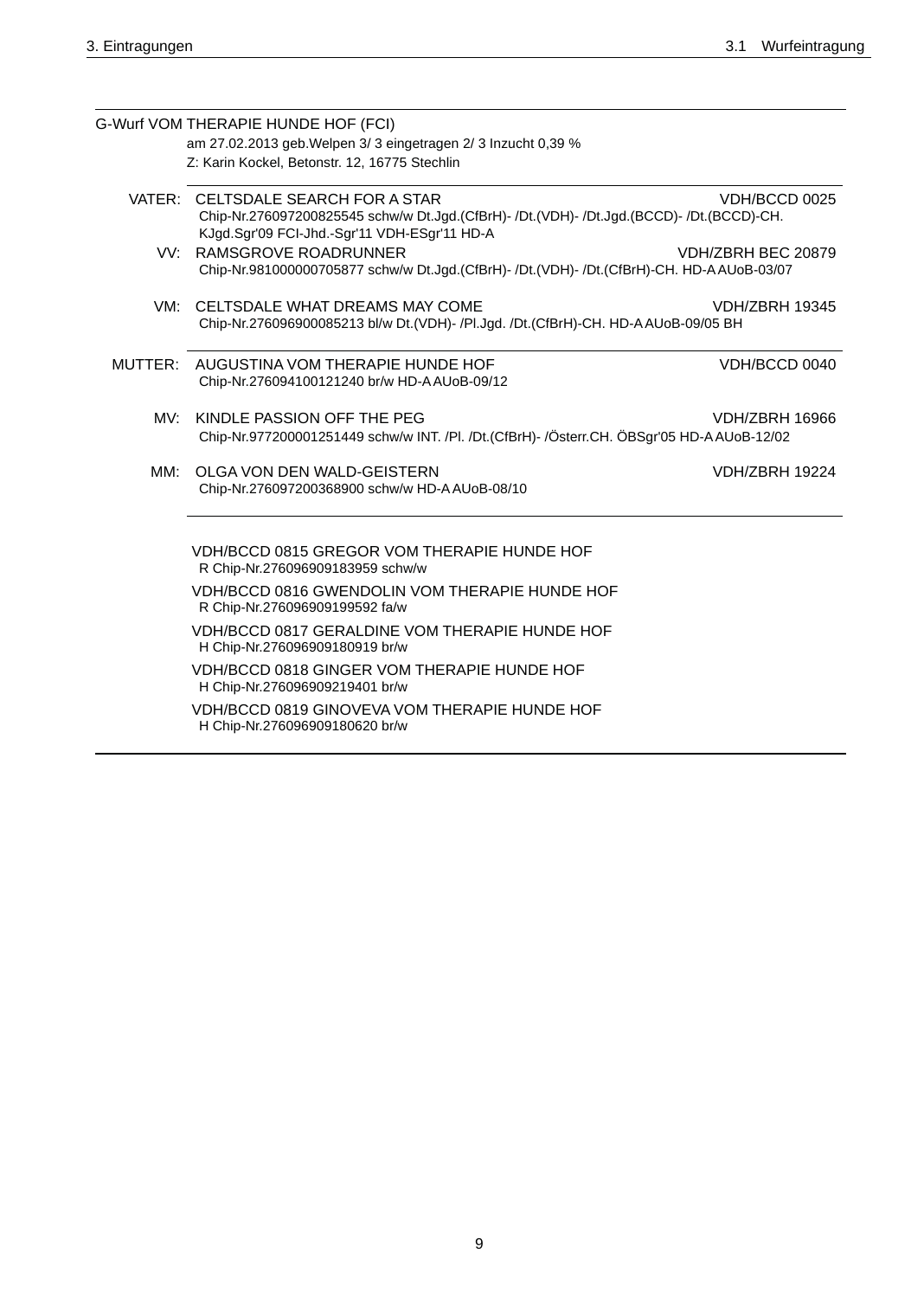|                                                                                                                                                       | M-Wurf OF SUNNYBOYS FUN                                                                                           |                       |  |  |  |  |
|-------------------------------------------------------------------------------------------------------------------------------------------------------|-------------------------------------------------------------------------------------------------------------------|-----------------------|--|--|--|--|
| am 15.03.2013 geb. Welpen 2/ 0 eingetragen 2/ 0 Inzucht 1,95 %                                                                                        |                                                                                                                   |                       |  |  |  |  |
|                                                                                                                                                       | Z: Gunda Inndorf, Holmer Weg 22, 21244 Buchholz i.d. Nordheide                                                    |                       |  |  |  |  |
| VATER: HENRY VON DER HUMMELWIESE                                                                                                                      | VDH/ZBRH BEC 21798<br>Chip-Nr.276097200730000 br/w Dt.Jgd.(CfBrH)- /Fr. /Dt.(VDH)- /Dt.Jgd.(VDH)- /Dt.(CfBrH)-CH. |                       |  |  |  |  |
| VV: THEODOR VON DER HUMMELWIESE<br><b>VDH/ZBRH 19300</b><br>Chip-Nr.276097200219091 schw/w Dt.Jgd.(CfBrH)- /Dt.(VDH)- /Dt.(CfBrH)-CH. HD-A AUoB-11/05 |                                                                                                                   |                       |  |  |  |  |
| VM:                                                                                                                                                   | DROVER'S LANE HAZEL MY HONEY<br>br/w Dt.(VDH)- /Dt.(CfBrH)-CH. HD-AAUoB-04/07                                     | VDH/ZBRH BEC 19905    |  |  |  |  |
| MUTTER:                                                                                                                                               | JUSTINE OF SUNNYBOYS FUN<br>Chip-Nr.276097200714288 bl/w HD-A                                                     | VDH/ZBRH BEC 22639    |  |  |  |  |
| MV <sup>.</sup>                                                                                                                                       | CHARMING RUDOLPH VON DER HUMMELWIESE<br>br/w Dt.(VDH)- /Dt.(CfBrH)-CH. HD-A ED-0 OCD-Frei<br>PL-Frei AUoB-04/07   | VDH/ZBRH BEC 20100    |  |  |  |  |
| MM:                                                                                                                                                   | HAIKA LIKE A HURRYCAN OF SUNNYBOYS FUN<br>schw/w HD-B AUoB-02/07                                                  | <b>VDH/ZBRH 19162</b> |  |  |  |  |
|                                                                                                                                                       | VDH/BCCD 0821 MACKENZIE OF SUNNYBOYS FUN<br>R Chip-Nr.276097202343499 br/w                                        |                       |  |  |  |  |
|                                                                                                                                                       | VDH/BCCD 0822 MISTER MONTY OF SUNNYBOYS FUN<br>R Chip-Nr.276097202343441 bl/w                                     |                       |  |  |  |  |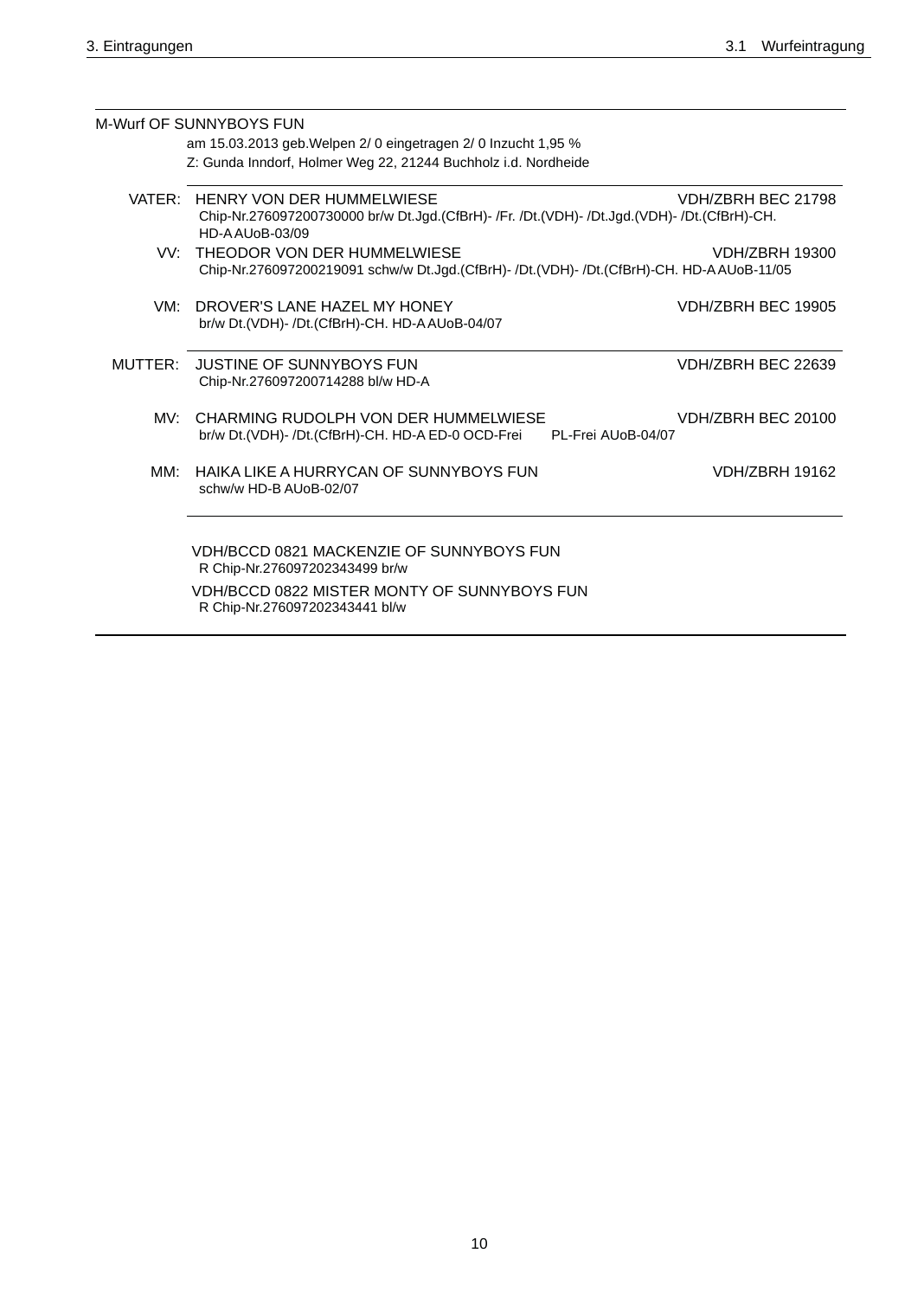| <b>E-Wurf GENTLE SOULS</b> | am 13.03.2013 geb. Welpen 6/ 1 eingetragen 6/ 0 Inzucht 6,64 %                                                                                          |                       |
|----------------------------|---------------------------------------------------------------------------------------------------------------------------------------------------------|-----------------------|
|                            | Z: Doris Ohsenbrügge, Heideage 32, 21684 Agathenburg                                                                                                    |                       |
|                            | VATER: NOBILITY ROCK'N ROYAL BLUE<br>Chip-Nr.276097200723327 bl/w Dt.(VDH)- /Dt.Jgd.(VDH)- /Dt.Jgd.(BCCD)- /Dt.(BCCD)-CH.<br>EJgd.Sgr'10 HD-AAUoB-05/10 | VDH/BCCD 0199         |
|                            | VV: NO-NONSENSE'S FREDRIKSON<br>Täto-Nr.BHLEVX schw/w Nl. /Bel. /Lux.CH. ÖBSgr'07 Nl.Sgr'08 HD-A                                                        | LOSH 0994316          |
| VM:                        | NOBILITY FROM ZANDY WITH LOVE<br>Chip-Nr.977200001502435 br/w INT. /Schwz. /Lux. /Dt.(VDH)- /Dt.Jgd. /Dt.(CfBrH)-CH. ÖBSgr'04<br>HD-AAU0B-12/05 BH/VT   | <b>VDH/ZBRH 16811</b> |
|                            | MUTTER: GENTLE SOULS ANNIE-ROSE A DREAM IN BLACK<br>Chip-Nr.276097202084708 schw/w HD-A AUoB-03/12                                                      | VDH/ZBRH BEC 23197    |
| MV:                        | NOBILITY NICE TO LOOK LIKE DADDY<br>Chip-Nr.270697200364561 br/w Dt.Jgd.(CfBrH)- /Dt.(VDH)- /Dt.Jgd.(VDH)- /Dt.(BCCD)-CH.<br>BJgd.Sgr'07 HD-AAUoB-08/09 | VDH/ZBRH BEC 20765    |
| MM:                        | SHANTI'S QUEEN OF MY HEART<br>Chip-Nr.276098510114667 bl/w HD-B AUoB-09/07                                                                              | <b>VDH/ZBRH 18593</b> |
|                            | VDH/BCCD 0823 GENTLE SOULS EASY TO LOVE EADEN<br>R Chip-Nr.276097202320842 schw/w                                                                       |                       |
|                            | VDH/BCCD 0824 GENTLE SOULS ENNEKEN JUST ENJOY<br>R Chip-Nr.276097202319495 fa/w                                                                         |                       |
|                            | VDH/BCCD 0825 GENTLE SOULS ENTERTAIN ME ELLIOT<br>R Chip-Nr.276097202319520 schw/w                                                                      |                       |
|                            | VDH/BCCD 0826 GENTLE SOULS ELIJAH EARLY EVENT<br>R Chip-Nr.276097202338196 schw/w                                                                       |                       |
|                            | VDH/BCCD 0827 GENTLE SOULS ELWOOD ESPECIALLY FOR YOU<br>R Chip-Nr.276097202338249 br/w                                                                  |                       |
|                            | VDH/BCCD 0828 GENTLE SOULS EVER SO HAPPY WITH ETHAN<br>R Chip-Nr.276097202319174 bl/w                                                                   |                       |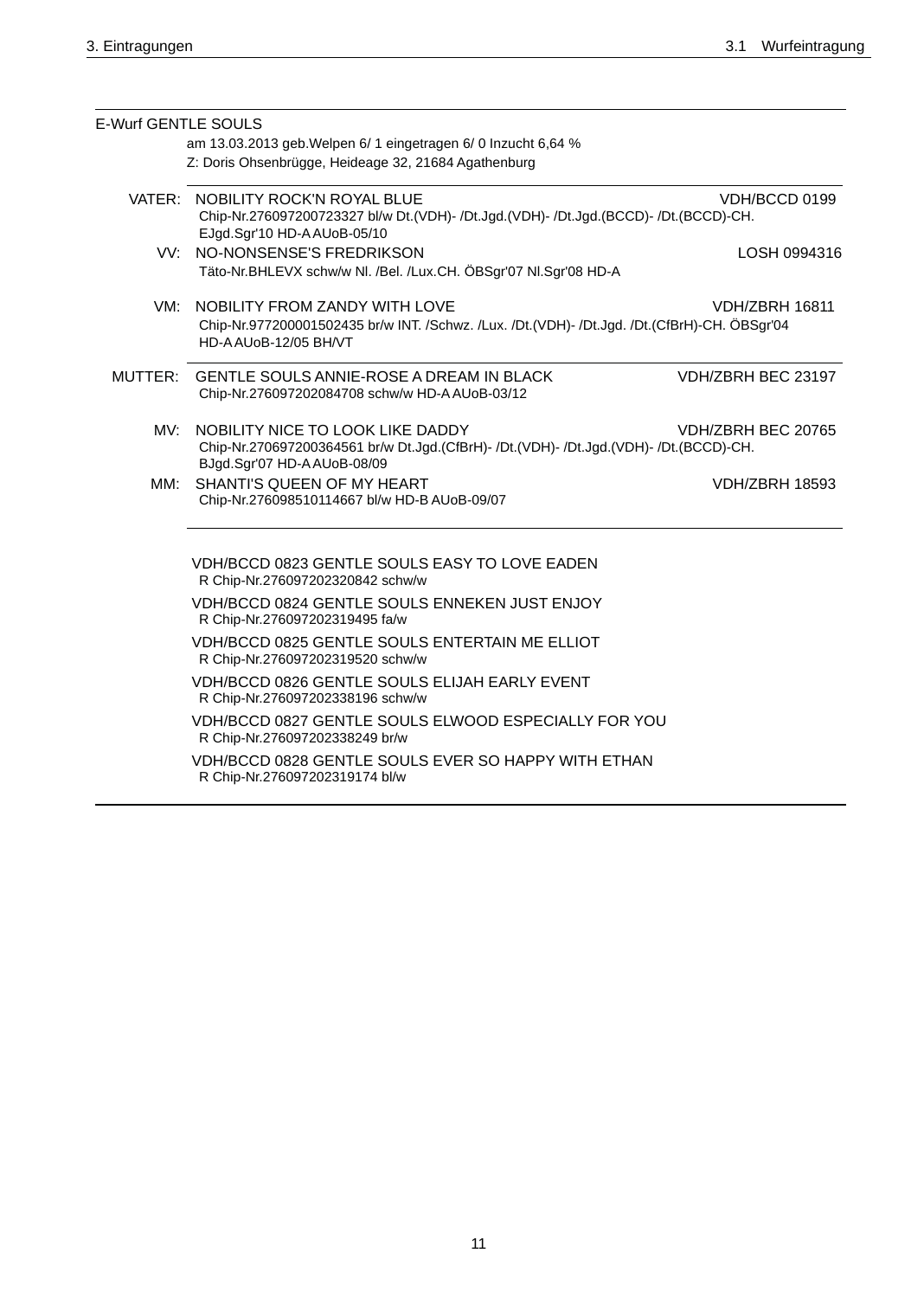|     | H-Wurf SYRAMITON DREAM (FCI)                                                                                                     |                       |
|-----|----------------------------------------------------------------------------------------------------------------------------------|-----------------------|
|     | am 31.03.2013 geb. Welpen 6/ 4 eingetragen 6/ 4 Inzucht 0,00 %<br>Z: Sylvia & Richard Hattler, Krebsweilerer Str. 5a, 55606 Kirn |                       |
|     | VATER: MINER'S LAKE MY WAY<br>schw/w Dt.(VDH)- /Dt.(CfBrH)-CH. HD-AAUoB-12/09                                                    | VDH/ZBRH BEC 21985    |
|     | VV: BEARDMARKED'S TRICK OR TREAT<br>br/w HD-A                                                                                    | S 25377/2007          |
|     | VM: RAMSGROVE AWOL ANNIE<br>schw/w Dt.Jgd.(CfBrH)- /Lux.CH. CSgr'07 HD-A AUoB-01/08                                              | KCR AG01114506        |
|     | MUTTER: SYRAMITON DREAM DIVA<br>Chip-Nr.276098102836625 bl/w HD-B AUoB-08/11 MDR(N/N)                                            | VDH/ZBRH BEC 22785    |
|     | MV: ANTONY BLUE OF SIGELO<br>bl/w HD-B AUoB-07/05                                                                                | <b>VDH/ZBRH 18785</b> |
| MM: | SYRAMITON DREAM LADY ELAINE<br>schw/w HD-B AUoB-11/08 MDR(N/N)                                                                   | VDH/ZBRH BEC 21108    |
|     | <b>VDH/BCCD 0830 SYRAMITON DREAM HAMILTON</b><br>R Chip-Nr.276098104625342 br/w                                                  |                       |
|     | <b>VDH/BCCD 0831 SYRAMITON DREAM HARDY</b><br>R Chip-Nr.276098104627065 fa/w                                                     |                       |
|     | <b>VDH/BCCD 0832 SYRAMITON DREAM HECTOR</b><br>R Chip-Nr.276098104623515 schw/w                                                  |                       |
|     | VDH/BCCD 0833 SYRAMITON DREAM HERO<br>R Chip-Nr.276098104624723 fa/w                                                             |                       |
|     | VDH/BCCD 0834 SYRAMITON DREAM HUNTER<br>R Chip-Nr.276098104624896 bl/w                                                           |                       |
|     | <b>VDH/BCCD 0835 SYRAMITON DREAM HURRICANE</b><br>R Chip-Nr.276098104626317 bl/w                                                 |                       |
|     | VDH/BCCD 0836 SYRAMITON DREAM HAVANNA<br>H Chip-Nr.276098104624851 schw/w                                                        |                       |
|     | VDH/BCCD 0837 SYRAMITON DREAM HEAVEN<br>H Chip-Nr.276098104624940 fa/w                                                           |                       |
|     | VDH/BCCD 0838 SYRAMITON DREAM HOLLYWOOD<br>H Chip-Nr.276098104623150 bl/w                                                        |                       |
|     | <b>VDH/BCCD 0839 SYRAMITON DREAM HOPE</b><br>H Chip-Nr.276098104621637 bl/w                                                      |                       |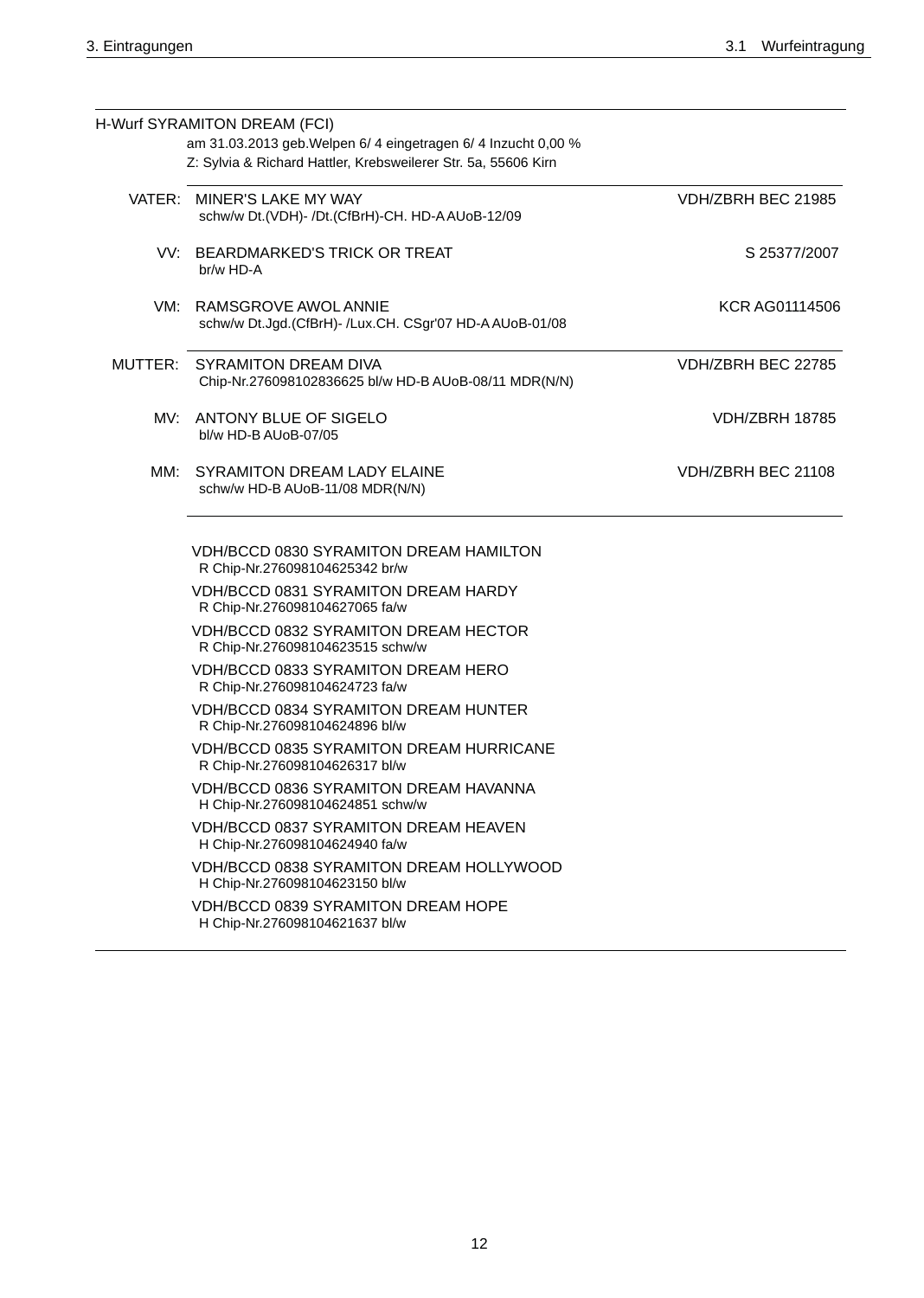|     | B-Wurf WENZEL CLAN (FCI)                                                                                              |                       |
|-----|-----------------------------------------------------------------------------------------------------------------------|-----------------------|
|     | Kaiserschnitt am 06.04.2013 geb. Welpen 2/ 7 eingetragen 2/ 7 Inzucht 6,64 %                                          |                       |
|     | Z: Diana Schreiber, Dreschaer Dorfstr. 1b, 04600 Altenburg                                                            |                       |
|     |                                                                                                                       |                       |
|     | VATER: CELTSDALE HOPES N PROMISES                                                                                     | VDH/BCCD 0430         |
|     | Chip-Nr.276096909071868 schw/w HD-AAUoB-10/11                                                                         |                       |
|     | VV: POTTERDALE PERSISTANT                                                                                             | KCR AG04548403        |
|     | Chip-Nr.95800001162828 bl/w Nl. Nl.Jgd.CH. HD-A                                                                       |                       |
|     |                                                                                                                       |                       |
|     | VM: PHILEMON TIME TO DREAM                                                                                            | VDH/ZBRH 17431        |
|     | Chip-Nr.0977200001666181 schw/w INT. /Dt.(VDH)- Cz.Jgd.CH. HD-AAUoB-12/04 BH-A                                        |                       |
|     |                                                                                                                       |                       |
|     | MUTTER: CELTSDALE SAPPHIRE STAR                                                                                       | VDH/BCCD 0030         |
|     | Chip-Nr.276097200828912 bl/w HD-A AUoB-01/10 MDR(N/N)                                                                 |                       |
|     |                                                                                                                       |                       |
|     | MV: RAMSGROVE ROADRUNNER<br>Chip-Nr.981000000705877 schw/w Dt.Jgd.(CfBrH)- /Dt.(VDH)- /Dt.(CfBrH)-CH. HD-A AUoB-03/07 | VDH/ZBRH BEC 20879    |
|     |                                                                                                                       |                       |
| MM: | CELTSDALE WHAT DREAMS MAY COME                                                                                        | <b>VDH/ZBRH 19345</b> |
|     | Chip-Nr.276096900085213 bl/w Dt.(VDH)- /Pl.Jgd. /Dt.(CfBrH)-CH. HD-AAUoB-09/05 BH                                     |                       |
|     |                                                                                                                       |                       |
|     |                                                                                                                       |                       |
|     | VDH/BCCD 0840 WENZEL CLAN BARCLAY                                                                                     |                       |
|     | R Chip-Nr.276095610001729 schw/w                                                                                      |                       |
|     | VDH/BCCD 0841 WENZEL CLAN BARON                                                                                       |                       |
|     | R Chip-Nr.276097209045895 schw/w                                                                                      |                       |
|     | <b>VDH/BCCD 0842 WENZEL CLAN BARONESS</b>                                                                             |                       |
|     | H Chip-Nr.276097209051837 schw/w                                                                                      |                       |
|     | VDH/BCCD 0843 WENZEL CLAN BELINDA                                                                                     |                       |
|     | H Chip-Nr.276097209045470 bl/w                                                                                        |                       |
|     | VDH/BCCD 0844 WENZEL CLAN BELLADONNA                                                                                  |                       |
|     | H Chip-Nr.276097209045996 schw/w                                                                                      |                       |
|     | <b>VDH/BCCD 0845 WENZEL CLAN BELLIS</b>                                                                               |                       |
|     | H Chip-Nr.276095610003041 bl/w                                                                                        |                       |
|     | VDH/BCCD 0846 WENZEL CLAN BLOSSOM                                                                                     |                       |
|     | H Chip-Nr.276095610005053 bl/w                                                                                        |                       |
|     | VDH/BCCD 0847 WENZEL CLAN BONNIE                                                                                      |                       |
|     | H Chip-Nr.276097209050188 bl/w                                                                                        |                       |
|     | VDH/BCCD 0848 WENZEL CLAN BRENDA                                                                                      |                       |
|     | H Chip-Nr.276097209050221 bl/w                                                                                        |                       |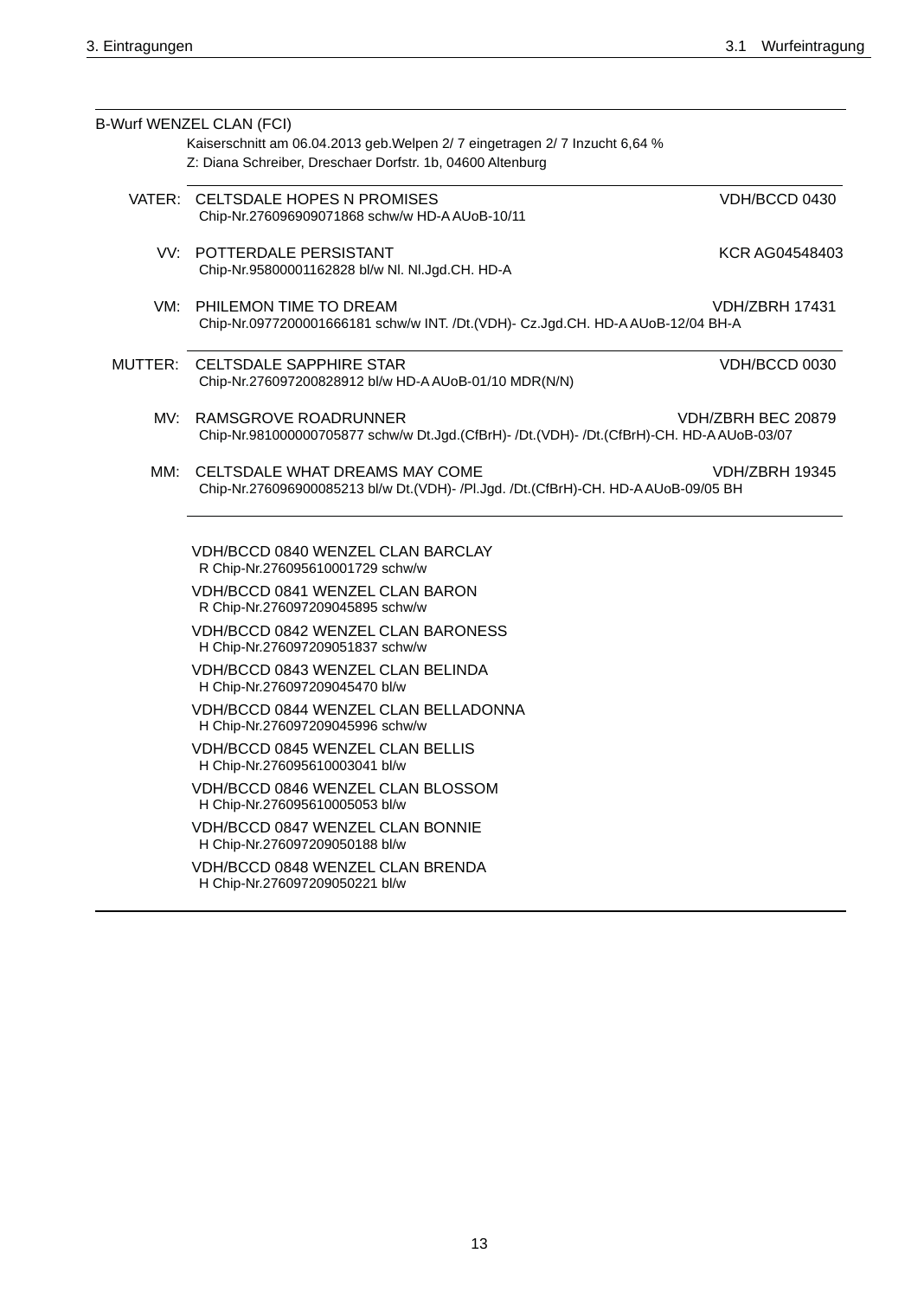|                                                                                                                                                                | E-Wurf BABBACOMBE (FCI)                                                                                                                    |                       |
|----------------------------------------------------------------------------------------------------------------------------------------------------------------|--------------------------------------------------------------------------------------------------------------------------------------------|-----------------------|
|                                                                                                                                                                | am 24.04.2013 geb. Welpen 4/ 2 eingetragen 4/ 2 Inzucht 0,00 %<br>Z: Marie José & Jos Volkers, Nordeschstr. 7, 49779 Niederlangen          |                       |
|                                                                                                                                                                |                                                                                                                                            |                       |
| VATER: NOBILITY NICE TO LOOK LIKE DADDY<br>Chip-Nr.270697200364561 br/w Dt.Jgd.(CfBrH)- /Dt.(VDH)- /Dt.Jgd.(VDH)- /Dt.(BCCD)-CH.<br>BJgd.Sgr'07 HD-AAUoB-08/09 |                                                                                                                                            | VDH/ZBRH BEC 20765    |
|                                                                                                                                                                | VV: MOONSPELL MOTIVATION<br>br/w Hipscore 1/1                                                                                              | <b>KCSB 0406CN</b>    |
|                                                                                                                                                                | VM: NOBILITY ZINDERELLA ZANDY<br>schw/w INT. /Dt.(VDH)- /Dt.Jgd. /Österr. /Dt.-CH. BSgr'00 (I/II) ZESgr ÖBSgr CSgr ESgr HD-A<br>AUoB-12/01 | <b>VDH/ZBRH 14229</b> |
|                                                                                                                                                                | MUTTER: SHETLANAS APPLE OF MY EYE<br>Chip-Nr.2008206000066675 schw/w Dän.CH. HD-A ED-0 OCD-Frei                                            | DKK 21815/2007        |
|                                                                                                                                                                | MV: HONEYTASTE HOT STUFF<br>schw. Dän. /Schwed.CH. KBH'98 HD-A                                                                             | S 17639/2003          |
| MM:                                                                                                                                                            | PHILABEG GLORIOUSBLUEGEORGINA<br>bl/w HD-A                                                                                                 | DKK 22029/2005        |
|                                                                                                                                                                | <b>VDH/BCCD 0849 BABBACOMBE ECSTACY</b><br>R Chip-Nr.948100000021550 schw/w                                                                |                       |
|                                                                                                                                                                | <b>VDH/BCCD 0850 BABBACOMBE EGOISTE</b><br>R Chip-Nr.948100000019011 schw/w                                                                |                       |
|                                                                                                                                                                | VDH/BCCD 0851 BABBACOMBE ENCORE<br>R Chip-Nr.948100000021070 schw/w                                                                        |                       |
|                                                                                                                                                                | VDH/BCCD 0852 BABBACOMBE ESPRESSO<br>R Chip-Nr.948100000020756 br/w                                                                        |                       |
|                                                                                                                                                                | VDH/BCCD 0853 BABBACOMBE EUPHORIA<br>H Chip-Nr.948100000019467 schw/w                                                                      |                       |
|                                                                                                                                                                | VDH/BCCD 0854 BABBACOMBE EXCLUSIVE<br>H Chip-Nr.948100000020767 br/w                                                                       |                       |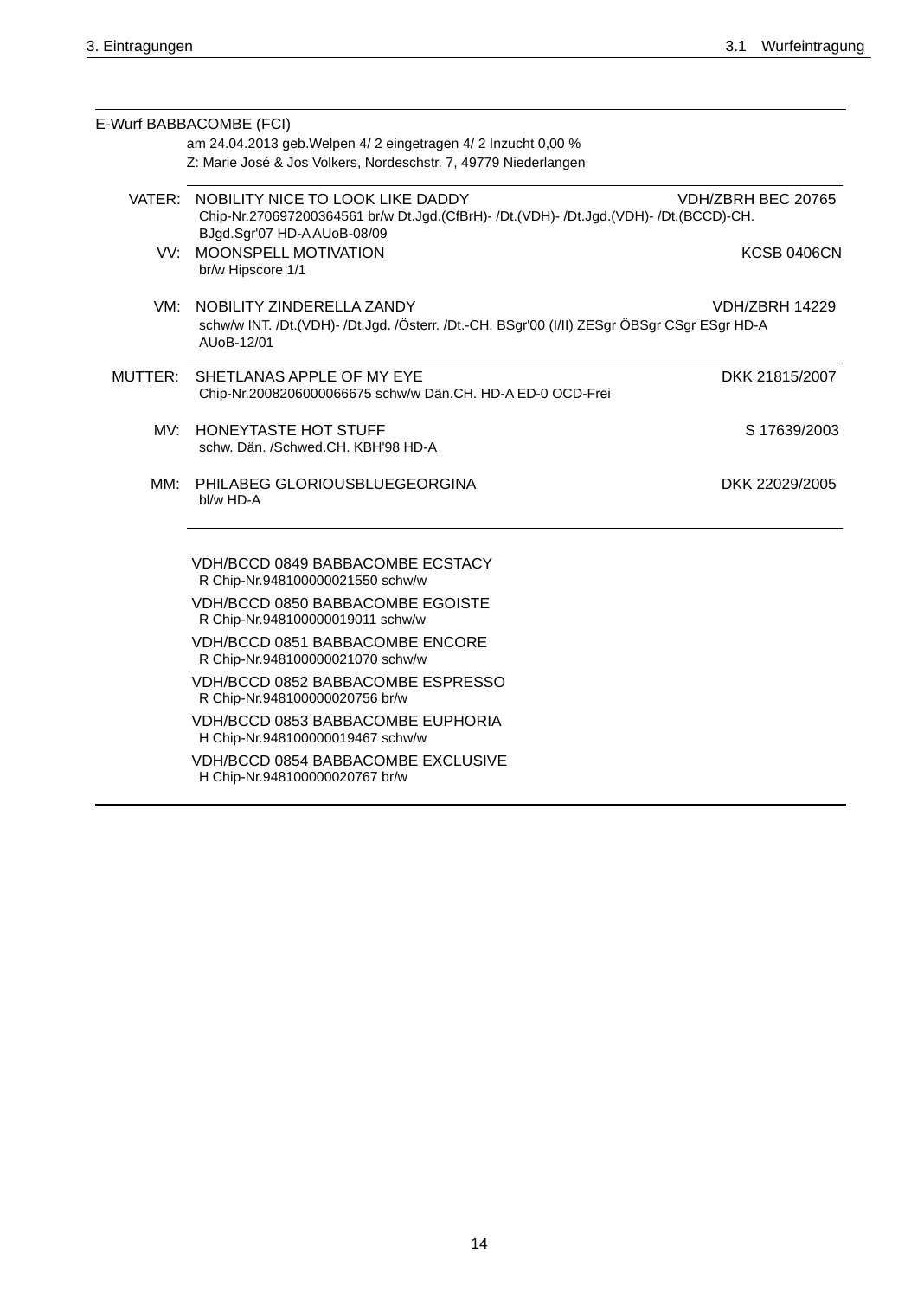| <b>C-Wurf GENTLE GUARDS</b>                                                                         |                       |
|-----------------------------------------------------------------------------------------------------|-----------------------|
| am 08.05.2013 geb. Welpen 7/ 3 eingetragen 7/ 3 Inzucht 0,00 %                                      |                       |
| Z: Daniela Pulkus, Sandbochumer Weg 32a, 59192 Bergkamen                                            |                       |
| VATER: PROUDLY PASSION OF THE BENJY BUNCH<br>Chip-Nr.528140000388186 schw/w HD-A AUoB-12/10 BH      | NHSB 2772594          |
| VV: NAUGHTY HANDSOME OF THE BENJI BUNCH<br>schw/w HD-A                                              | NHSB 2700156          |
| VM: CLAN OF STORK'S GONE WITH THE WIND<br>schw/w INT. /Nl. /Dt.(VDH)- Nl.Jgd. /Dt.-CH. BSgr'08 HD-A | NHSB 2610258          |
| MUTTER: DAINTY DÖRTE THE GROOVY BEAUTY<br>Chip-Nr.276097200540754 br/w HD-A AUoB-01/08 BH           | VDH/ZBRH BEC 20121    |
| MV: PHILEMON OBSERVER<br>br/w Dt.Jgd.CH. CSgr'04 HD-A AUoB-03/05                                    | VDH/ZBRH 18194        |
| MM: AMAZING AMY THE GROOVY BEAUTY<br>schw/w HD-A AUoB-12/03                                         | <b>VDH/ZBRH 15920</b> |
| VDH/BCCD 0855 GENTLE GUARDS COME ON CALVIN<br>R Chip-Nr.276095610002489 br/w                        |                       |
| VDH/BCCD 0856 GENTLE GUARDS COME ON CANYON<br>R Chip-Nr.276095610000360 schw/w                      |                       |
| VDH/BCCD 0857 GENTLE GUARDS COME ON CARLSON<br>R Chip-Nr.276095610003923 br/w                       |                       |
| VDH/BCCD 0858 GENTLE GUARDS COME ON CASPER<br>R Chip-Nr.276095610002035 schw/w                      |                       |
| VDH/BCCD 0859 GENTLE GUARDS COME ON CLOONEY<br>R Chip-Nr.276095610000371 schw/w                     |                       |
| VDH/BCCD 0860 GENTLE GUARDS COME ON COWBOY<br>R Chip-Nr.276095610002394 br/w                        |                       |
| VDH/BCCD 0861 GENTLE GUARDS COME ON CREDIT<br>R Chip-Nr.276095610004264 schw/w                      |                       |
| VDH/BCCD 0862 GENTLE GUARDS COME ON CARLOTTA<br>H Chip-Nr.276095610003669 schw/w                    |                       |
| VDH/BCCD 0863 GENTLE GUARDS COME ON CAROLINA<br>H Chip-Nr.276095610005910 schw/w                    |                       |
| VDH/BCCD 0864 GENTLE GUARDS COME ON CURIE<br>H Chip-Nr.276095610001315 br/w                         |                       |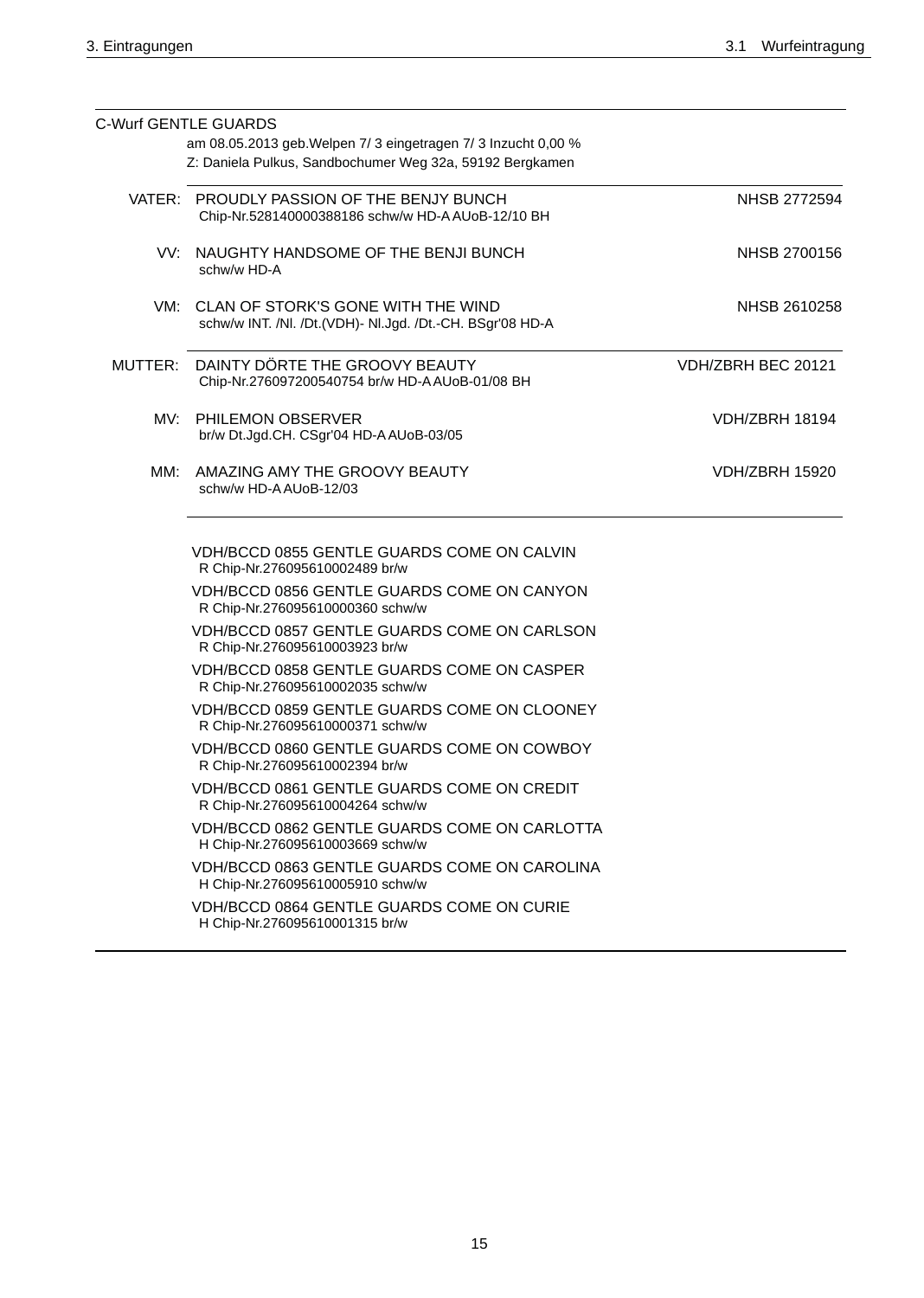| R-Wurf MILLWAUKEE'S |                                                                                                                                                    |                       |
|---------------------|----------------------------------------------------------------------------------------------------------------------------------------------------|-----------------------|
|                     | am 13.05.2013 geb. Welpen 6/2 eingetragen 6/2 Inzucht 1,17 %<br>Z: Daniela & Joachim Rüther, Bergstr. 12, 71566 Althütte-Sechselberg               |                       |
|                     |                                                                                                                                                    |                       |
|                     | VATER: MILLWAUKEE'S LUCA LASHANTI<br>Chip-Nr.276098102034243 schw/tric. HD-AAUoB-03/10                                                             | VDH/ZBRH BEC 20759    |
|                     | VV: FIRSTPRIZEBEARS XOKEECHOBE<br>schw/w HD-A AUoB-12/99                                                                                           | <b>VDH/ZBRH 14899</b> |
|                     | VM: MILLWAUKEE'S HONEY HUCKABEE<br>fa/w HD-A AUoB-12/05                                                                                            | VDH/ZBRH 18610        |
| MUTTER:             | MILLWAUKEE'S NAYLOU NINOBEE<br>Chip-Nr.276098102500151 fa/w HD-A AUoB-07/10                                                                        | VDH/ZBRH BEC 22676    |
|                     | MV: FIRSTPRIZEBEARS DONJOHNSON<br>schw/w INT. /Nl. /Lux. /Dt.(VDH)- /Lux.Jgd- /Dt.Jgd. /Dt.(CfBrH)- /Ro. /Ro.Jgd.CH. VDH-ESgr'08<br>HD-AAUoB-02/06 | VDH/ZBRH BEC 20272    |
| MM:                 | DAKOTA BROWN Z KNIZECICH SADU<br>Chip-Nr.203098100224507 br/w HD-A AUoB-06/08                                                                      | VDH/ZBRH BEC 22233    |
|                     | VDH/BCCD 0865 MILLWAUKEE'S REMBRANDT RAMEKIN<br>R Chip-Nr.276094180104426 fa/tric.                                                                 |                       |
|                     | <b>VDH/BCCD 0866 MILLWAUKEE'S REMINGTON RACACHOU</b><br>R Chip-Nr.276094180104768 schw/tric.                                                       |                       |
|                     | VDH/BCCD 0867 MILLWAUKEE'S RENEGADE RAMARANJAU<br>R Chip-Nr.276094180104787 fa/tric.                                                               |                       |
|                     | <b>VDH/BCCD 0868 MILLWAUKEE'S RIGSBY ROADRUNNER</b><br>R Chip-Nr.276094180104431 br/w                                                              |                       |
|                     | VDH/BCCD 0869 MILLWAUKEE'S RILEY RAGAZZO<br>R Chip-Nr.276094180117141 schw/tric.                                                                   |                       |
|                     | VDH/BCCD 0870 MILLWAUKEE'S ROOKIE RAMINO<br>R Chip-Nr.276094180104778 fa/tric.                                                                     |                       |
|                     | VDH/BCCD 0871 MILLWAUKEE'S RACOMA RANJANA<br>H Chip-Nr.276094180116968 fa/tric.                                                                    |                       |
|                     | VDH/BCCD 0872 MILLWAUKEE'S RAMANI BLUE RHAPSODY<br>H Chip-Nr.276094180116986 bl/w                                                                  |                       |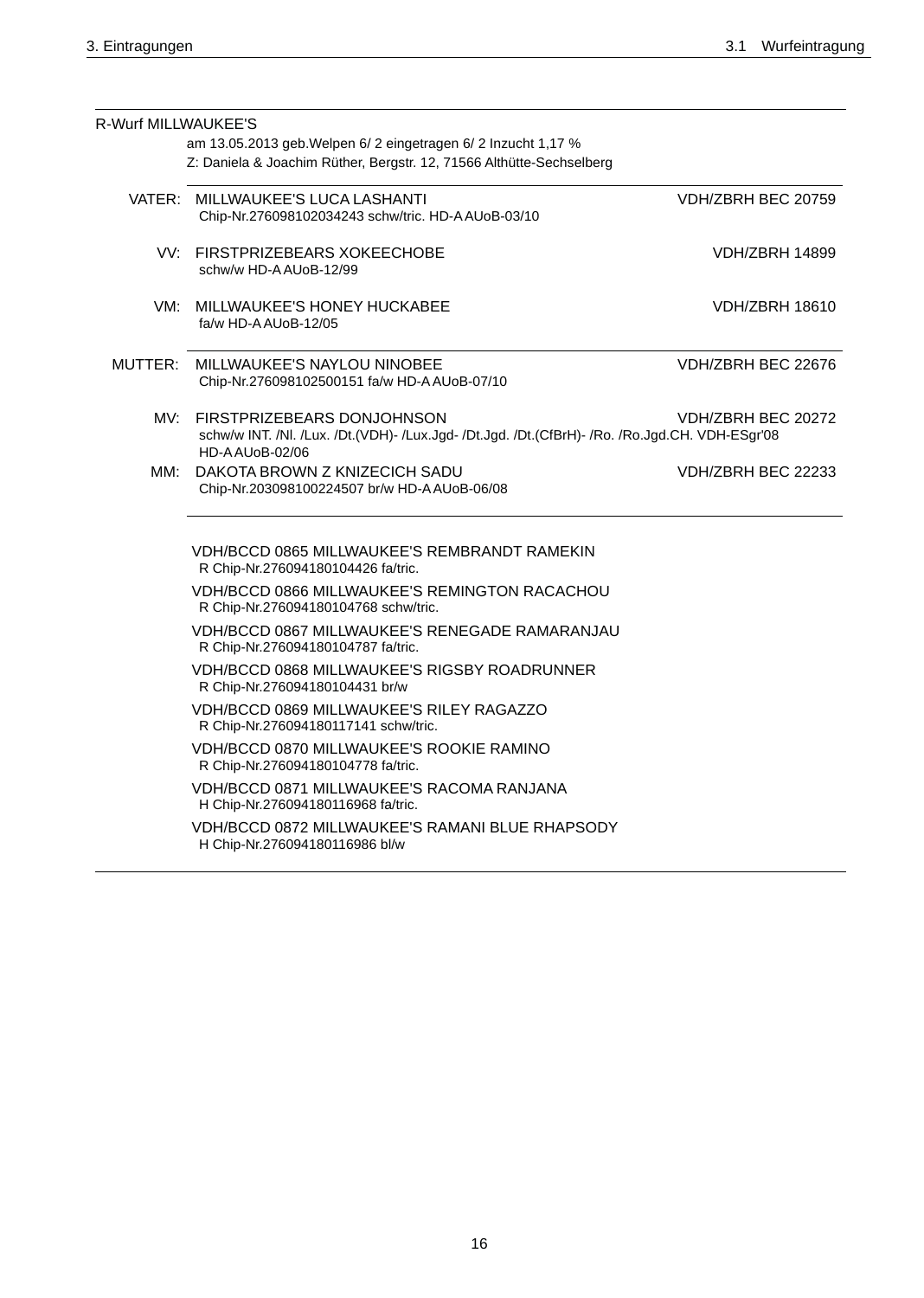| S-Wurf MILLWAUKEE'S |                                                                                                                                      |                    |
|---------------------|--------------------------------------------------------------------------------------------------------------------------------------|--------------------|
|                     | am 15.05.2013 geb. Welpen 3/5 eingetragen 3/5 Inzucht 0,00 %<br>Z: Daniela & Joachim Rüther, Bergstr. 12, 71566 Althütte-Sechselberg |                    |
|                     | VATER: IKO AT MILLWAUKEE V.D. BRANDENBURGER BEARDIE BANDE<br>Chip-Nr.276098104139664 bl/w HD-B AUoB-03/12                            | VDH/ZBRH BEC 23548 |
|                     | VV: ATTILA V. DER BRANDENBURGER BEARDIE BANDE<br>schw/w HD-A AUoB-06/10                                                              | VDH/ZBRH BEC 19891 |
|                     | VM: BEA VON DER BRANDENBURGER BEARDIE BANDE<br>br/w HD-AAUoB-06/10                                                                   | VDH/ZBRH BEC 20668 |
|                     | MUTTER: DAKOTA BROWN Z KNIZECICH SADU<br>Chip-Nr.203098100224507 br/w HD-A AUoB-06/08                                                | VDH/ZBRH BEC 22233 |
|                     | MV: SCOTTSDALE NEVER SAY NEVER<br>br/w Tschech.Jgd.CH. HD-A                                                                          | VDH/ZBRH 18221     |
| MM:                 | CONIE BROWN Z KNIZECICH SADU<br>br/w HD-A                                                                                            | CMKU 2123/03/07    |
|                     | VDH/BCCD 0873 MILLWAUKEE'S SHOSHONE SID<br>R Chip-Nr.276094180104766 br/w                                                            |                    |
|                     | VDH/BCCD 0874 MILLWAUKEE'S SMARTIE SNAGLETOOTHS<br>R Chip-Nr.276094180104776 fa/w                                                    |                    |
|                     | VDH/BCCD 0875 MILLWAUKEE'S SNOOPY STORMSHADOW<br>R Chip-Nr.276094180116991 br/w                                                      |                    |
|                     | VDH/BCCD 0876 MILLWAUKEE'S SAMARA SACAJAWEA<br>H Chip-Nr.276094180117000 schw.                                                       |                    |
|                     | VDH/BCCD 0877 MILLWAUKEE'S SANDY SEQUOYA<br>H Chip-Nr.276094180104789 bl/w                                                           |                    |
|                     | VDH/BCCD 0878 MILLWAUKEE'S SHINOUK SASKATCHEWAN<br>H Chip-Nr.276094180104783 br/w                                                    |                    |
|                     | VDH/BCCD 0879 MILLWAUKEE'S SUMMER SKY<br>H Chip-Nr.276094180117148 fa/w                                                              |                    |
|                     | VDH/BCCD 0880 MILLWAUKEE'S SYDNEY SHAWNESSY<br>H Chip-Nr.276094180104435 bl/w                                                        |                    |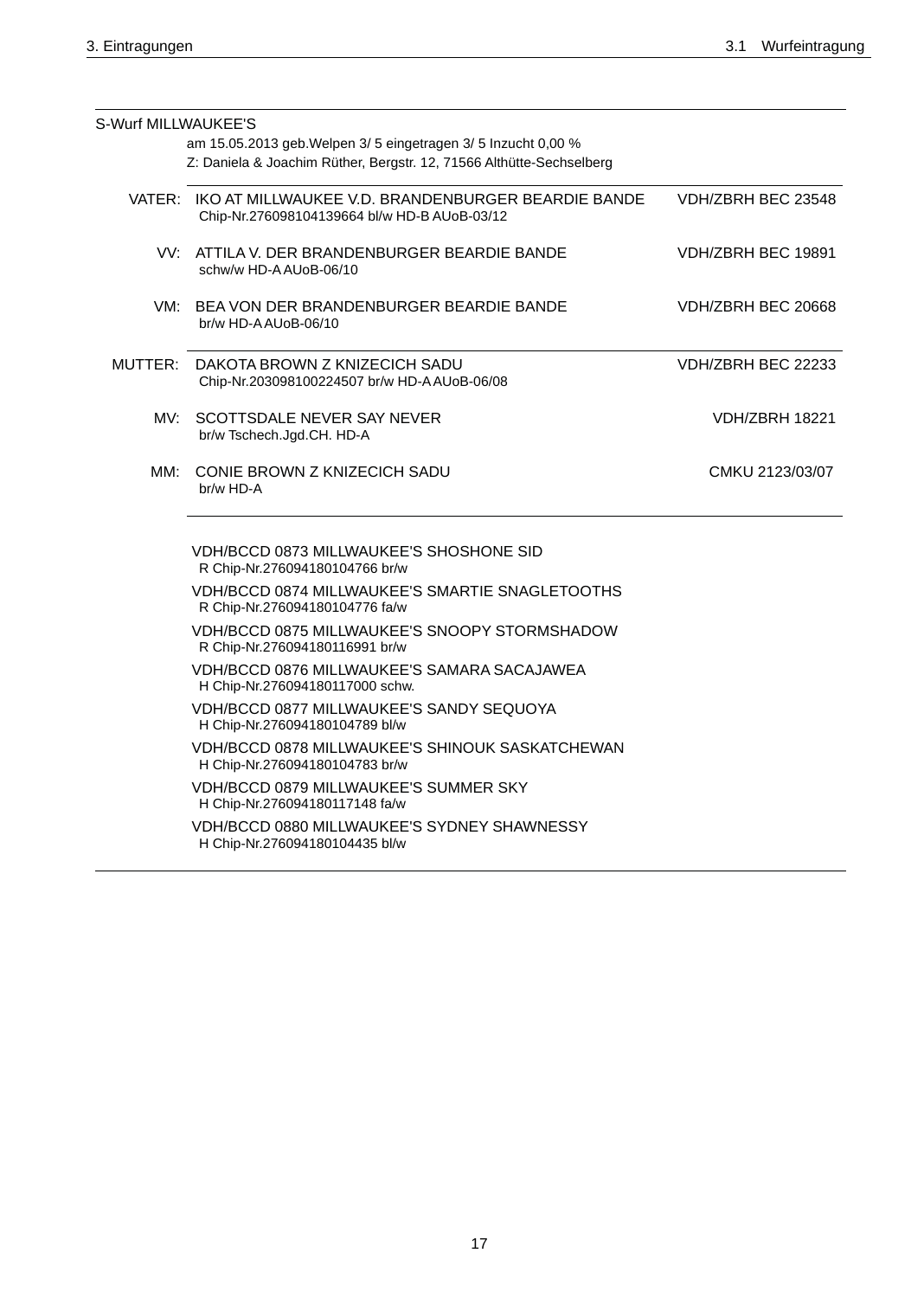| X-Wurf NOBILITY |                                                                                                                                                       |                       |
|-----------------|-------------------------------------------------------------------------------------------------------------------------------------------------------|-----------------------|
|                 | am 27.05.2013 geb. Welpen 1/2 eingetragen 1/2 Inzucht 6,64 %<br>Z: Birgit und Manfred Ufer, Am Steeger Berg 12, 51674 Wiehl                           |                       |
|                 | VATER: MOONSPELL BORN OF NOBILITY<br>br/w Dt.(VDH)- /Dt.Jgd.CH. HD-A AUoB-08/09                                                                       | <b>VDH/ZBRH 17000</b> |
|                 | VV: VILMORIN DRAMATIZATION<br>schw/w                                                                                                                  | KCR U0963306U01       |
| VM:             | ALLHIKER'S JOYANCE WITH MOONSPELL<br>schw/w                                                                                                           | <b>KCSB 1801CK</b>    |
| MUTTER:         | NOBILITY KATHY LEE<br>Chip-Nr.276097200380006 fa/w Dt.Jgd.(CfBrH)- /Dt.(VDH)- /Dt.Jgd.(VDH)-CH. HD-B AUoB-09/06                                       | VDH/ZBRH BEC 19504    |
| MV:             | NOBILITY ALAMO BAY<br>schw/w INT. /Dt.Jgd.(CfBrH)- /Dt.(VDH)-CH. HD-B AUoB-12/00 BH-A/VT                                                              | <b>VDH/ZBRH 14751</b> |
| MM:             | NOBILITY FROM ZANDY WITH LOVE<br>Chip-Nr.977200001502435 br/w INT. /Schwz. /Lux. /Dt.(VDH)- /Dt.Jgd. /Dt.(CfBrH)-CH. ÖBSgr'04<br>HD-AAU0B-12/05 BH/VT | <b>VDH/ZBRH 16811</b> |
|                 | <b>VDH/BCCD 0881 NOBILITY XPRESSO KING CURTY</b><br>R Chip-Nr.276096909263279 br/w                                                                    |                       |
|                 | VDH/BCCD 0882 NOBILITY XPRESSO KIZZYLEE<br>H Chip-Nr.276096909262998 br/w                                                                             |                       |
|                 | VDH/BCCD 0883 NOBILITY XPRESSO LOVELYN<br>H Chip-Nr.276096909268458 br/w                                                                              |                       |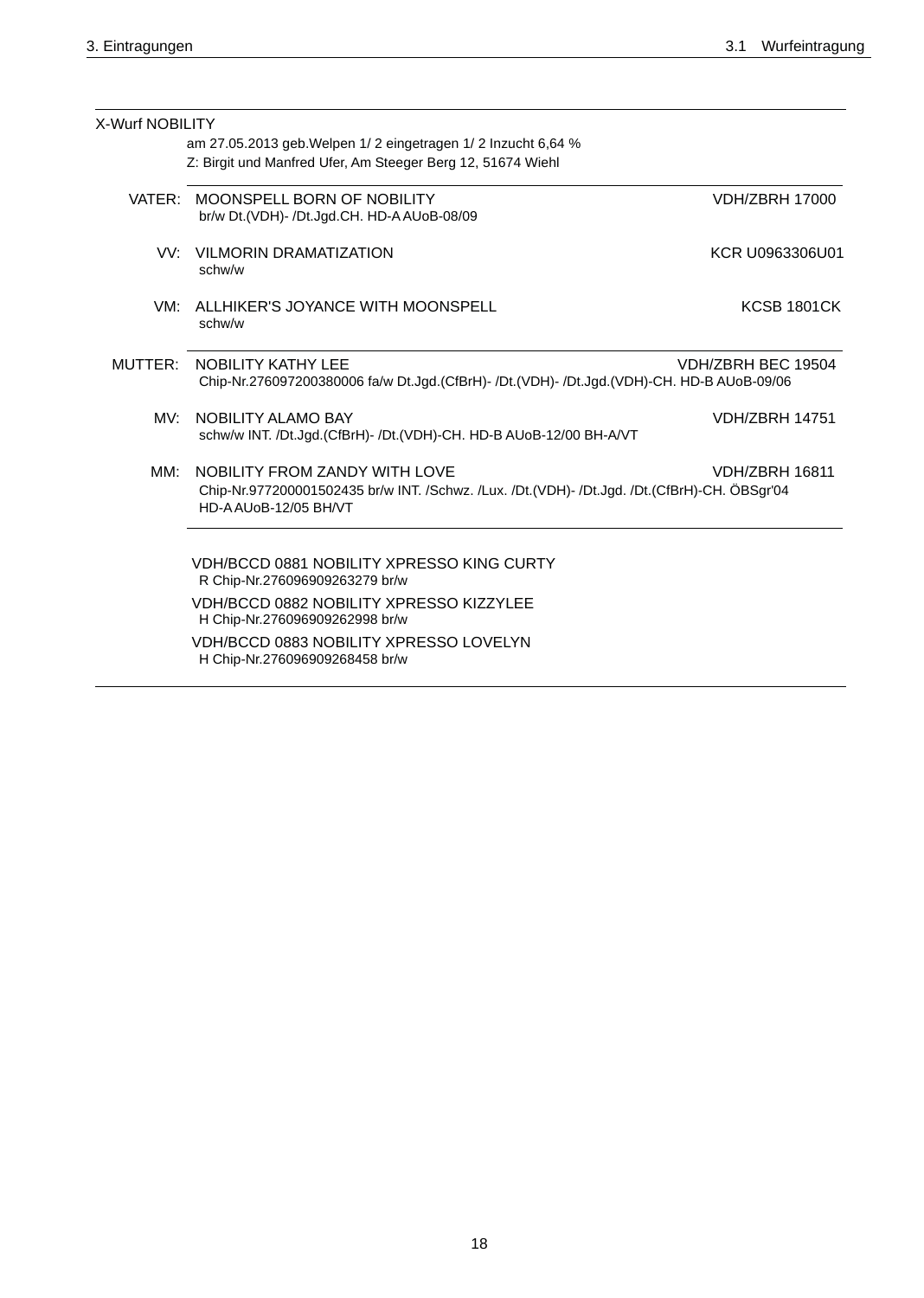|     | Z-Wurf OF RAM AND TAURUS (FCI)<br>am 24.05.2013 geb. Welpen 3/5 eingetragen 3/5 Inzucht 0,00 %                                                   |  |
|-----|--------------------------------------------------------------------------------------------------------------------------------------------------|--|
|     | Z: Sylvia Kaminski, Schlesierstraÿe 16, 48739 Legden                                                                                             |  |
|     |                                                                                                                                                  |  |
|     | VATER: NOBILITY COFFY BAY<br><b>VDH/ZBRH 15664</b><br>Täto-Nr.15664 br/w Dt.Jgd.(CfBrH)- /Lux. /Dt.(VDH)-CH. KJgd.Sgr'01 ÖBSgr'04 HD-AAUoB-12/03 |  |
|     |                                                                                                                                                  |  |
|     | VV: NOBILITY O'CONNOR<br>VDH/ZBRH 10397                                                                                                          |  |
|     | br/w INT. /Schwz. /Dt.(VDH)- /Dt.Jgd. /Dt.(CfBrH)- /Österr.CH. ZESgr'98 '00 ÖBSgr'99 ESgr'98<br>'00 HD-A AUoB-12/96                              |  |
| VM: | NOBILITY I'M THE I-POINT<br>VDH/ZBRH 8644                                                                                                        |  |
|     | bl/w Dt.Jgd.CH. HD-AAUoB-12/93                                                                                                                   |  |
|     | MUTTER: WATERDROP LENYA DUCHESS OF RAM AND TAURUS<br>VDH/BCCD 0376                                                                               |  |
|     | Chip-Nr.276096100278357 bl/w Dt.Jgd.(BCCD)-CH. HD-A ED-0 OCD-Frei AUoB-11/12                                                                     |  |
| MV: | SCOTTSDALE ORIGINAL<br><b>VDH/ZBRH 18559</b>                                                                                                     |  |
|     | Chip-Nr.276098502107701 schw/w INT. /Nl. /Lux.CH. BSgr'05 HD-A AUoB-06/05                                                                        |  |
| MM: | ROARING TEARS DUCHESS OF RAM AND TAURUS<br><b>VDH/ZBRH 18302</b>                                                                                 |  |
|     | Chip-Nr.276097200165262 bl/w Dt.(BCCD)-CH. HD-B                                                                                                  |  |
|     |                                                                                                                                                  |  |
|     | VDH/BCCD 0884 ZACHARY AMOROUS DUKE OF RAM AND TAURUS<br>R Chip-Nr.276097202388629 schw/w                                                         |  |
|     | VDH/BCCD 0885 ZENITH SPENCER DUKE OF RAM AND TAURUS<br>R Chip-Nr.276097202387658 br/w                                                            |  |
|     | VDH/BCCD 0886 ZODIAC PEAK DUKE OF RAM AND TAURUS<br>R Chip-Nr.276097202386191 fa/w                                                               |  |
|     | VDH/BCCD 0887 ZAFINA AMBERLIGHT DUCHESS OF RAM AND TAURUS<br>H Chip-Nr.276097202387307 br/w                                                      |  |
|     | VDH/BCCD 0888 ZAFIRIA PURITY DUCHESS OF RAM AND TAURUS<br>H Chip-Nr.276097202386051 bl/w                                                         |  |
|     | VDH/BCCD 0889 ZENYA AMAZING DUCHESS OF RAM AND TAURUS<br>H Chip-Nr.276097202387002 br/w                                                          |  |
|     | VDH/BCCD 0890 ZESTFUL LAVINYA DUCHESS OF RAM AND TAURUS<br>H Chip-Nr.276097202389005 bl/w/überz                                                  |  |
|     | VDH/BCCD 0891 ZETA PRECIOUS DUCHESS OF RAM AND TAURUS<br>H Chip-Nr.276097202386034 schw/w                                                        |  |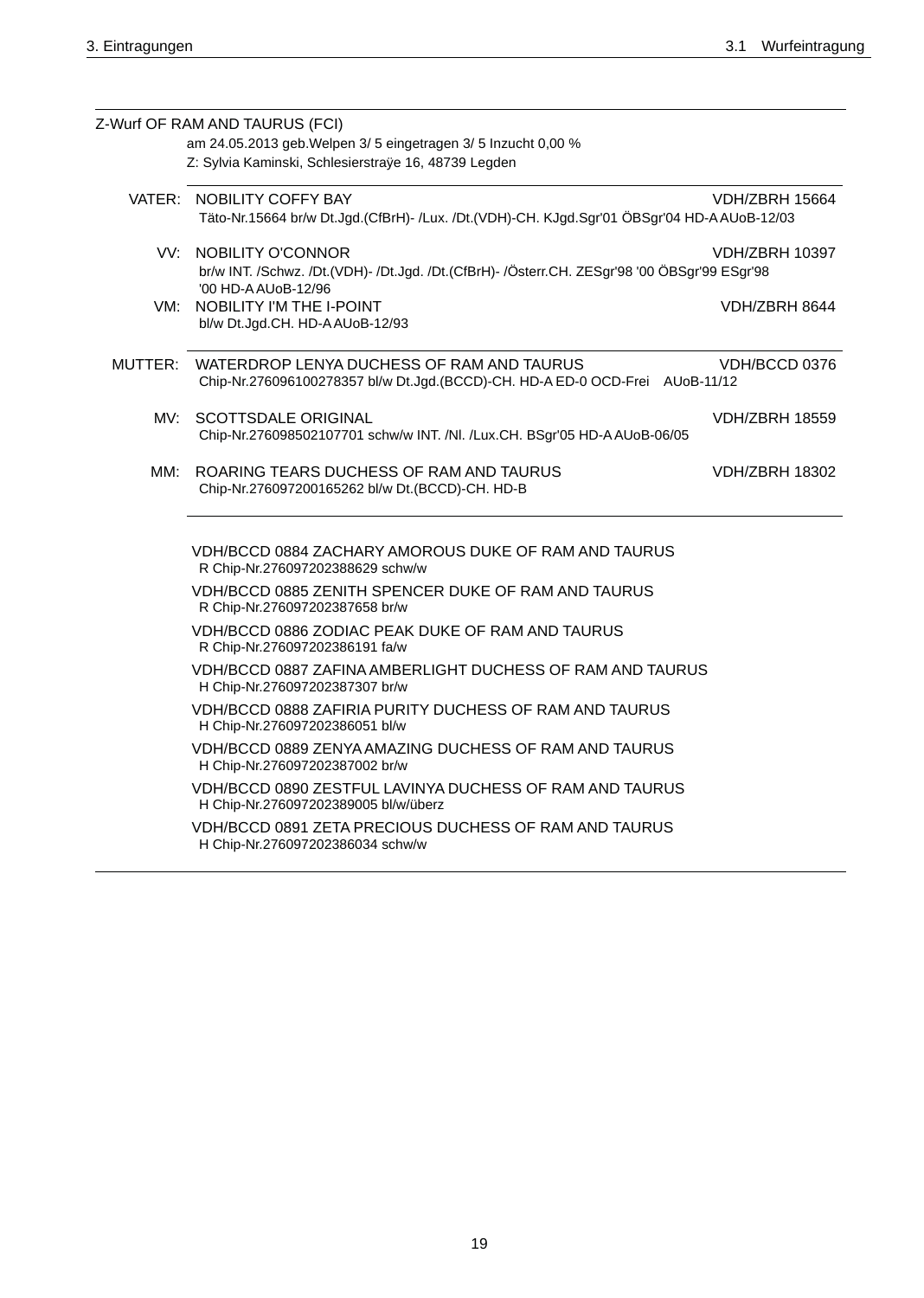|         | G-Wurf CORRALHOBO (FCI)<br>am 24.06.2013 geb. Welpen 4/ 1 eingetragen 4/ 0 Inzucht 3,71 %                           |                       |
|---------|---------------------------------------------------------------------------------------------------------------------|-----------------------|
|         | Z: Marco del Corral & Petra Hähner, Steinweg 10, 34253 Lohfelden                                                    |                       |
|         | VATER: NOBILITY COFFY BAY                                                                                           | <b>VDH/ZBRH 15664</b> |
|         | Täto-Nr.15664 br/w Dt.Jgd.(CfBrH)- /Lux. /Dt.(VDH)-CH. KJgd.Sgr'01 ÖBSgr'04 HD-AAUoB-12/03                          |                       |
|         | VV: NOBILITY O'CONNOR                                                                                               | <b>VDH/ZBRH 10397</b> |
|         | br/w INT. /Schwz. /Dt.(VDH)- /Dt.Jgd. /Dt.(CfBrH)- /Österr.CH. ZESgr'98 '00 ÖBSgr'99 ESgr'98<br>'00 HD-A AUoB-12/96 |                       |
| VM:     | NOBILITY I'M THE I-POINT                                                                                            | VDH/ZBRH 8644         |
|         | bl/w Dt.Jgd.CH. HD-AAUoB-12/93                                                                                      |                       |
| MUTTER: | CORRALHOBO A DREAM GIRL                                                                                             | VDH/ZBRH BEC 21553    |
|         | Chip-Nr.276098510222960 bl/w HD-A AUoB-05/10                                                                        |                       |
| MV:     | NOBILITY IT'S A KIND OF MAGIC                                                                                       | <b>VDH/ZBRH 18505</b> |
|         | bl/w Dt.(VDH)-CH. HD-A AUoB-12/05                                                                                   |                       |
| MM:     | NOBILITY JELLY BELLY                                                                                                | <b>VDH/ZBRH 18970</b> |
|         | Chip-Nr.276096900004534 br/w HD-A AUoB-05/06                                                                        |                       |
|         |                                                                                                                     |                       |
|         | VDH/BCCD 0892 CORRALHOBO GENTLEMAN FOR LIFE<br>R Chip-Nr.276098104687482 schw/w                                     |                       |
|         | VDH/BCCD 0893 CORRALHOBO GENTLEMAN KING COFFY<br>R Chip-Nr.276096907038563 br/w                                     |                       |
|         | VDH/BCCD 0894 CORRALHOBO GENTLEMAN OF LOVE<br>R Chip-Nr.276098104689698 fa/w                                        |                       |
|         | VDH/BCCD 0895 CORRALHOBO GENTLEMAN WITH HEART<br>R Chip-Nr.276098104683995 fa/w                                     |                       |
|         |                                                                                                                     |                       |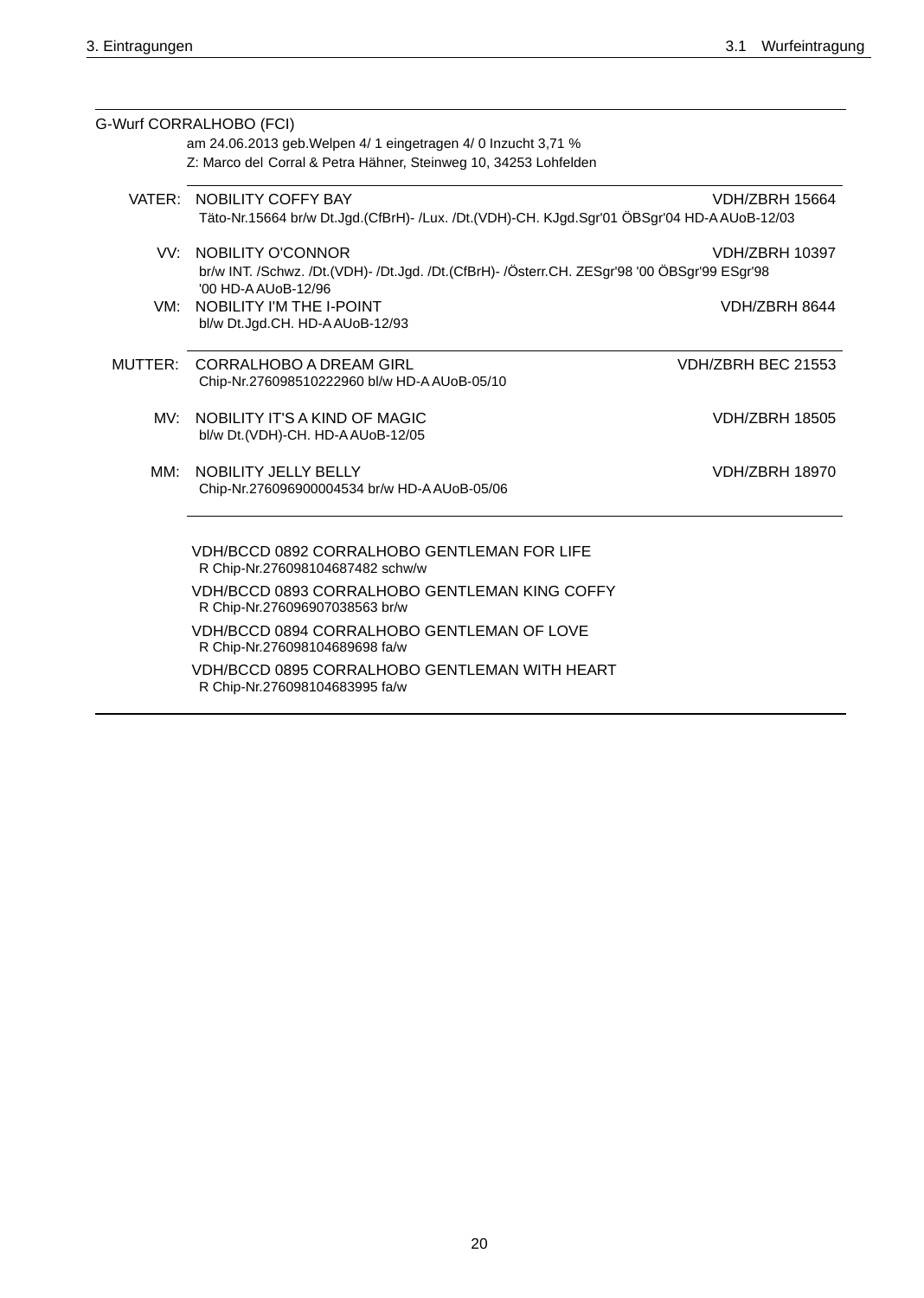| W-Wurf SHANTI'S (FCI) |                                                                                                                                                                               |
|-----------------------|-------------------------------------------------------------------------------------------------------------------------------------------------------------------------------|
|                       | am 10.07.2013 geb. Welpen 5/2 eingetragen 5/2 Inzucht 1,56 %<br>Z: Birgit Klement, Dachsbau 13, 21682 Stade                                                                   |
|                       | VATER: CHARMING RUDOLPH VON DER HUMMELWIESE<br>VDH/ZBRH BEC 20100<br>br/w Dt.(VDH)- /Dt.(CfBrH)-CH. HD-A ED-0 OCD-Frei<br>PL-Frei AUoB-04/07                                  |
|                       | VV: DANNY VON DER HUMMELWIESE<br>VDH/ZBRH 9300<br>br/w Dt.Jgd. Dt.Vet.CH. BJgd.Sgr'94 HD-A AUoB-12/95                                                                         |
|                       | VM: EMMA JEAN VON DER HUMMELWIESE<br><b>VDH/ZBRH 15555</b><br>schw/w HD-B AUoB-12/02                                                                                          |
|                       | MUTTER: SHANTI'S ULTIMATE TRUTH UMA<br>VDH/BCCD 0088<br>Chip-Nr.276098102540955 schw/w HD-A AUoB-02/10                                                                        |
| MV:                   | NOBILITY NICE TO LOOK LIKE DADDY<br>VDH/ZBRH BEC 20765<br>Chip-Nr.270697200364561 br/w Dt.Jgd.(CfBrH)- /Dt.(VDH)- /Dt.Jgd.(VDH)- /Dt.(BCCD)-CH.<br>BJgd.Sgr'07 HD-AAUoB-08/09 |
| MM:                   | SHANTI'S QUEEN OF MY HEART<br><b>VDH/ZBRH 18593</b><br>Chip-Nr.276098510114667 bl/w HD-B AUoB-09/07                                                                           |
|                       | VDH/BCCD 0896 SHANTI'S WAKE UP WILLY<br>R Chip-Nr.276098104483736 schw/w                                                                                                      |
|                       | <b>VDH/BCCD 0897 SHANTI'S WALK ON WESLEY</b><br>R Chip-Nr.276098104480428 bl/w                                                                                                |
|                       | VDH/BCCD 0898 SHANTI'S WARM UP WHISKEY<br>R Chip-Nr.276098104480877 schw/w                                                                                                    |
|                       | VDH/BCCD 0899 SHANTI'S WAVING WOODSTOCK<br>R Chip-Nr.276098104484132 br/w                                                                                                     |
|                       | VDH/BCCD 0900 SHANTI'S WELLCOME WASHINGTON<br>R Chip-Nr.276098104484553 br/w                                                                                                  |
|                       | VDH/BCCD 0901 SHANTI'S WILD WOOD FLOWER WILMA<br>H Chip-Nr.276098104478681 br/w                                                                                               |
|                       | VDH/BCCD 0902 SHANTI'S WONDERFUL WHITNEY<br>H Chip-Nr.276098104484000 schw/w                                                                                                  |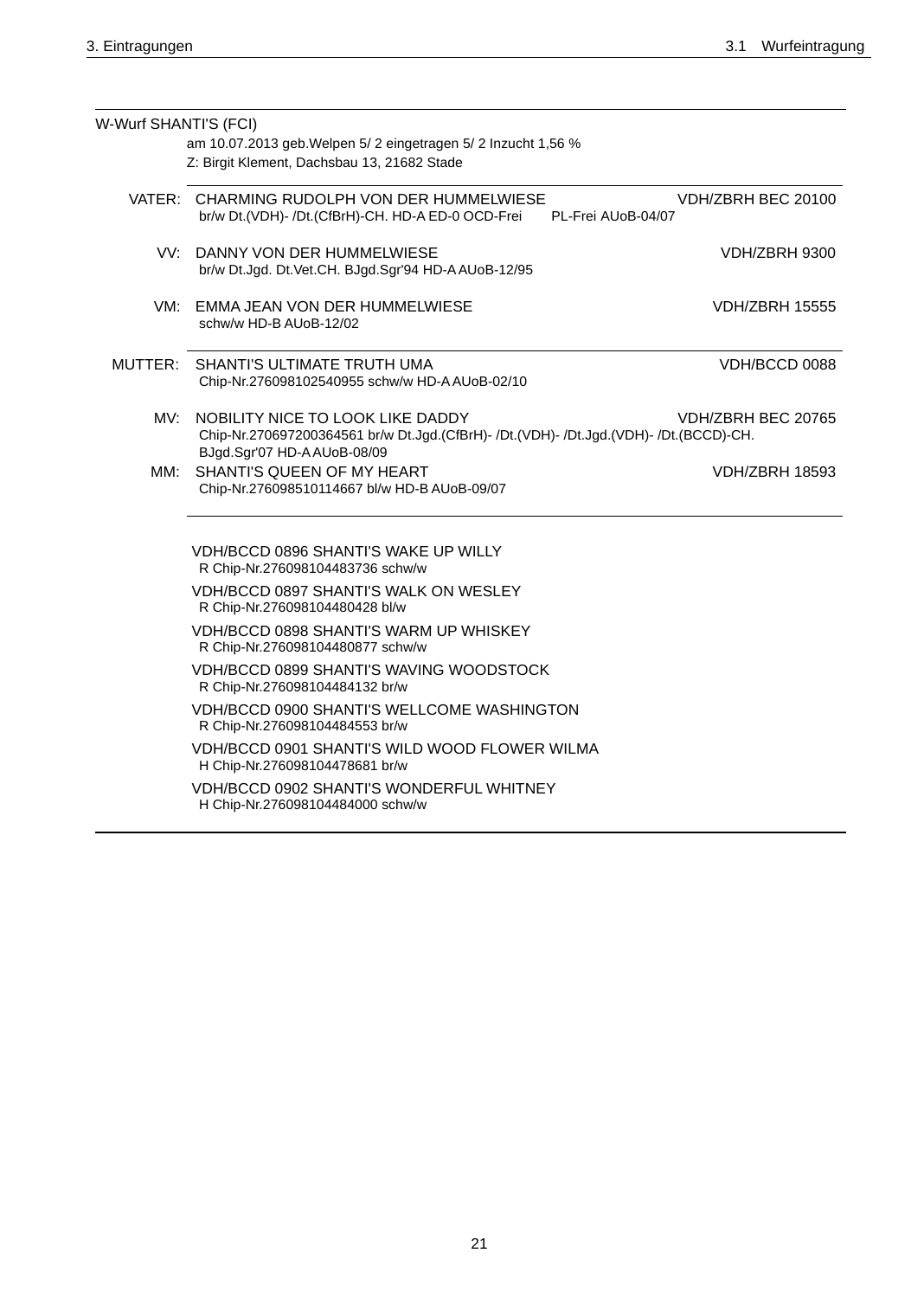|     | C-Wurf BARNYARDS BEARDED BANDITS                                                                                                           |                       |
|-----|--------------------------------------------------------------------------------------------------------------------------------------------|-----------------------|
|     | am 25.06.2013 geb. Welpen 4/ 2 eingetragen 4/ 2 Inzucht 1,17 %<br>Z: Uta-Marija Pack, Schürsdorfer Fieth 10, 23684 Scharbeutz              |                       |
|     |                                                                                                                                            |                       |
|     | VATER: KOSMOS BLACK ANGEL'S OF DOG4U<br>Chip-Nr.972000000573439 schw/w Dt.(VDH)- /Dt.(BCCD)-CH. HD-A ED-0 AUoB-11/11 MDR(N/N)<br><b>BH</b> | ÖHZB BC 1419          |
|     | VV: FAVOURITE BROWN BEAR OF BEESFOREST<br>br/w Österr.CH. HD-B                                                                             | <b>VDH/ZBRH 18933</b> |
|     | VM: ANGEL SUE BLACK OF DOG4U<br>schw/w HD-A BGH1                                                                                           | ÖHZB BC 1021          |
|     | MUTTER: NIGRA SMILLA OF THE UNIQUE SHADED DREAMS<br>Chip-Nr.945000000282617 schw/w HD-A                                                    | VDH/BCCD 0182         |
|     | MV: WHISTBRAE VENTURE SCOUT<br>Chip-Nr.981000000834557 schw/w Dt.Jgd.(CfBrH)-CH. HD-A ED-0 OCD-Frei AUoB-10/11 MDR(N/N)                    | VDH/ZBRH BEC 21100    |
| MM: | GATE TO PADWORTH OF THE UNIQUE SHADED DREAMS<br>Chip-Nr.276098100788476 schw/w HD-A                                                        | VDH/ZBRH BEC 19575    |
|     | <b>VDH/BCCD 0903 BARNYARDS BEARDED BANDITS CAMILLO</b><br>R Chip-Nr.276096901142577 schw/w                                                 |                       |
|     | <b>VDH/BCCD 0904 BARNYARDS BEARDED BANDITS CHIP TO HUBBUB</b><br>R Chip-Nr.276096901168810 schw/w                                          |                       |
|     | VDH/BCCD 0905 BARNYARDS BEARDED BANDITS CLIFF<br>R Chip-Nr.276096901169066 schw/w                                                          |                       |
|     | <b>VDH/BCCD 0906 BARNYARDS BEARDED BANDITS CRISPY FELLOW</b><br>R Chip-Nr.276096901163695 schw/w                                           |                       |
|     | VDH/BCCD 0907 BARNYARDS BEARDED BANDITS CAYA-BLUES<br>H Chip-Nr.276096901173666 bl/w                                                       |                       |
|     | VDH/BCCD 0908 BARNYARDS BEARDED BANDITS CISS-MOLL MAZURKA<br>H Chip-Nr.276096901172268 schw/w                                              |                       |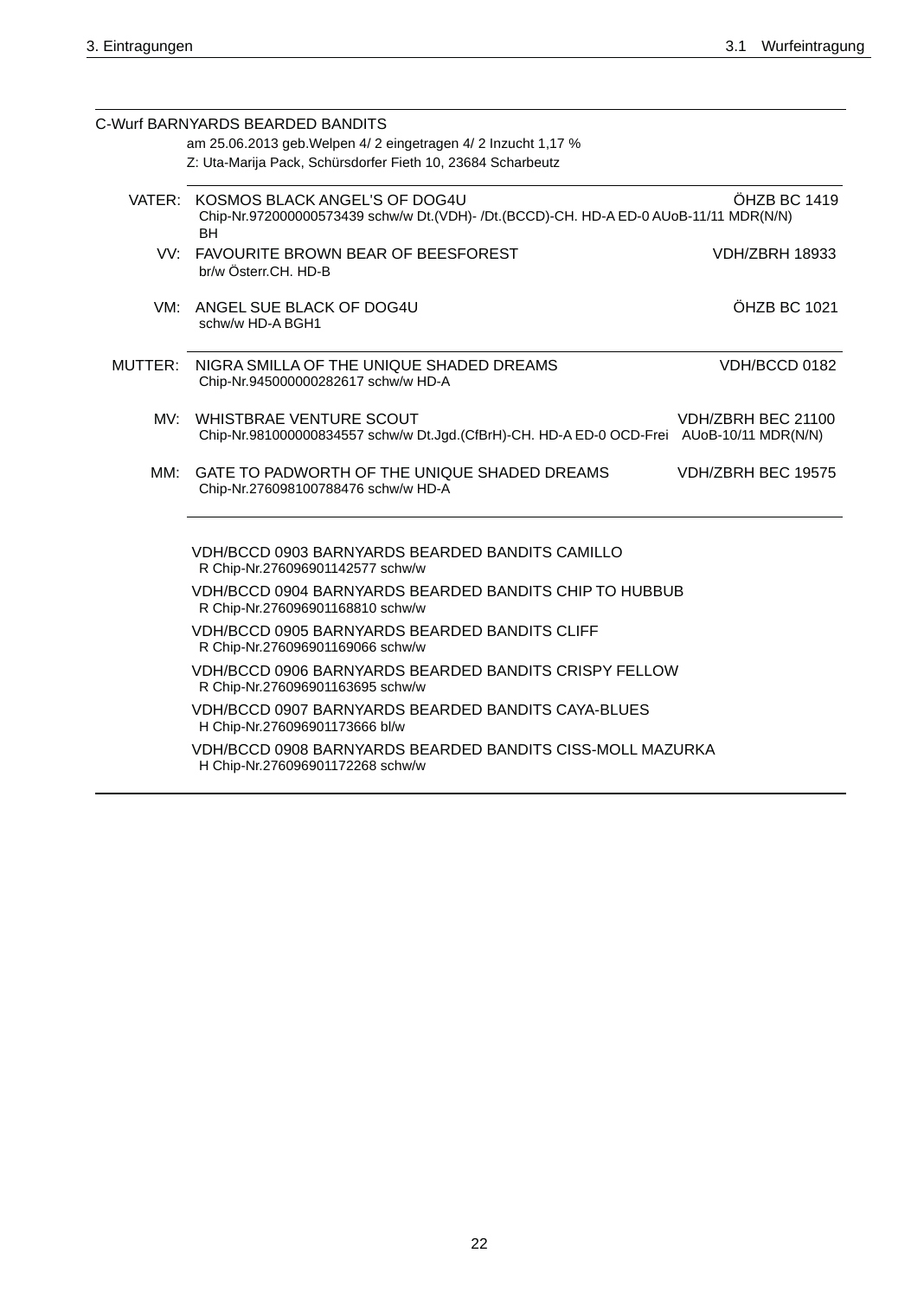|         | E-Wurf MY LIGHT-HEARTED FRIEND (FCI)                                                                                           |                       |
|---------|--------------------------------------------------------------------------------------------------------------------------------|-----------------------|
|         | am 14.07.2013 geb. Welpen 4/ 1 eingetragen 4/ 1 Inzucht 0,00 %<br>Z: Ulrike Klauke-Schaeer, Briloner Str. 19, 59955 Winterberg |                       |
|         |                                                                                                                                |                       |
|         | VATER: CLOUD IN THE SKY OF DEBORA'S FARM<br>Chip-Nr.528140000179498 schw/w HD-AAUoB-07/06                                      | NHSB 2547960          |
|         | VV: POTTERDALE DISCRETION<br>$HD-B$                                                                                            | LOF 16246/2137        |
| VM:     | SOMETHING ELSE TEMPTATION<br>HD-A                                                                                              | NHSB 2479364          |
| MUTTER: | MY LIGHT-HEARTED FRIEND BLACK AS JET<br>Chip-Nr.276097200907811 schw/w HD-A AUoB-09/12                                         | VDH/BCCD 0232         |
| MV:     | KINDLE PASSION OFF THE PEG<br>Chip-Nr.977200001251449 schw/w INT. /Pl. /Dt.(CfBrH)- /Österr.CH. ÖBSgr'05 HD-A AUoB-12/02       | <b>VDH/ZBRH 16966</b> |
| MM:     | ATTRACTIVE ABELINA THE LOVABLE NATURE<br>Chip-Nr.276097200062066 schw/w HD-A AUoB-02/06                                        | <b>VDH/ZBRH 18963</b> |
|         | VDH/BCCD 0909 MY LIGHT-HEARTED FRIEND EDEN SKY<br>R Chip-Nr.276095610003795 schw/w                                             |                       |
|         | VDH/BCCD 0910 MY LIGHT-HEARTED FRIEND ELAY ECLIPSE<br>R Chip-Nr.276095610003991 schw/w                                         |                       |
|         | VDH/BCCD 0911 MY LIGHT-HEARTED FRIEND EMIL EARLY RISER<br>R Chip-Nr.276095610003258 br/w                                       |                       |
|         | VDH/BCCD 0912 MY LIGHT-HEARTED FRIEND EUAN EURHYTHMICS<br>R Chip-Nr.276095610004972 schw/w                                     |                       |
|         | VDH/BCCD 0913 MY LIGHT-HEARTED FRIEND EASY LIKE SUNDAY MORNING<br>H Chip-Nr.276095610002999 br/w                               |                       |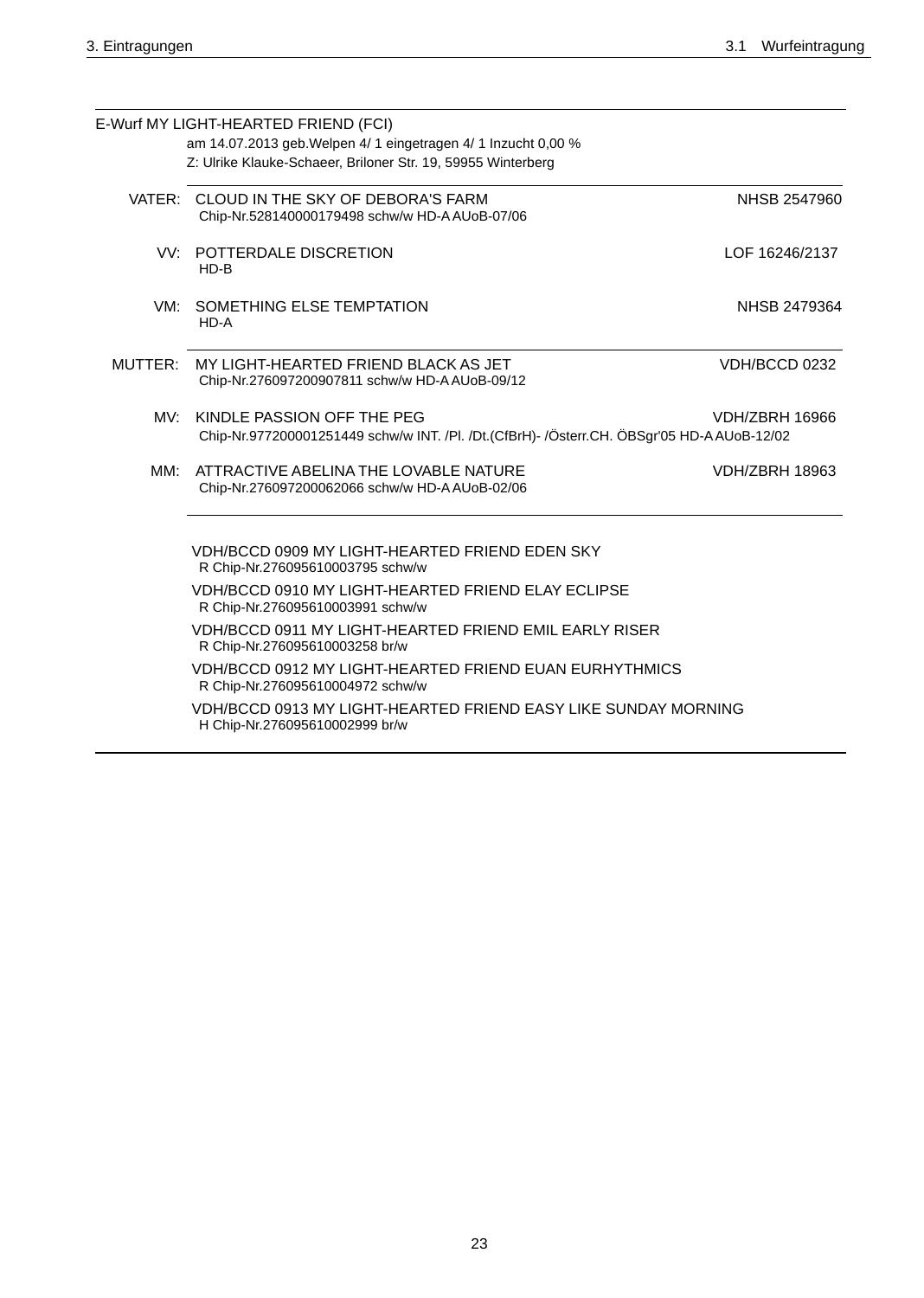| <b>F-Wurf GENTLE SOULS</b> |                                                                                                                                                           |                       |
|----------------------------|-----------------------------------------------------------------------------------------------------------------------------------------------------------|-----------------------|
|                            | am 22.07.2013 geb. Welpen 4/ 3 eingetragen 4/ 3 Inzucht 6,64 %<br>Z: Doris Ohsenbrügge, Heideage 32, 21684 Agathenburg                                    |                       |
|                            | VATER: NOBILITY ROCK'N ROYAL BLUE<br>Chip-Nr.276097200723327 bl/w Dt.(VDH)- /Dt.Jgd.(VDH)- /Dt.Jgd.(BCCD)- /Dt.(BCCD)-CH.<br>EJgd.Sgr'10 HD-AAUoB-05/10   | VDH/BCCD 0199         |
| VV:                        | NO-NONSENSE'S FREDRIKSON<br>Täto-Nr.BHLEVX schw/w Nl. /Bel. /Lux.CH. ÖBSgr'07 Nl.Sgr'08 HD-A                                                              | LOSH 0994316          |
|                            | VM: NOBILITY FROM ZANDY WITH LOVE<br>Chip-Nr.977200001502435 br/w INT. /Schwz. /Lux. /Dt.(VDH)- /Dt.Jgd. /Dt.(CfBrH)-CH. ÖBSgr'04<br>HD-AAU0B-12/05 BH/VT | <b>VDH/ZBRH 16811</b> |
| MUTTER:                    | SHANTI'S UNBELIEVABLE LITTLE PRINCESS EMMA<br>Chip-Nr.276098102539127 schw/w HD-B AUoB-02/10                                                              | VDH/BCCD 0089         |
| MV:                        | NOBILITY NICE TO LOOK LIKE DADDY<br>Chip-Nr.270697200364561 br/w Dt.Jgd.(CfBrH)- /Dt.(VDH)- /Dt.Jgd.(VDH)- /Dt.(BCCD)-CH.<br>BJgd.Sgr'07 HD-AAUoB-08/09   | VDH/ZBRH BEC 20765    |
| MM:                        | SHANTI'S QUEEN OF MY HEART<br>Chip-Nr.276098510114667 bl/w HD-B AUoB-09/07                                                                                | <b>VDH/ZBRH 18593</b> |
|                            | VDH/BCCD 0914 GENTLE SOULS FERDINAND FLIEDERBÄR<br>R Chip-Nr.276097202367654 bl/w                                                                         |                       |
|                            | VDH/BCCD 0915 GENTLE SOULS FIETE FUSSELSCHNUTE<br>R Chip-Nr.276097202365238 bl/w                                                                          |                       |
|                            | VDH/BCCD 0916 GENTLE SOULS FINUS FINGERHUT<br>R Chip-Nr.276097202427607 br/w                                                                              |                       |
|                            | VDH/BCCD 0917 GENTLE SOULS FRITZ FIRLEFANTZ<br>R Chip-Nr.276097202365805 bl/w                                                                             |                       |
|                            | VDH/BCCD 0918 GENTLE SOULS FANCY FLITZEBOGEN<br>H Chip-Nr.276097202367824 schw/w                                                                          |                       |
|                            | VDH/BCCD 0919 GENTLE SOULS FEEBEE FEDERSTRUMPF<br>H Chip-Nr.276097202375164 schw/w                                                                        |                       |
|                            | VDH/BCCD 0920 GENTLE SOULS FELINE FEILCHENBLAU<br>H Chip-Nr.276097202427096 bl/w                                                                          |                       |
|                            |                                                                                                                                                           |                       |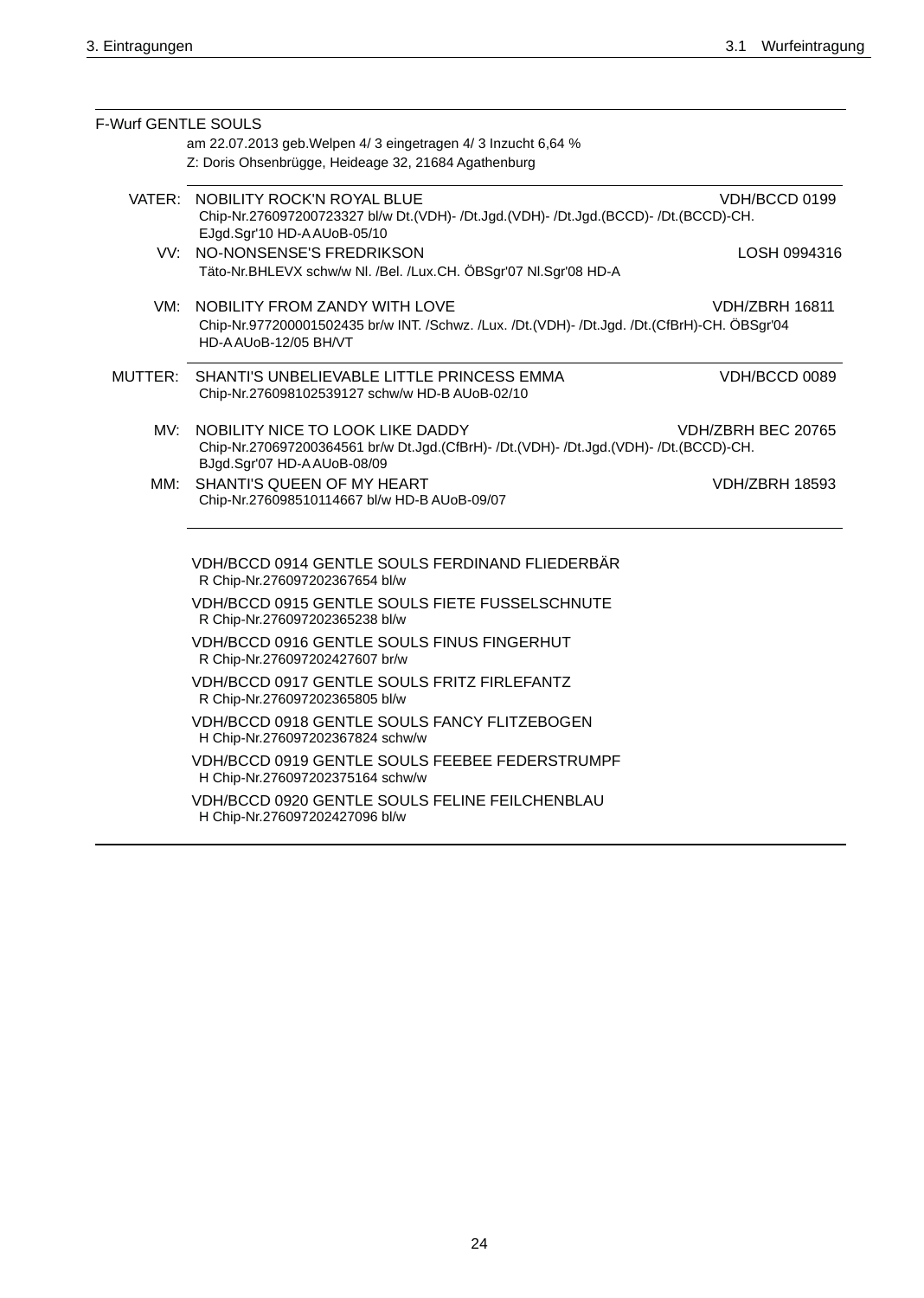|     | C-Wurf HAPPY BEARDED'S (FCI)<br>am 13.08.2013 geb. Welpen 4/ 3 eingetragen 4/ 3 Inzucht 0,20 % |                       |
|-----|------------------------------------------------------------------------------------------------|-----------------------|
|     | Z: Renate Grelka, Unterdorfstraÿe 17a, 50389 Wesseling                                         |                       |
|     |                                                                                                |                       |
|     | VATER: MIDLANDS-CORNER ENCORE<br>Chip-Nr.276098100485770 schw/w HD-A AUoB-03/06                | <b>VDH/ZBRH 19293</b> |
| VV: | MOONHILL PHILEMON'S CHOICE<br>bl/w INT. /Dt.(VDH)- /Dt.(CfBrH)-CH. CSgr'96 HD-A AUoB-02/95     | <b>VDH/ZBRH 10000</b> |
|     | VM: SCOTTSDALE CELEBRATION<br>schw/w HD-B                                                      | <b>VDH/ZBRH 13113</b> |
|     | MUTTER: HAPPY BEARDED'S SUNSHINE BLUE ANGEL<br>Chip-Nr.276098102169495 bl/w HD-B               | VDH/ZBRH BEC 21161    |
|     | MV: CLASSICEL ADVENTURE BENJAMIN<br>schw/w HD-A AUoB-12/99                                     | <b>VDH/ZBRH 13747</b> |
| MM: | HAPPY BEARDED'S NEW TINKLE BELL<br>br/w HD-AAUoB-12/03                                         | <b>VDH/ZBRH 16862</b> |
|     | VDH/BCCD 0921 HAPPY BEARDED'S CHOICE CARLO<br>R Chip-Nr.276098104354818 schw/w                 |                       |
|     | VDH/BCCD 0922 HAPPY BEARDED'S CHOICE CHARLY<br>R Chip-Nr.276098104333644 schw/w                |                       |
|     | VDH/BCCD 0923 HAPPY BEARDED'S CHOICE KAI<br>R Chip-Nr.276098104328807 bl/w                     |                       |
|     | VDH/BCCD 0924 HAPPY BEARDED'S CHOICE PERCY<br>R Chip-Nr.276098104344661 fa/w                   |                       |
|     | VDH/BCCD 0925 HAPPY BEARDED'S CHOICE BONNY<br>H Chip-Nr.276098104330220 fa/w                   |                       |
|     | VDH/BCCD 0926 HAPPY BEARDED'S CHOICE CANDY<br>H Chip-Nr.276098104319057 schw/w                 |                       |
|     | VDH/BCCD 0927 HAPPY BEARDED'S CHOICE CRISSY<br>H Chip-Nr.276098104345855 bl/w                  |                       |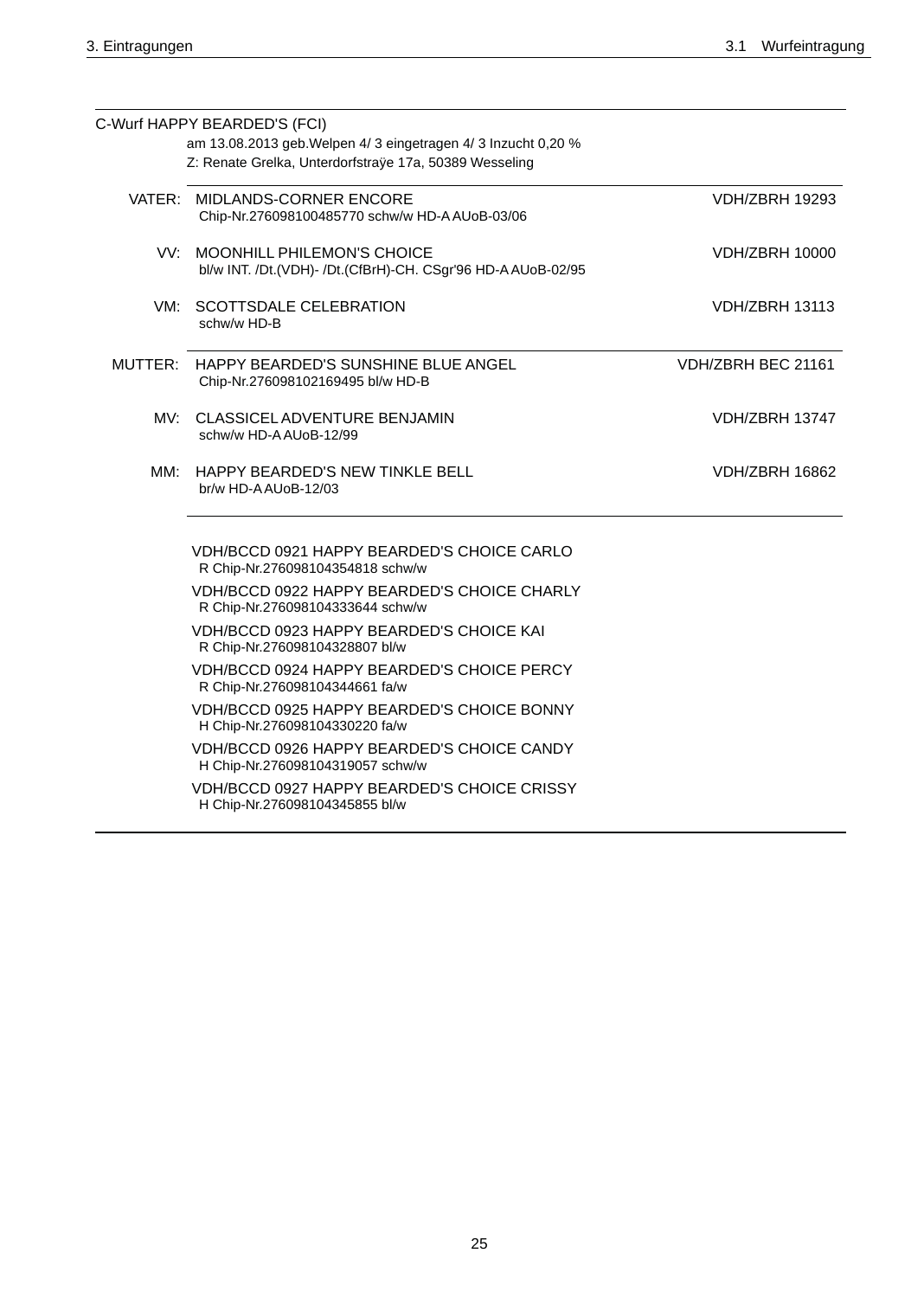|     | D-Wurf VON DER HUMMELWIESE                                                                                                    |                       |
|-----|-------------------------------------------------------------------------------------------------------------------------------|-----------------------|
|     | am 18.08.2013 geb. Welpen 6/ 1 eingetragen 5/ 1 Inzucht 2,93 %<br>Z: Roswitha & Hans-A. Ploen, Beekholt 6, 24855 Bollingstedt |                       |
|     |                                                                                                                               |                       |
|     | VATER: NOBLE LIKE WILHELM VON DER HUMMELWIESE<br>Chip-Nr.276096909010089 br/w Dt.Jgd.(CfBrH)-CH. HD-AAUoB-04/11               | VDH/ZBRH BEC 23060    |
|     | VV: CHARMING RUDOLPH VON DER HUMMELWIESE<br>br/w Dt.(VDH)- /Dt.(CfBrH)-CH. HD-A ED-0 OCD-Frei<br>PL-Frei AUoB-04/07           | VDH/ZBRH BEC 20100    |
| VM: | DROVER'S LANE HAZEL MY HONEY<br>br/w Dt.(VDH)- /Dt.(CfBrH)-CH. HD-AAUoB-04/07                                                 | VDH/ZBRH BEC 19905    |
|     | MUTTER: CHOU CHOU OF MAGIC MEADOW'S<br>br/w HD-B AUoB-02/10                                                                   | VDH/ZBRH BEC 22094    |
| MV: | THEODOR VON DER HUMMELWIESE<br>Chip-Nr.276097200219091 schw/w Dt.Jgd.(CfBrH)- /Dt.(VDH)- /Dt.(CfBrH)-CH. HD-A AUoB-11/05      | <b>VDH/ZBRH 19300</b> |
| MM: | FIRSTPRIZEBEARS ALOHA<br>schw/w Pl. /CS.CH. HD-AAUoB-12/05                                                                    | LOSH 0885778          |
|     | VDH/BCCD 0928 DANDY VON DER HUMMELWIESE<br>R Chip-Nr.276097202353267 fa/w                                                     |                       |
|     | <b>VDH/BCCD 0929 DARREN VON DER HUMMELWIESE</b><br>R Chip-Nr.276097202353711 fa/w                                             |                       |
|     | VDH/BCCD 0930 DAVIS VON DER HUMMELWIESE<br>R Chip-Nr.276097202359398 fa/w                                                     |                       |
|     | VDH/BCCD 0931 DEVON VON DER HUMMELWIESE<br>R Chip-Nr.276097202352542 fa/w                                                     |                       |
|     | VDH/BCCD 0932 DOBBY VON DER HUMMELWIESE<br>R Chip-Nr.276097202353473 br/w                                                     |                       |
|     | VDH/BCCD 0933 DOREEN VON DER HUMMELWIESE<br>H Chip-Nr.276097202358601 br/w                                                    |                       |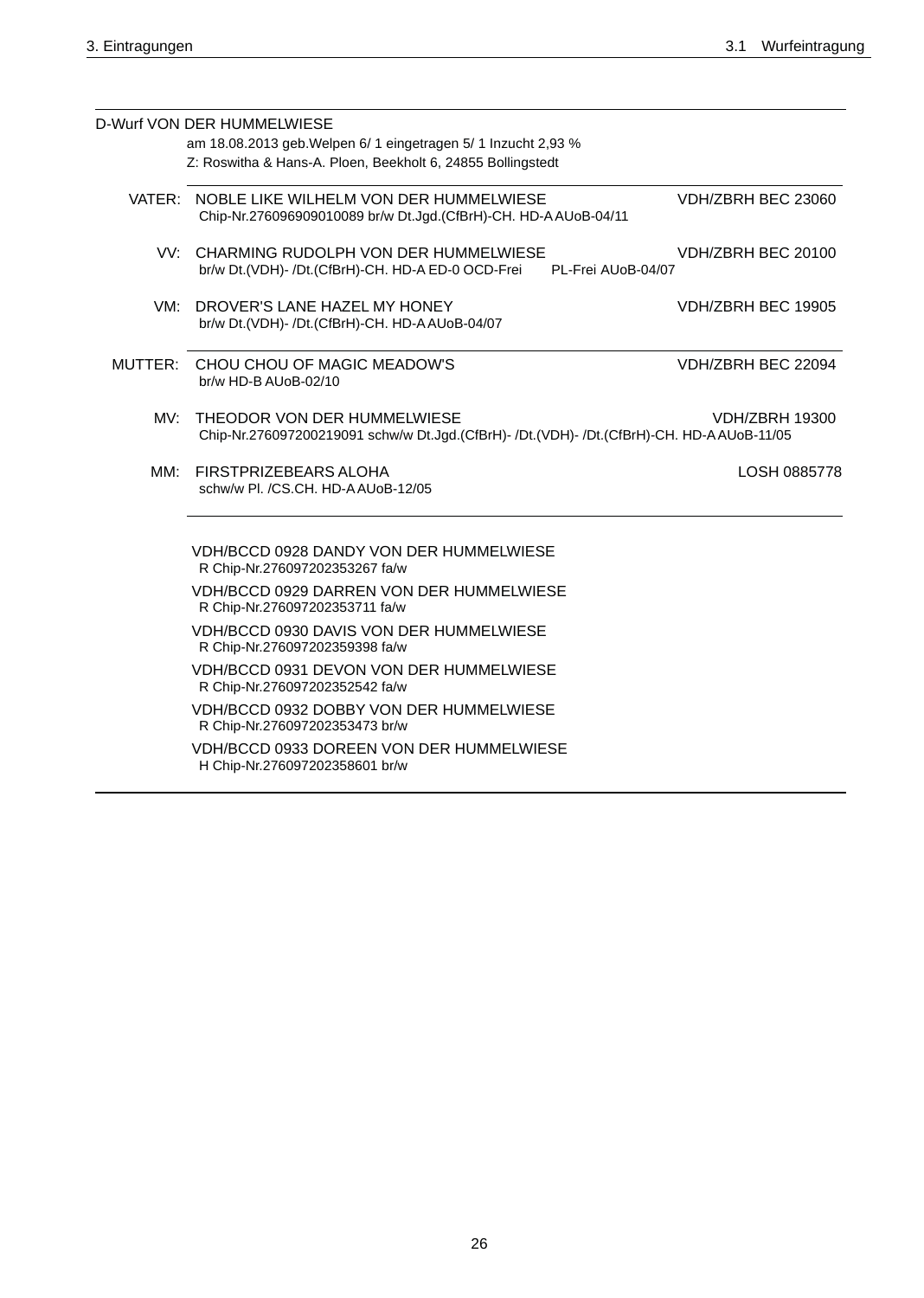| <b>T-Wurf MILLWAUKEE'S</b> | am 13.08.2013 geb. Welpen 5/6 eingetragen 5/6 Inzucht 0,00 %                                              |                     |
|----------------------------|-----------------------------------------------------------------------------------------------------------|---------------------|
|                            | Z: Daniela & Joachim Rüther, Bergstr. 12, 71566 Althütte-Sechselberg                                      |                     |
|                            | VATER: IKO AT MILLWAUKEE V.D. BRANDENBURGER BEARDIE BANDE<br>Chip-Nr.276098104139664 bl/w HD-B AUoB-03/12 | VDH/ZBRH BEC 23548  |
|                            | VV: ATTILA V. DER BRANDENBURGER BEARDIE BANDE<br>schw/w HD-A AUoB-06/10                                   | VDH/ZBRH BEC 19891  |
|                            | VM: BEA VON DER BRANDENBURGER BEARDIE BANDE<br>br/w HD-A AUoB-06/10                                       | VDH/ZBRH BEC 20668  |
|                            | MUTTER: CLAN OF STORK'S JAYJAY<br>Chip-Nr.967000009043818 schw/w HD-AAUoB-03/11                           | VDH/ZBRH BEC 23711  |
|                            | MV: CLAN OF STORK'S HURRICANE<br>Chip-Nr.528140000271113 schw/w Dt.(VDH)-CH. HD-AAUoB-12/10               | <b>NHSB 2651323</b> |
|                            | MM: CLAN OF STORK'S ICE ICE BABY<br>HD-A                                                                  | NHSB 2658342        |
|                            | VDH/BCCD 0934 MILLWAUKEE'S TAMINO THUNDERSTORM<br>R Chip-Nr.276094180104449 schw/w                        |                     |
|                            | VDH/BCCD 0935 MILLWAUKEE'S TRAVER TENAKEE<br>R Chip-Nr.276094180104485 schw/w                             |                     |
|                            | VDH/BCCD 0936 MILLWAUKEE'S TRAVIS TABAROO<br>R Chip-Nr.276094180104774 schw/w                             |                     |
|                            | <b>VDH/BCCD 0937 MILLWAUKEE'S TWAIN TONKAWAS</b><br>R Chip-Nr.276094180104438 schw/w                      |                     |
|                            | VDH/BCCD 0938 MILLWAUKEE'S TYLOR TAWAKA<br>R Chip-Nr.276094180104780 schw/w                               |                     |
|                            | VDH/BCCD 0939 MILLWAUKEE'S TAHARA THACKERAY<br>H Chip-Nr.276094180104782 schw/w                           |                     |
|                            | VDH/BCCD 0940 MILLWAUKEE'S TALYA TINEKA<br>H Chip-Nr.276094180104786 schw/w                               |                     |
|                            | <b>VDH/BCCD 0941 MILLWAUKEE'S TAMANI TUMBLEBEE</b><br>H Chip-Nr.276094180104770 schw/w                    |                     |
|                            | VDH/BCCD 0942 MILLWAUKEE'S TAYLA TABARI<br>H Chip-Nr.276094180117149 schw/w                               |                     |
|                            | VDH/BCCD 0943 MILLWAUKEE'S THAMINA TAIOWA<br>H Chip-Nr.276094180116887 schw/w                             |                     |
|                            | VDH/BCCD 0944 MILLWAUKEE'S TYRA TATANKA                                                                   |                     |

H Chip-Nr.276094180104773 schw/w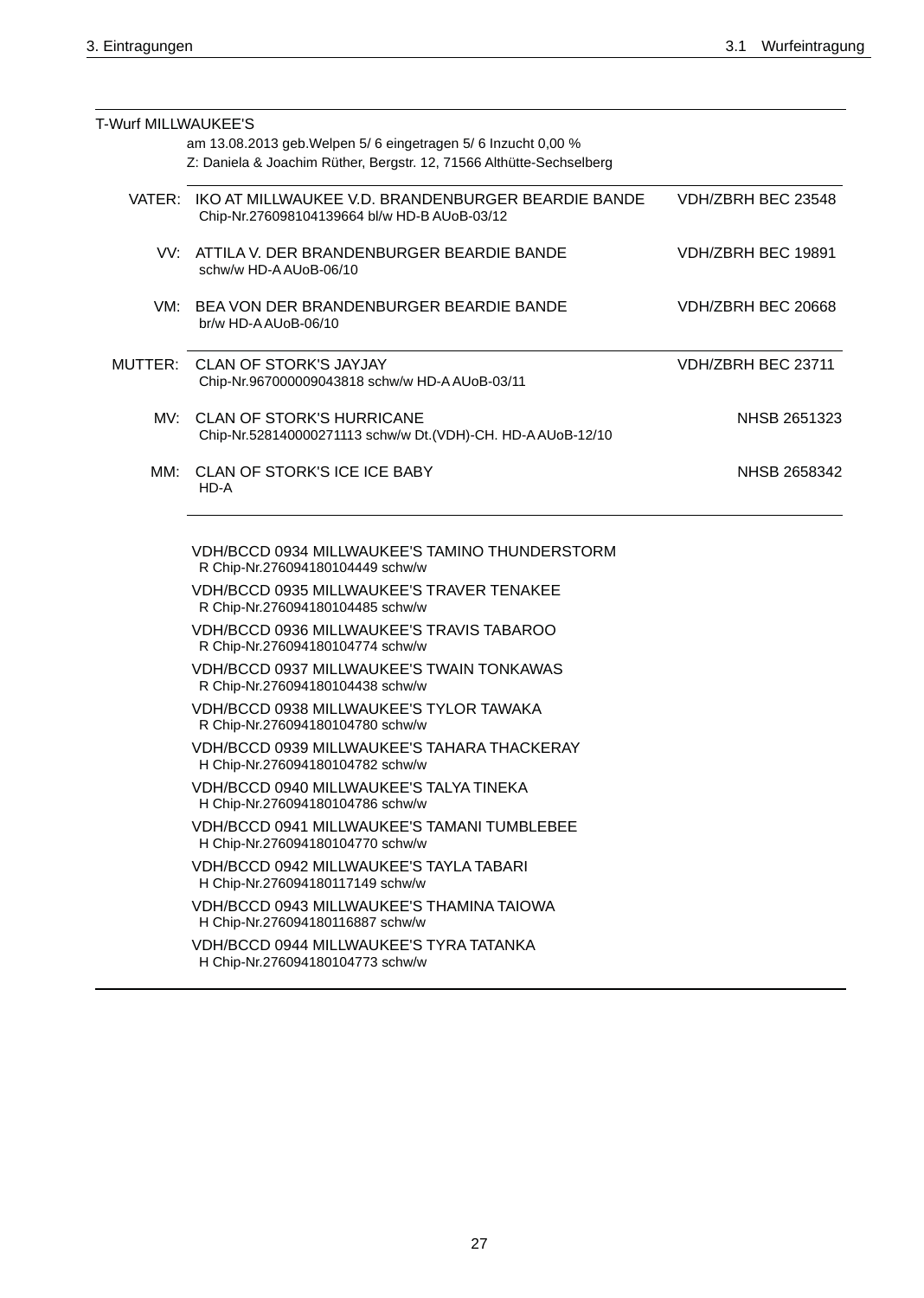| D-Wurf BARNYARDS BEARDED BANDITS<br>am 05.10.2013 geb. Welpen 3/ 3 eingetragen 3/ 3 Inzucht 0,00 %                                         |                       |
|--------------------------------------------------------------------------------------------------------------------------------------------|-----------------------|
| Z: Uta-Marija Pack, Schürsdorfer Fieth 10, 23684 Scharbeutz                                                                                |                       |
| VATER: KOSMOS BLACK ANGEL'S OF DOG4U<br>Chip-Nr.972000000573439 schw/w Dt.(VDH)- /Dt.(BCCD)-CH. HD-A ED-0 AUoB-11/11 MDR(N/N)<br><b>BH</b> | ÖHZB BC 1419          |
| VV: FAVOURITE BROWN BEAR OF BEESFOREST<br>br/w Österr.CH. HD-B                                                                             | <b>VDH/ZBRH 18933</b> |
| VM: ANGEL SUE BLACK OF DOG4U<br>schw/w HD-A BGH1                                                                                           | ÖHZB BC 1021          |
| MUTTER: IJOU-AHEA OF THE UNIQUE SHADED DREAMS<br>Chip-Nr.276097200088503 br/w HD-A                                                         | VDH/ZBRH BEC 20276    |
| MV: DRESSY ALWIN DUKE OF RAM AND TAURUS<br>HD-AAUoB-12/96                                                                                  | VDH/ZBRH 9824         |
| MM: AJOU-AHEA OF THE UNIQUE SHADED DREAMS<br>HD-AAUoB-12/01                                                                                | <b>VDH/ZBRH 15563</b> |
| VDH/BCCD 0945 BARNYARDS BEARDED BANDITS DJ-DIX<br>R Chip-Nr.276096901163723 schw/tric.                                                     |                       |
| VDH/BCCD 0946 BARNYARDS BEARDED BANDITS DOPPY-BROWN<br>R Chip-Nr.276096901169777 br/w                                                      |                       |
| VDH/BCCD 0947 BARNYARDS BEARDED BANDITS DON DJIEGO<br>R Chip-Nr.276096901162677 schw/tric.                                                 |                       |
| VDH/BCCD 0948 BARNYARDS BEARDED BANDITS DEAR DUSCHKA<br>H Chip-Nr.276096901162368 br/w                                                     |                       |
| VDH/BCCD 0949 BARNYARDS BEARDED BANDITS DORKA-LAWORKA<br>H Chip-Nr.276096901162679 schw/tric.                                              |                       |
| <b>VDH/BCCD 0950 BARNYARDS BEARDED BANDITS DUSTY DUNJA</b><br>H Chip-Nr.276096901162483 schw/w                                             |                       |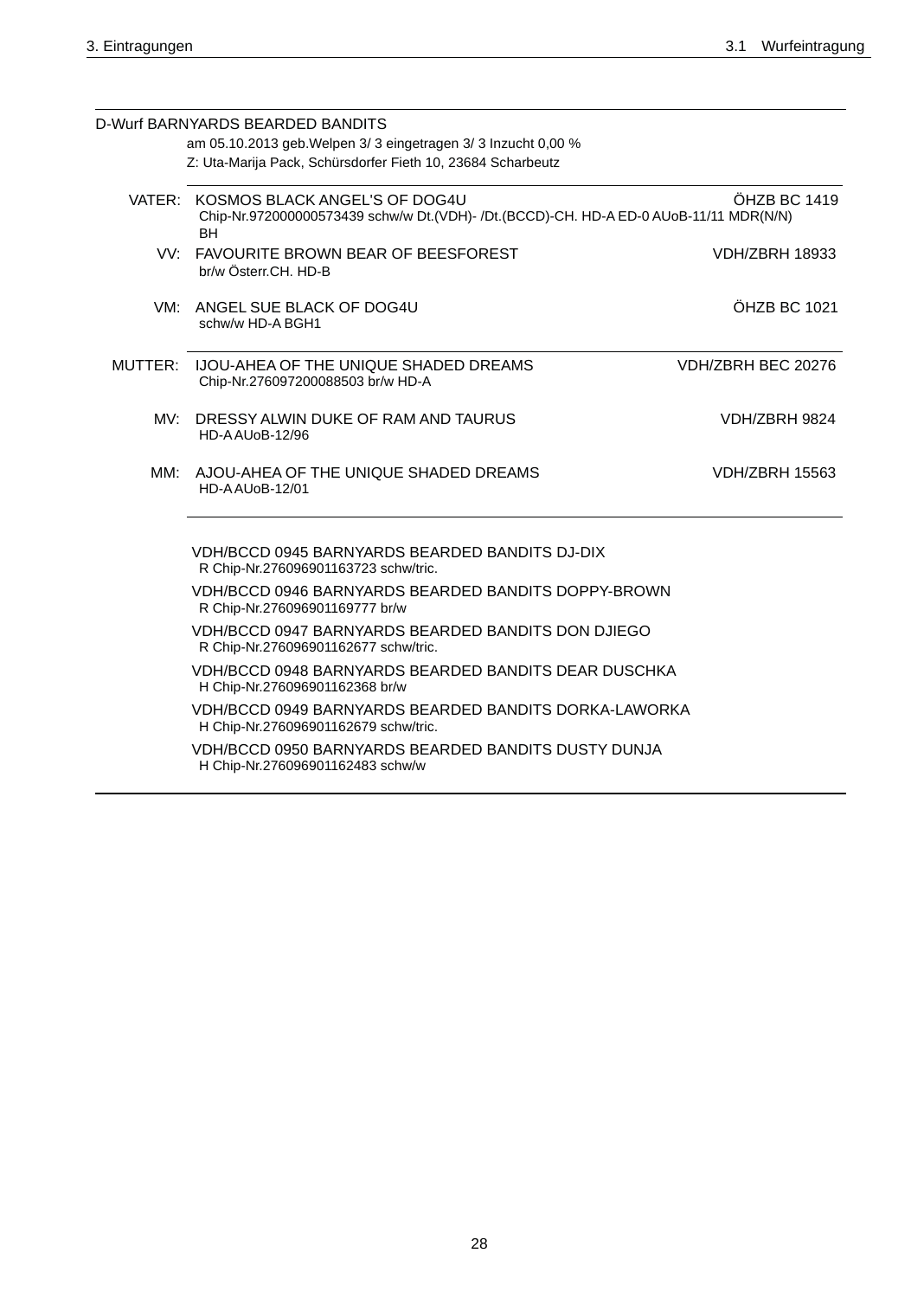| H-Wurf VOM THERAPIE HUNDE HOF (FCI)                                                                                                                                         |                       |
|-----------------------------------------------------------------------------------------------------------------------------------------------------------------------------|-----------------------|
| am 12.10.2013 geb. Welpen 7/ 4 eingetragen 7/ 4 Inzucht 0,00 %<br>Z: Karin Kockel, Betonstr. 12, 16775 Stechlin                                                             |                       |
| VATER: EDWIN VOM THERAPIE HUNDE HOF<br>Chip-Nr.276096909141545 schw/w Dt.Jgd.(CfBrH)-CH. HD-A AUoB-09/12                                                                    | VDH/BCCD 0577         |
| VV: CELTSDALE SEARCH FOR A STAR<br>Chip-Nr.276097200825545 schw/w Dt.Jgd.(CfBrH)- /Dt.(VDH)- /Dt.Jgd.(BCCD)- /Dt.(BCCD)-CH.<br>KJgd.Sgr'09 FCI-Jhd.-Sgr'11 VDH-ESgr'11 HD-A | VDH/BCCD 0025         |
| VM: AUGUSTINA VOM THERAPIE HUNDE HOF<br>Chip-Nr.276094100121240 br/w HD-A AUoB-09/12                                                                                        | VDH/BCCD 0040         |
| MUTTER: FABIENNE VON DER STEINSKLÖBE<br>Chip-Nr.276096901053722 schw/w HD-A                                                                                                 | VDH/ZBRH BEC 23132    |
| MV: CINNAMON CID OF FOOLSGARDEN<br>Täto-Nr.16118 schw/w HD-A AUoB-12/02                                                                                                     | <b>VDH/ZBRH 16118</b> |
| MM: BLACK YANNY VON DER STEINSKLÖBE<br>schw/w HD-AAUoB-03/07                                                                                                                | VDH/ZBRH BEC 19838    |
| VDH/BCCD 0951 HANNES VOM THERAPIE HUNDE HOF<br>R Chip-Nr.276096909265256 bl/w                                                                                               |                       |
| VDH/BCCD 0952 HANS VOM THERAPIE HUNDE HOF<br>R Chip-Nr.276096909261246 schw/w                                                                                               |                       |
| VDH/BCCD 0953 HEINRICH VOM THERAPIE HUNDE HOF<br>R Chip-Nr.276096909260565 bl/w                                                                                             |                       |
| VDH/BCCD 0954 HEKTOR VOM THERAPIE HUNDE HOF<br>R Chip-Nr.276096909268187 bl/w                                                                                               |                       |
| VDH/BCCD 0955 HOMER VOM THERAPIE HUNDE HOF<br>R Chip-Nr.276096909262146 schw/w                                                                                              |                       |
| VDH/BCCD 0956 HOTTE VOM THERAPIE HUNDE HOF<br>R Chip-Nr.276096909260552 schw/w                                                                                              |                       |
| VDH/BCCD 0957 HUGO VOM THERAPIE HUNDE HOF<br>R Chip-Nr.276096909260733 schw/w                                                                                               |                       |
| VDH/BCCD 0958 HELENA VOM THERAPIE HUNDE HOF<br>H Chip-Nr.276096909263504 schw/w                                                                                             |                       |
| VDH/BCCD 0959 HELMA VOM THERAPIE HUNDE HOF<br>H bl/w                                                                                                                        |                       |
| VDH/BCCD 0960 HERMINE VOM THERAPIE HUNDE HOF<br>H Chip-Nr.276096909260249 bl/w                                                                                              |                       |
| VDH/BCCD 0961 HILDE VOM THERAPIE HUNDE HOF<br>H Chip-Nr.276096909264057 schw/w                                                                                              |                       |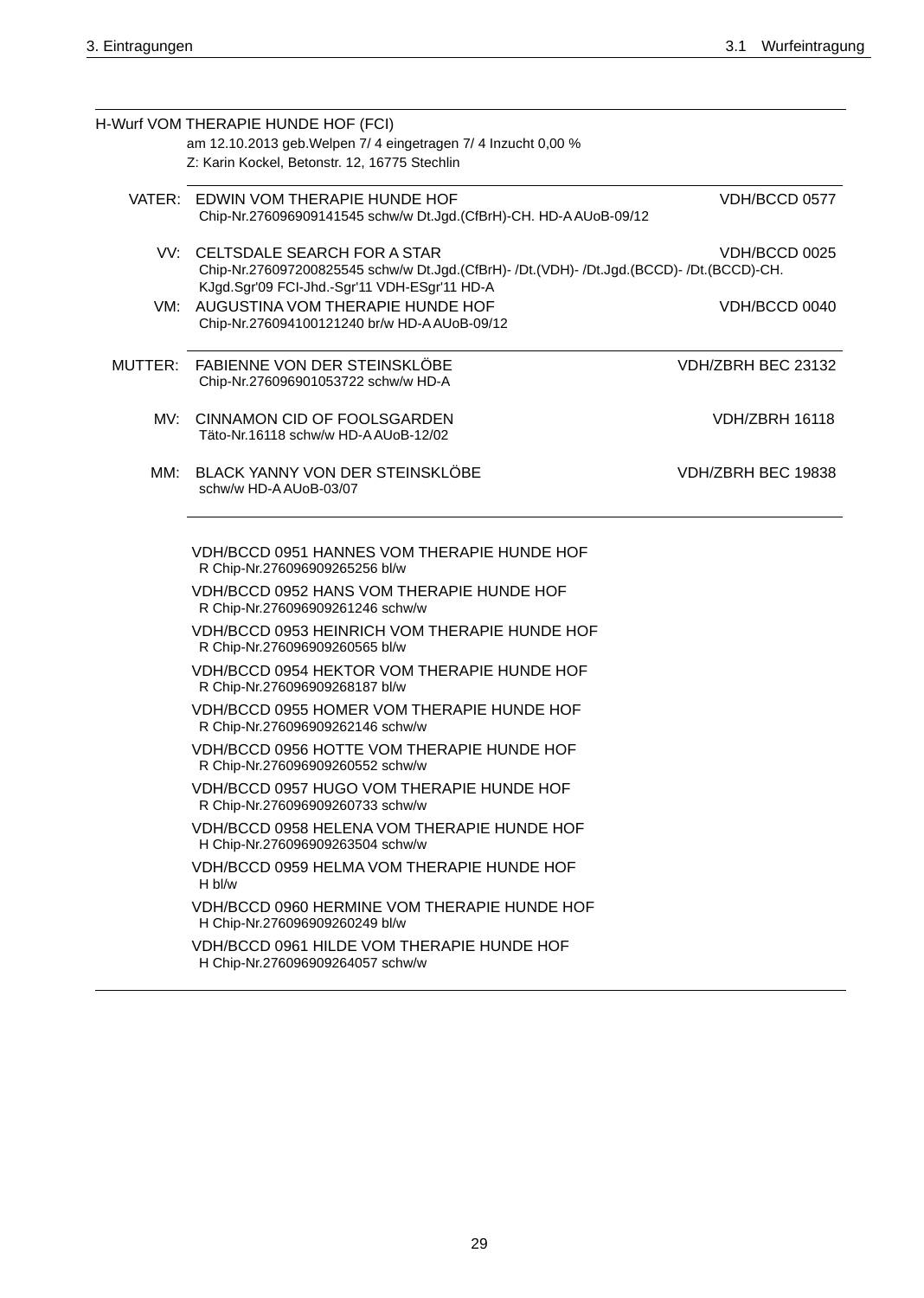|     | A-Wurf OF THE GUARDIAN PAWS (FCI)                                                                                                          |                       |
|-----|--------------------------------------------------------------------------------------------------------------------------------------------|-----------------------|
|     | am 05.11.2013 geb. Welpen 5/3 eingetragen 5/3 Inzucht 2,34 %<br>Z: Hannah Richter, Heinrich-Stricker-Weg 8, 58640 Iserlohn                 |                       |
|     | VATER: KOSMOS BLACK ANGEL'S OF DOG4U<br>Chip-Nr.972000000573439 schw/w Dt.(VDH)- /Dt.(BCCD)-CH. HD-A ED-0 AUoB-11/11 MDR(N/N)<br><b>BH</b> | ÖHZB BC 1419          |
|     | VV: FAVOURITE BROWN BEAR OF BEESFOREST<br>br/w Österr.CH. HD-B                                                                             | <b>VDH/ZBRH 18933</b> |
|     | VM: ANGEL SUE BLACK OF DOG4U<br>schw/w HD-A BGH1                                                                                           | ÖHZB BC 1021          |
|     | MUTTER: KATE SPECIAL BLACK OF THE UNIQUE SHADED DREAMS<br>Chip-Nr.945000000593266 schw/w HD-A ED-0 OCD-Frei                                | VDH/ZBRH BEC 21481    |
| MV: | DEVILISH ANGELS OBELIX<br>Täto-Nr.15297 schw/w HD-AAUoB-12/03                                                                              | VDH/ZBRH 15297        |
| MM: | GATE TO PADWORTH OF THE UNIQUE SHADED DREAMS<br>Chip-Nr.276098100788476 schw/w HD-A                                                        | VDH/ZBRH BEC 19575    |
|     | VDH/BCCD 0963 ADAM THE FIRST OF THE GUARDIAN PAWS<br>R Chip-Nr.276097202358902 bl/w                                                        |                       |
|     | VDH/BCCD 0964 ALF FROM MELMAC OF THE GUARDIAN PAWS<br>R Chip-Nr.276097202359935 schw/w                                                     |                       |
|     | VDH/BCCD 0965 ARES ALL COLOUR OF THE GUARDIAN PAWS<br>R Chip-Nr.276097202353556 bl/tric.                                                   |                       |
|     | VDH/BCCD 0966 ARGON BLACK MAGIC OF THE GUARDIAN PAWS<br>R Chip-Nr.276097202358718 schw/tric.                                               |                       |
|     | VDH/BCCD 0967 ARTHUR KING OF THE GUARDIAN PAWS<br>R Chip-Nr.276097202326431 schw/w                                                         |                       |
|     | VDH/BCCD 0968 AKIRA SUNSHINE OF THE GUARDIAN PAWS<br>H Chip-Nr.276097202359281 schw/w                                                      |                       |
|     | VDH/BCCD 0969 AMBER BLUE BERRY OF THE GUARDIAN PAWS<br>H Chip-Nr.276097202359449 bl/w                                                      |                       |
|     | VDH/BCCD 0970 AURORA BUTTERFLY OF THE GUARDIAN PAWS<br>H Chip-Nr.286097202352150 schw/w                                                    |                       |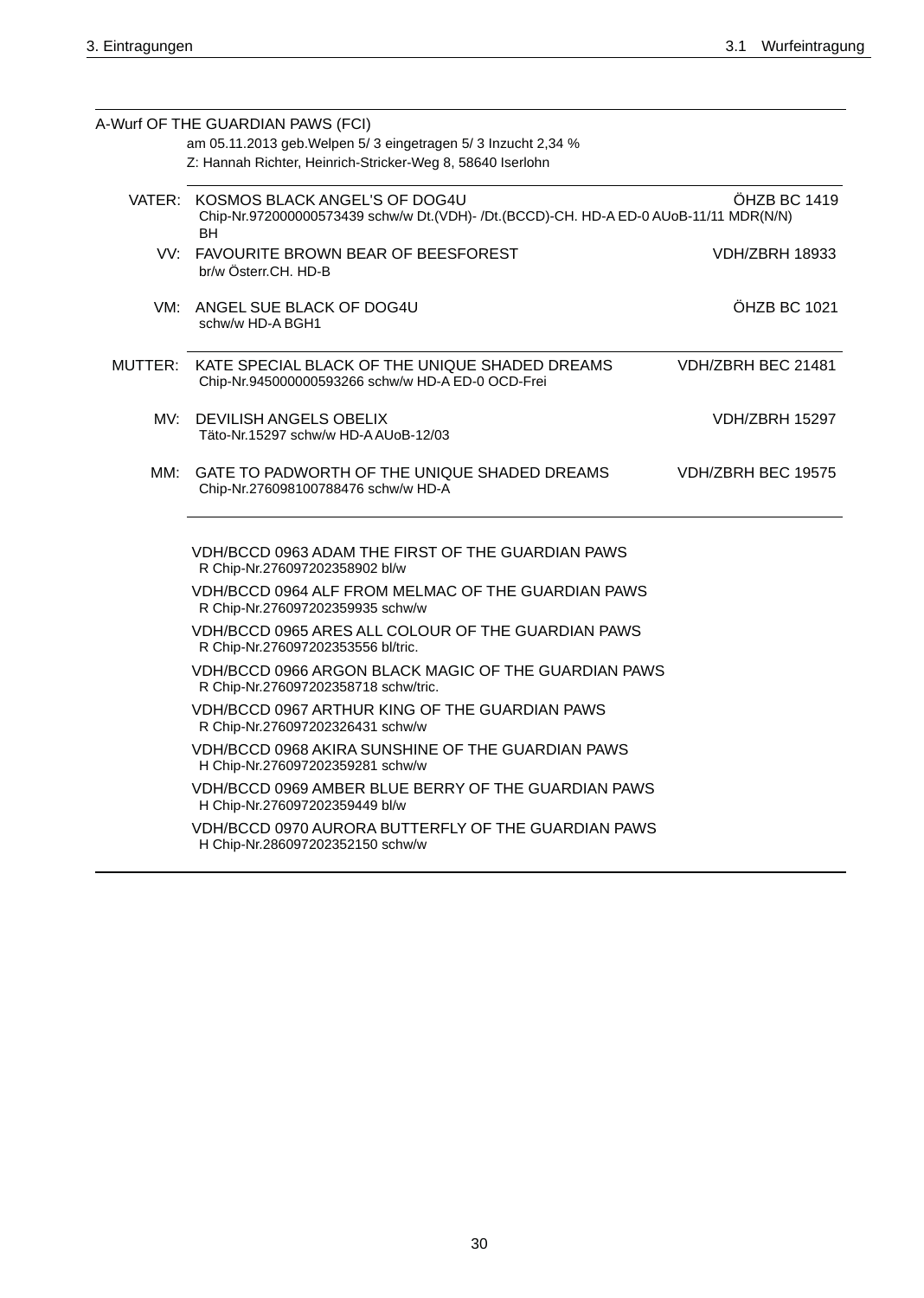|     | E-Wurf VON DER HUMMELWIESE<br>am 23.11.2013 geb. Welpen 4/ 5 eingetragen 4/ 5 Inzucht 3,91 %<br>Z: Roswitha & Hans-A. Ploen, Beekholt 6, 24855 Bollingstedt |                                          |
|-----|-------------------------------------------------------------------------------------------------------------------------------------------------------------|------------------------------------------|
|     | VATER: CHARMING RUDOLPH VON DER HUMMELWIESE<br>br/w Dt.(VDH)- /Dt.(CfBrH)-CH. HD-A ED-0 OCD-Frei                                                            | VDH/ZBRH BEC 20100<br>PL-Frei AUoB-04/07 |
|     | VV: DANNY VON DER HUMMELWIESE<br>br/w Dt.Jgd. Dt.Vet.CH. BJgd.Sgr'94 HD-AAUoB-12/95                                                                         | VDH/ZBRH 9300                            |
|     | VM: EMMA JEAN VON DER HUMMELWIESE<br>schw/w HD-B AUoB-12/02                                                                                                 | <b>VDH/ZBRH 15555</b>                    |
|     | MUTTER: LISBETH VON DER HUMMELWIESE<br>Chip-Nr.276097200972024 bl/w HD-A AUoB-02/11                                                                         | VDH/ZBRH BEC 22654                       |
|     | MV: THEODOR VON DER HUMMELWIESE<br>Chip-Nr.276097200219091 schw/w Dt.Jgd.(CfBrH)- /Dt.(VDH)- /Dt.(CfBrH)-CH. HD-A AUoB-11/05                                | VDH/ZBRH 19300                           |
| MM: | DROVER'S LANE HAZEL MY HONEY<br>br/w Dt.(VDH)- /Dt.(CfBrH)-CH. HD-AAUoB-04/07                                                                               | VDH/ZBRH BEC 19905                       |
|     | VDH/BCCD 0971 EDDY VON DER HUMMELWIESE<br>R Chip-Nr.276097202353669 br/w                                                                                    |                                          |
|     | <b>VDH/BCCD 0972 ELLIOT VON DER HUMMELWIESE</b><br>R Chip-Nr.276097202353273 fa/w                                                                           |                                          |
|     | VDH/BCCD 0973 ELMAR VON DER HUMMELWIESE<br>R Chip-Nr.276097202358029 schw/w                                                                                 |                                          |
|     | VDH/BCCD 0974 ERNEST VON DER HUMMELWIESE<br>R Chip-Nr.276097202353486 bl/w                                                                                  |                                          |
|     | VDH/BCCD 0975 ELIANA VON DER HUMMELWIESE<br>H Chip-Nr.276097202359231 fa/w                                                                                  |                                          |
|     | VDH/BCCD 0976 ELISHA VON DER HUMMELWIESE<br>H Chip-Nr.276097202358384 fa/w                                                                                  |                                          |
|     | VDH/BCCD 0977 ELIZA VON DER HUMMELWIESE<br>H Chip-Nr.276097202352693 bl/w                                                                                   |                                          |
|     | VDH/BCCD 0978 ELSA VON DER HUMMELWIESE<br>H Chip-Nr.276097202359189 br/w                                                                                    |                                          |
|     | VDH/BCCD 0979 EMELY VON DER HUMMELWIESE<br>H Chip-Nr.276097202327959 schw/w                                                                                 |                                          |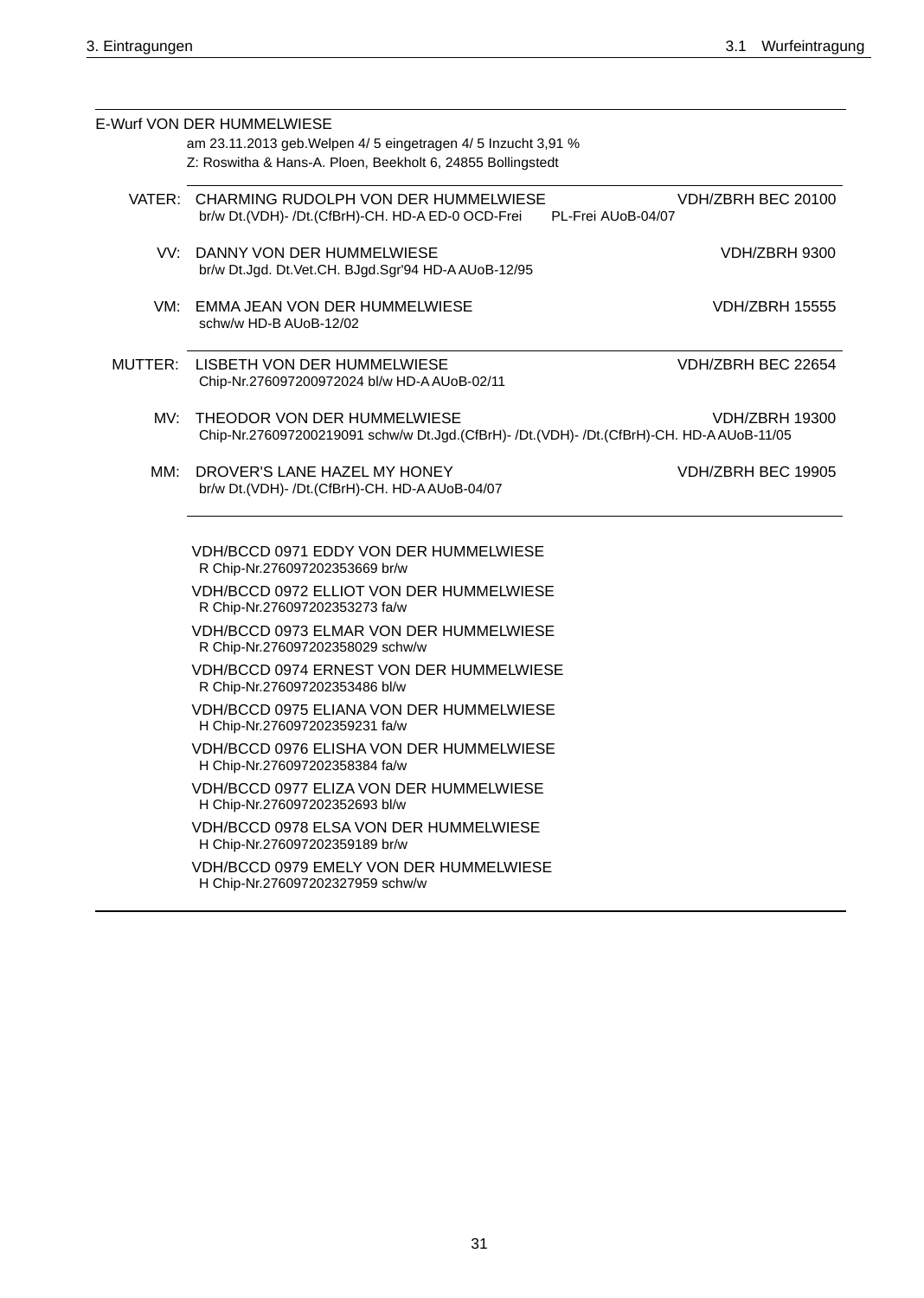| Y-Wurf NOBILITY | am 20.12.2013 geb. Welpen 4/ 6 eingetragen 4/ 5 Inzucht 0,00 %                                                                         |                       |
|-----------------|----------------------------------------------------------------------------------------------------------------------------------------|-----------------------|
|                 | Z: Birgit und Manfred Ufer, Am Steeger Berg 12, 51674 Wiehl                                                                            |                       |
|                 | VATER: AMBEROSE KISS OF SUN<br>Chip-Nr.616093900007774 schw/w Dt.Jgd.(BCCD)-CH. HD-A AUoB-08/13                                        | <b>PKR 71364</b>      |
|                 | VV: BASIE OF SLAVIC CHARM<br>schw/w INT. /Pl. /Slowak. /Pl.Jgd. /Rus.CH. HD-A                                                          | PKR 53324             |
|                 | VM: CHERRY PARFAIT OF SMARTNESS<br>schw/w Pl. /Pl.Jgd.CH. HD-A                                                                         | <b>PKR 57837</b>      |
|                 | MUTTER: NOBILITY NATURAL BEAUTY<br>Chip-Nr.276097200358894 schw/w Dt.(VDH)- /Dt.(BCCD)-CH. CSgr'10 HD-A                                | VDH/ZBRH BEC 20768    |
| MV:             | MOONSPELL MOTIVATION<br>br/w Hipscore 1/1                                                                                              | <b>KCSB 0406CN</b>    |
| MM:             | NOBILITY ZINDERELLA ZANDY<br>schw/w INT. /Dt.(VDH)- /Dt.Jgd. /Österr. /Dt.-CH. BSgr'00 (I/II) ZESgr ÖBSgr CSgr ESgr HD-A<br>AUoB-12/01 | <b>VDH/ZBRH 14229</b> |
|                 | VDH/BCCD 0980 NOBILITY YOHNBOY JOVI<br>R Chip-Nr.276095610011150 bl/w                                                                  |                       |
|                 | VDH/BCCD 0981 NOBILITY YONNY B GOOD<br>R Chip-Nr.276095610007189 s/w/überz                                                             |                       |
|                 | <b>VDH/BCCD 0982 NOBILITY YOUANDI FOR EVER</b><br>R Chip-Nr.276096909259845 schw/w                                                     |                       |
|                 | <b>VDH/BCCD 0983 NOBILITY YUPPY BLUE</b><br>R Chip-Nr.276095610014673 bl/w                                                             |                       |
|                 | VDH/BCCD 0984 NOBILITY YAMBALAYA DREAMING<br>H Chip-Nr.276095610013639 schw/w                                                          |                       |
|                 | VDH/BCCD 0985 NOBILITY YELLYBEE SWEETY<br>H Chip-Nr.276096909259573 schw/w                                                             |                       |
|                 | VDH/BCCD 0986 NOBILITY YOLANDA BE COOL<br>H Chip-Nr.276096909252667 schw/w                                                             |                       |
|                 | <b>VDH/BCCD 0987 NOBILITY YPSILOTTY LOVE</b><br>H Chip-Nr.276096909259310 schw/w                                                       |                       |
|                 | <b>VDH/BCCD 0988 NOBILITY YUDYBLUE VELVET</b><br>H Chip-Nr.276096909256878 bl/w                                                        |                       |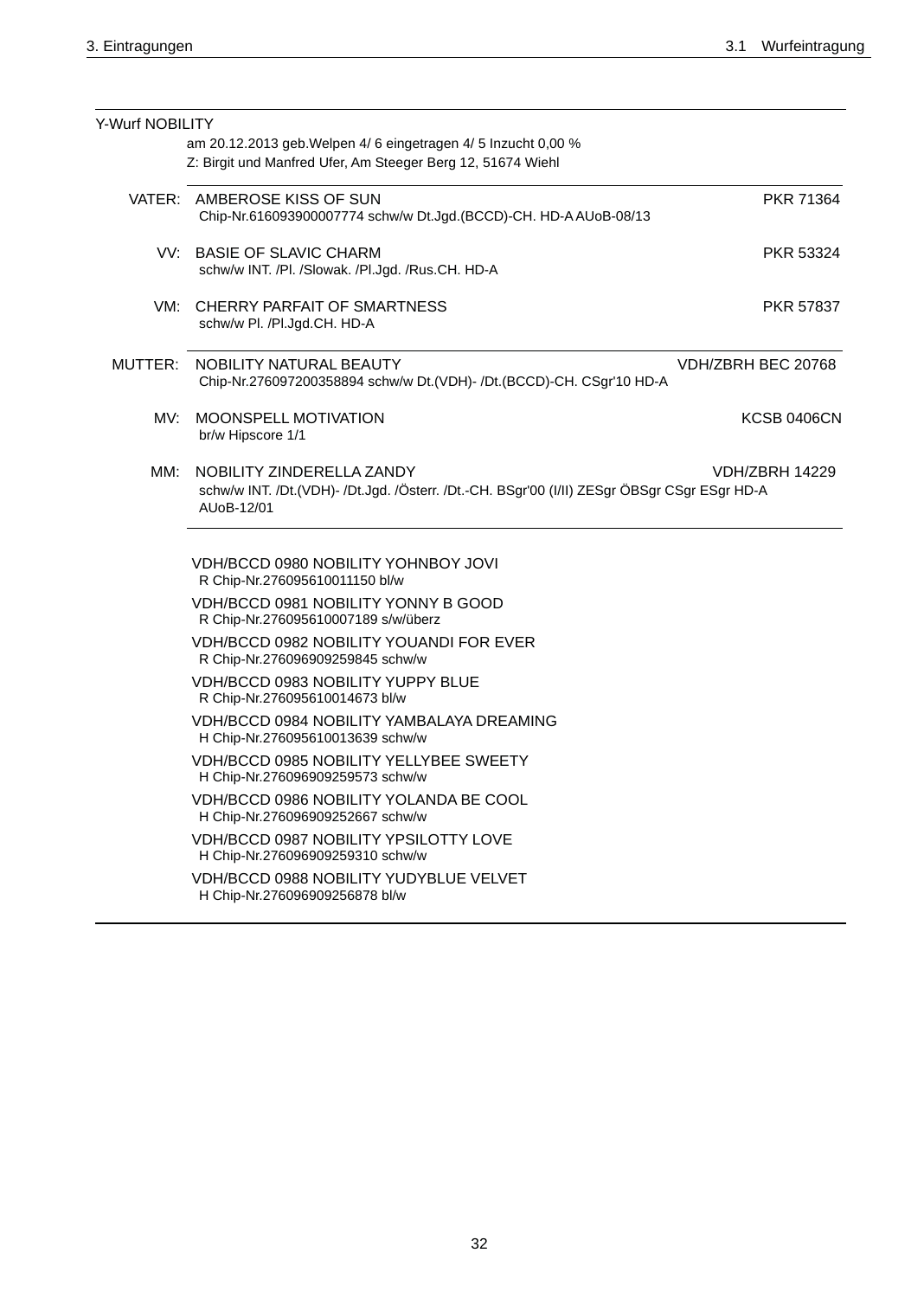| P-Wurf JOLLY JOKER'S |                                                                                                                                             |                       |
|----------------------|---------------------------------------------------------------------------------------------------------------------------------------------|-----------------------|
|                      | am 26.12.2013 geb. Welpen 3/4 eingetragen 3/4 Inzucht 2,73 %                                                                                |                       |
|                      | Z: Heike Becher, Rehweg 6, 57223 Kreuztal                                                                                                   |                       |
|                      | VATER: NOBILITY ONE MR. HARRY BROWN<br>Chip-Nr.276096900216068 br/w Dt.(VDH)- /Dt.Jgd.(BCCD)- /Dt.(BCCD)-CH. HD-AAUoB-10/08<br><b>BH/VT</b> | VDH/ZBRH BEC 21490    |
|                      | VV: ESSANDSEE OFF THE PEG<br>br/w Pl. /Dt.(VDH)- /Dt.Jgd. /Dt.(CfBrH)-CH. HD-AAUoB-12/01                                                    | <b>VDH/ZBRH 15620</b> |
|                      | VM: NOBILITY DREAMY MISS BEAMY<br>schw/w Dt.(VDH)- /Dt.Jgd. /Dt.(CfBrH)-CH. HD-AAUoB-12/02 BH-A/VT                                          | <b>VDH/ZBRH 16093</b> |
|                      | MUTTER: JOLLY JOKER'S KANDY SNOW FLAKE<br>Chip-Nr.276094190029918 fa/w Dt.(BCCD)-CH. CSgr'13 HD-A AUoB-08/10                                | VDH/BCCD 0140         |
|                      | MV: NOBILITY FIRST OF ALL<br>Chip-Nr.977200001490686 fa/w INT. /Dt.Jgd.(CfBrH)- /Dt.(VDH)-CH. HD-B AUoB-12/03                               | <b>VDH/ZBRH 16805</b> |
| MM:                  | JOLLY JOKER'S INDULGENCE PURE FOR SURE<br>Chip-Nr.276097200650339 schw/w HD-AAUoB-12/08                                                     | VDH/ZBRH BEC 20615    |
|                      | VDH/BCCD 0989 JOLLY JOKER'S PETER PAN PROJECT 4 CINEBEAR'S<br>R Chip-Nr.276094500062093 fa/w                                                |                       |
|                      | VDH/BCCD 0990 JOLLY JOKER'S POOH BEAR<br>R Chip-Nr.276094500062501 br/w                                                                     |                       |
|                      | VDH/BCCD 0991 JOLLY JOKER'S PRINCE CHARMING<br>R Chip-Nr.276094500063322 br/w                                                               |                       |
|                      | VDH/BCCD 0992 JOLLY JOKER'S PEARL QUEEN<br>H Chip-Nr.276094500064185 fa/w                                                                   |                       |
|                      | VDH/BCCD 0993 JOLLY JOKER'S PEEK-A-BOO<br>H Chip-Nr.276094500071344 br/w                                                                    |                       |
|                      | VDH/BCCD 0994 JOLLY JOKER'S PEPPERMINT PATTY<br>H Chip-Nr.276094500071542 br/w                                                              |                       |
|                      | VDH/BCCD 0995 JOLLY JOKER'S PRINCESS PEACH<br>H Chip-Nr.276094500072718 fa/w                                                                |                       |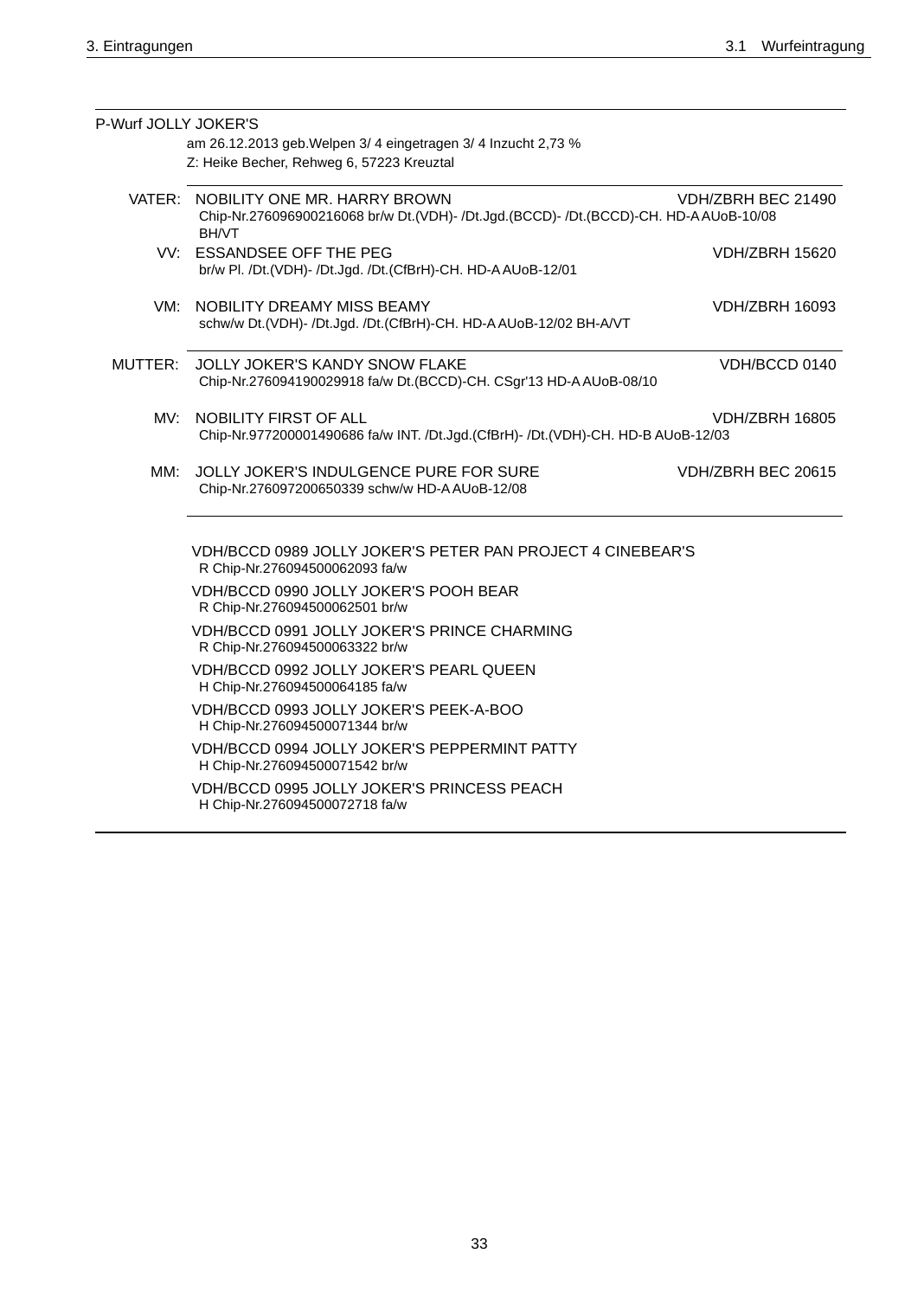|         | H-Wurf CORRALHOBO (FCI)<br>am 30.12.2013 geb. Welpen 5/ 5 eingetragen 2/ 2 Inzucht 0,00 %<br>Z: Marco del Corral & Petra Hähner, Steinweg 10, 34253 Lohfelden |                       |
|---------|---------------------------------------------------------------------------------------------------------------------------------------------------------------|-----------------------|
|         | VATER: AMBEROSE KISS OF SUN<br>Chip-Nr.616093900007774 schw/w Dt.Jgd.(BCCD)-CH. HD-A AUoB-08/13                                                               | PKR 71364             |
|         | VV: BASIE OF SLAVIC CHARM<br>schw/w INT. /Pl. /Slowak. /Pl.Jgd. /Rus.CH. HD-A                                                                                 | <b>PKR 53324</b>      |
|         | VM: CHERRY PARFAIT OF SMARTNESS<br>schw/w Pl. /Pl.Jgd.CH. HD-A                                                                                                | <b>PKR 57837</b>      |
| MUTTER: | CORRALHOBO CHOCOLATE CANDY<br>Chip-Nr.276098510294246 br/w HD-A AUoB-05/11                                                                                    | VDH/BCCD 0331         |
| MV:     | NOBILITY COFFY BAY<br>Täto-Nr.15664 br/w Dt.Jgd.(CfBrH)- /Lux. /Dt.(VDH)-CH. KJgd.Sgr'01 ÖBSgr'04 HD-AAUoB-12/03                                              | <b>VDH/ZBRH 15664</b> |
| MM:     | NOBILITY JELLY BELLY<br>Chip-Nr.276096900004534 br/w HD-A AUoB-05/06                                                                                          | <b>VDH/ZBRH 18970</b> |
|         | VDH/BCCD 0996 CORRALHOBO HAMILTON<br>R Chip-Nr.276098104845201 schw/w                                                                                         |                       |
|         | VDH/BCCD 0997 CORRALHOBO HERMAN<br>R Chip-Nr.276098104844792 schw/w                                                                                           |                       |
|         | VDH/BCCD 0998 CORRALHOBO HAILEY<br>H Chip-Nr.276098104848373 schw/w                                                                                           |                       |
|         | VDH/BCCD 0999 CORRALHOBO HERMINA<br>H Chip-Nr.276098104837754 schw/w                                                                                          |                       |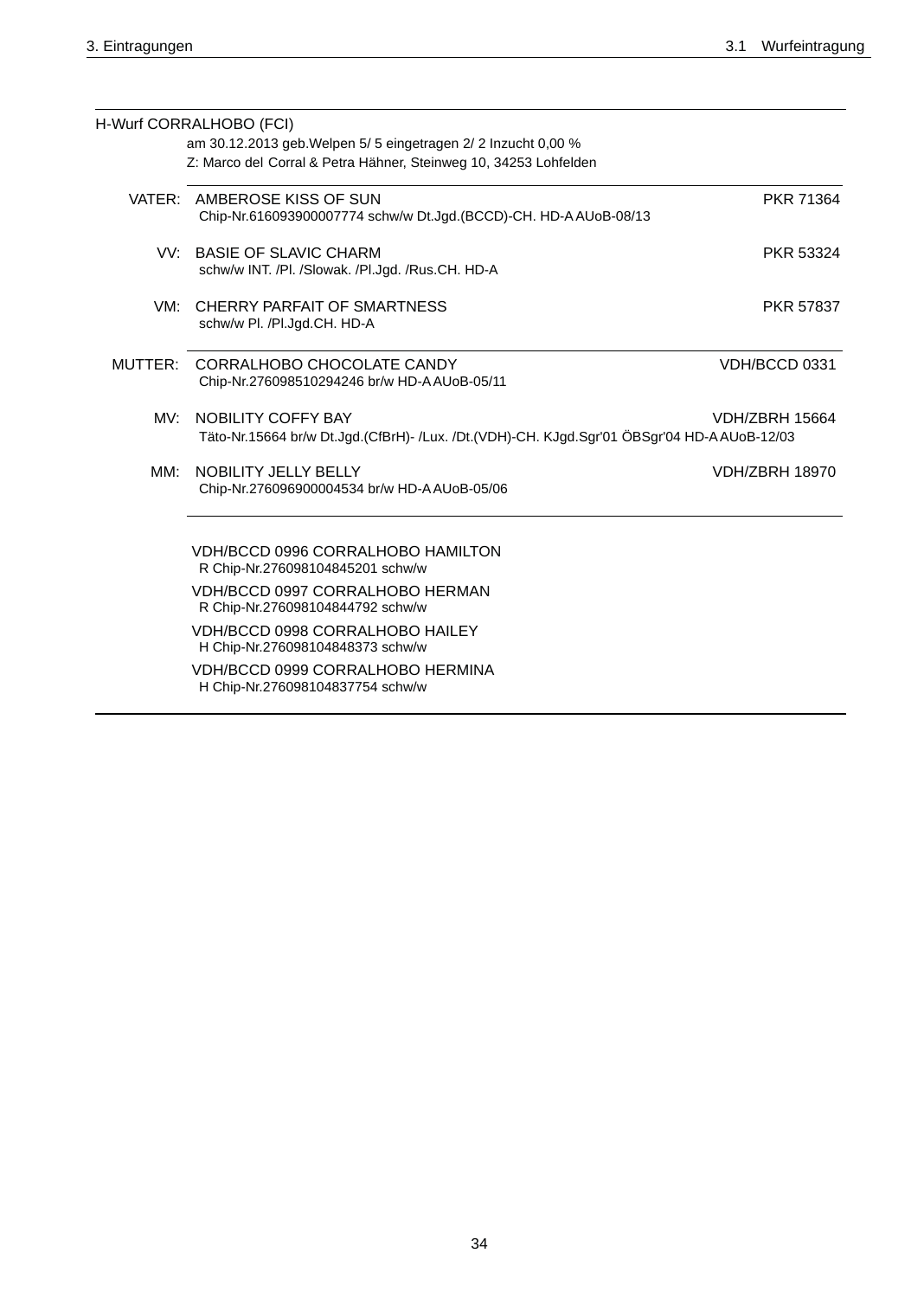# 3.2 Wurfstatistik

| Zahl der Würfe                | 27   |
|-------------------------------|------|
| Zahl der eingetragenen Welpen | 191  |
| Welpen (tot)                  | 11   |
| eingetragene Rüden            | 110  |
| Rüden (tot)                   | 5    |
| eingetragene Hündinnen        | 81   |
| Hündinnen (tot)               | 6    |
|                               |      |
| durchschnittliche Wurfgrösse  | 7,48 |
| durchschnittliche Eintragung  | 7,07 |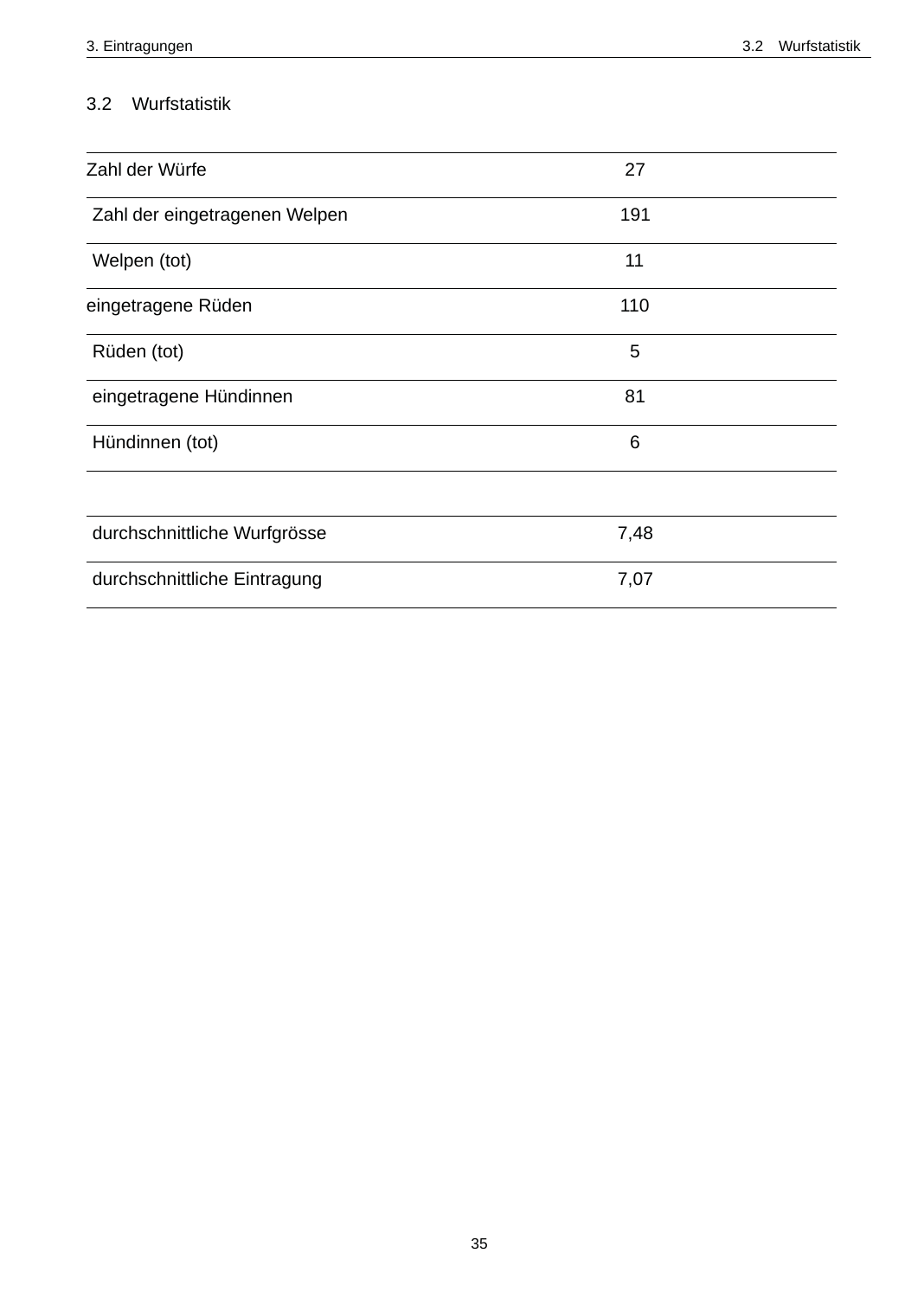### Registrierung  $3.3$

|     | D-Wurf VOM MELAND                                                                                                                                 |
|-----|---------------------------------------------------------------------------------------------------------------------------------------------------|
|     | am 25.10.2013 geb. Welpen 2/6 eingetragen 2/4 Inzucht 2,34 %                                                                                      |
|     | Z: Sünje Karnath, Dorfstr. 47a, 25569 Kremperheide                                                                                                |
|     | VATER: CHARMING RUDOLPH VON DER HUMMELWIESE<br>VDH/ZBRH BEC 20100<br>br/w Dt.(VDH)- /Dt.(CfBrH)-CH. HD-A ED-0 OCD-Frei<br>PL-Frei AUoB-04/07      |
|     | VV: DANNY VON DER HUMMELWIESE<br>VDH/ZBRH 9300<br>br/w Dt.Jgd. Dt.Vet.CH. BJgd.Sgr'94 HD-A AUoB-12/95                                             |
| VM: | EMMA JEAN VON DER HUMMELWIESE<br><b>VDH/ZBRH 15555</b><br>schw/w HD-B AUoB-12/02                                                                  |
|     | <b>VDH/ZBRH BEC REG 19</b><br>MUTTER: BABETTE VOM MELAND<br>Chip-Nr.276097202180581 schw/w HD-B AUoB-11/12                                        |
| MV: | THEODOR VON DER HUMMELWIESE<br><b>VDH/ZBRH 19300</b><br>Chip-Nr.276097200219091 schw/w Dt.Jgd.(CfBrH)- /Dt.(VDH)- /Dt.(CfBrH)-CH. HD-A AUoB-11/05 |
| MM: | <b>PAULA</b><br>VDH/BCCD R-0009<br>Chip-Nr.276097200982927 br/w HD-A AUoB-07/10                                                                   |
|     | <b>VDH/BCCD R-0020 DANIEL VOM MELAND</b><br>R Chip-Nr.276096901190727 fa/w                                                                        |
|     | <b>VDH/BCCD R-0021 DAVID VOM MELAND</b><br>R Chip-Nr.276096901188228 br/w                                                                         |
|     | <b>VDH/BCCD R-0022 DENIESE VOM MELAND</b><br>H Chip-Nr.276096901188053 br/w                                                                       |
|     | <b>VDH/BCCD R-0023 DIANE VOM MELAND</b><br>H Chip-Nr.276096901193446 schw/w                                                                       |
|     | <b>VDH/BCCD R-0024 DORINA VOM MELAND</b><br>H Chip-Nr.276096901190061 br/w                                                                        |
|     | <b>VDH/BCCD R-0025 DOROTHEA VOM MELAND</b><br>H Chip-Nr.276096901188844 schw/w                                                                    |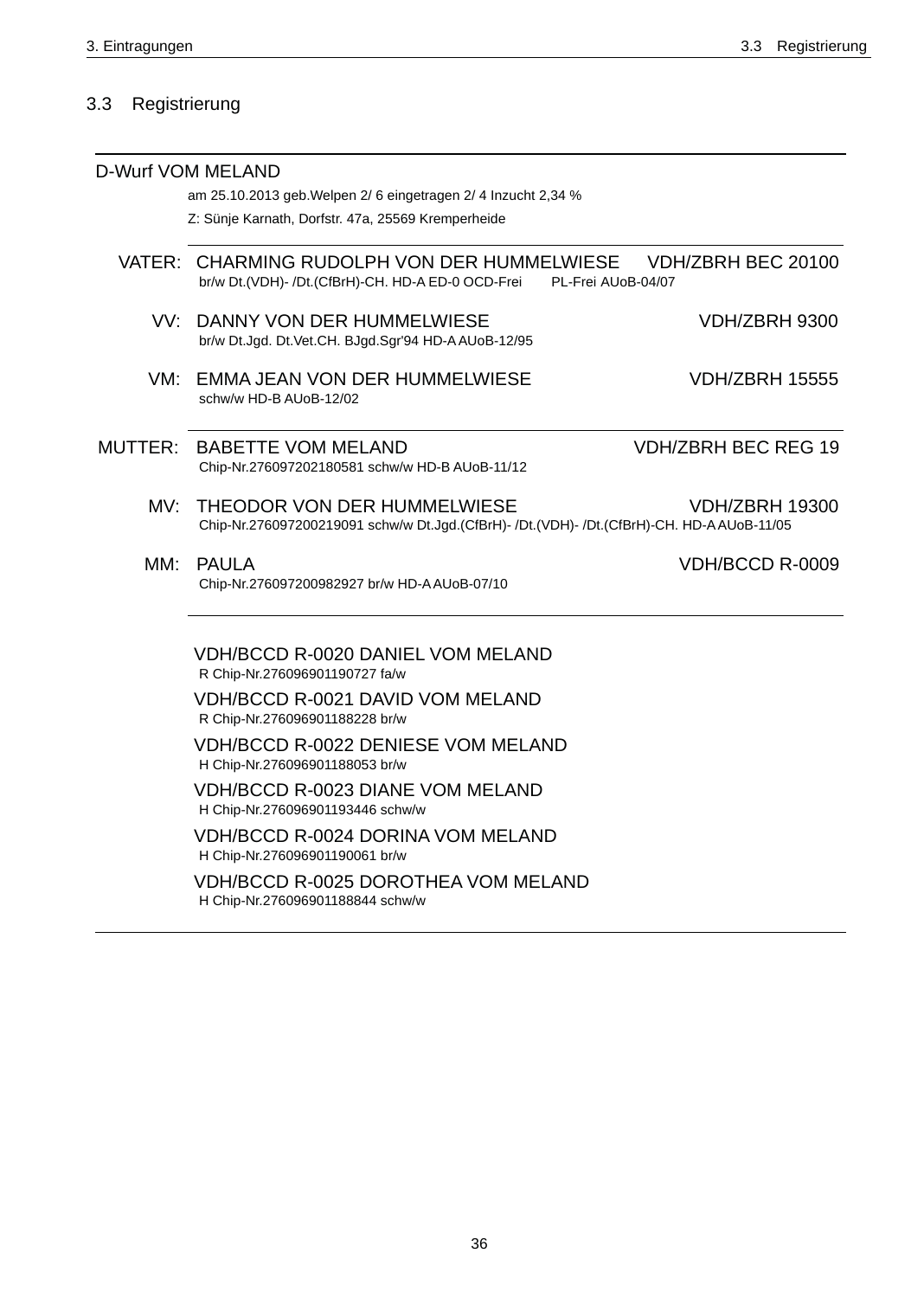# 3.4 Registrierungen - Statistik

| Zahl der Würfe                | 1              |
|-------------------------------|----------------|
| Zahl der eingetragenen Welpen | 6              |
| Welpen (tot)                  | $\overline{2}$ |
| eingetragene Rüden            | $\overline{2}$ |
| Rüden (tot)                   | $\mathbf 0$    |
| eingetragene Hündinnen        | $\overline{4}$ |
| Hündinnen (tot)               | $\overline{2}$ |
|                               |                |
| durchschnittliche Wurfgrösse  | 8,00           |
| durchschnittliche Eintragung  | 6,00           |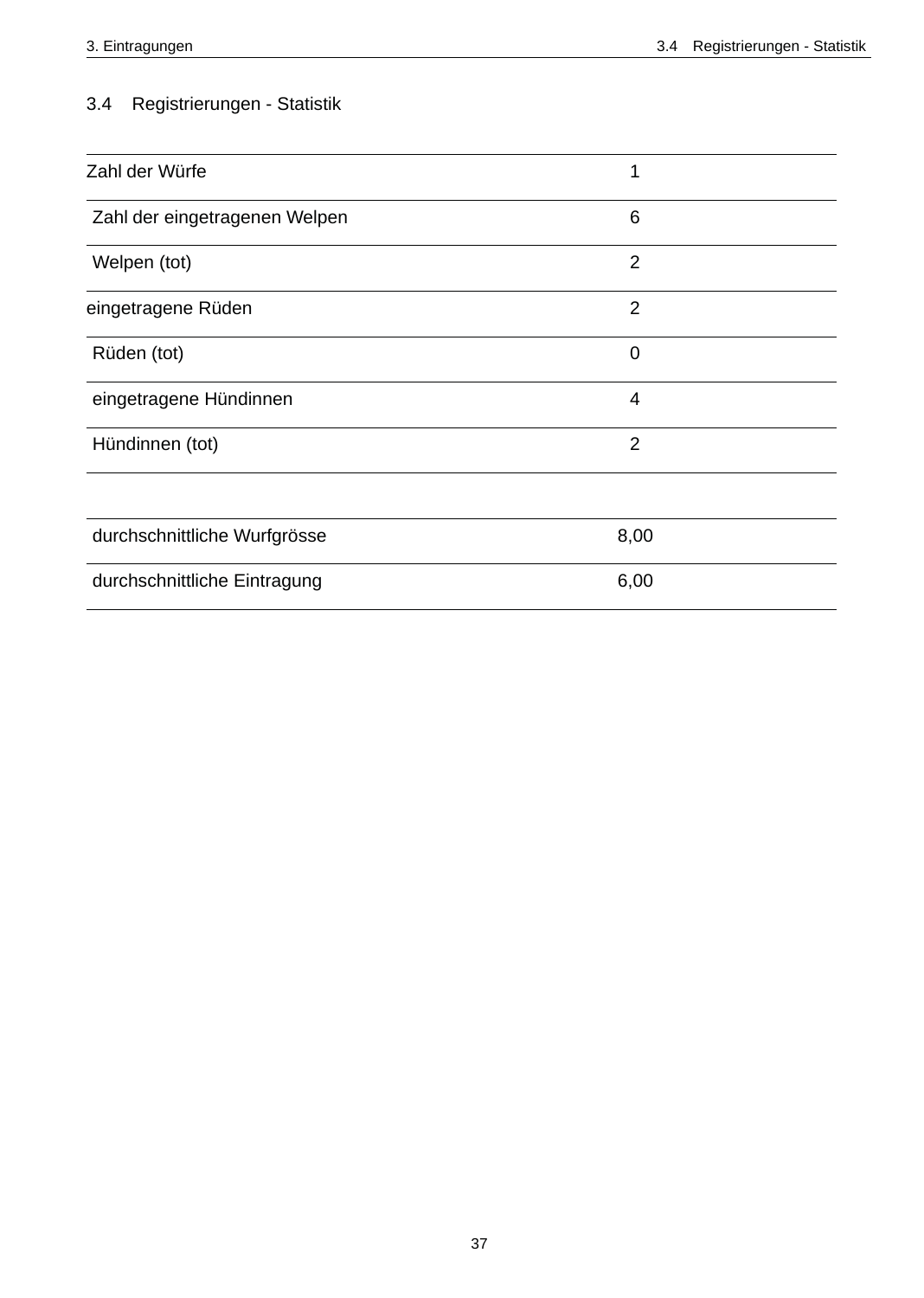# 4 Liste der Vatertiere

AMBEROSE KISS OF SUN **PKR 71364** 

Chip-Nr.616093900007774 schw/w Dt.Jgd.(BCCD)-CH. HD-AAUoB-08/13

B: Birgit Ufer, Am Steeger Berg 12, 51674 Wiehl

Y-Wurf NOBILITY

H-Wurf CORRALHOBO

**CELTSDALE HOPES N PROMISES** VDH/BCCD 0430 Chip-Nr.276096909071868 schw/w HD-AAUoB-10/11

B: Dorothea Langerwisch, Julius-Drummstr. 11, 99098 Erfurt

**B-Wurf WENZEL CLAN** 

CELTSDALE SEARCH FOR A STAR VDH/BCCD 0025

Chip-Nr.276097200825545 schw/w Dt.Jqd.(CfBrH)- /Dt.(VDH)- /Dt.Jqd.(BCCD)- /Dt.(BCCD)-CH. KJgd.Sgr'09 FCI-Jhd.-Sgr'11 VDH-ESgr'11 HD-A<br>B: Diana Ringpfeil, Im Mühlengrund 40, 06188 Plöÿnitz

**G-Wurf THERAPIE HUNDE HOF** 

VDH/BCCD 0815 - VDH/BCCD 0819

VDH/BCCD 0980 - VDH/BCCD 0988

VDH/BCCD 0996 - VDH/BCCD 0999

VDH/BCCD 0840 - VDH/BCCD 0848

#### VDH/ZBRH BEC 20100 CHARMING RUDOLPH VON DER HUMMELWIESE br/w Dt.(VDH)- /Dt.(CfBrH)-CH. HD-A ED-0 OCD-Frei PL-Frei AUoB-04/07

B: Roswitha & Adolf Ploen, Beekhold 6, 24855 Bollingstedt

W-Wurf SHANTI'S

E-Wurf HUMMELWIESE

CLOUD IN THE SKY OF DEBORA'S FARM

Chip-Nr.528140000179498 schw/w HD-A AUoB-07/06

B: Stefanie Heisel-Kost, Accumersiel26, 26389 Wilhelmshaven

E-Wurf MY LIGHT-HEARTED FRIEND

#### EDWIN VOM THERAPIE HUNDE HOF VDH/BCCD 0577

Chip-Nr.276096909141545 schw/w Dt.Jgd.(CfBrH)-CH. HD-AAUoB-09/12

B: Ralph Riesenberg, Dammhaststr. 50, 16792 Zehdenick

### H-Wurf THERAPIE HUNDE HOF

### VDH/ZBRH BEC 21798 **HENRY VON DER HUMMELWIESE**

Chip-Nr.276097200730000 br/w Dt.Jgd.(CfBrH)- /Fr. /Dt.(VDH)- /Dt.Jgd.(VDH)- /Dt.(CfBrH)-CH. HD-A AU0B-03/09

B: Roswitha & Adolf Ploen, Beekhold 6, 24855 Bollingstedt

M-Wurf SUNNYBOYS FUN

VDH/BCCD 0821 - VDH/BCCD 0822

VDH/BCCD 0951 - VDH/BCCD 0961

### IKO AT MILLWAUKEE V.D. BRANDENBURGER BEARDIE BANDE VDH/ZBRH BEC 23548 Chip-Nr.276098104139664 bl/w HD-B AUoB-03/12

B: Daniela Rüther, Bergstr. 12, 71566 Althütte

S-Wurf MILLWAUKEE'S **T-Wurf MILLWAUKEE'S**  VDH/BCCD 0873 - VDH/BCCD 0880 VDH/BCCD 0934 - VDH/BCCD 0944

VDH/BCCD 0896 - VDH/BCCD 0902 VDH/BCCD 0971 - VDH/BCCD 0979

VDH/BCCD 0909 - VDH/BCCD 0913

NHSB 2547960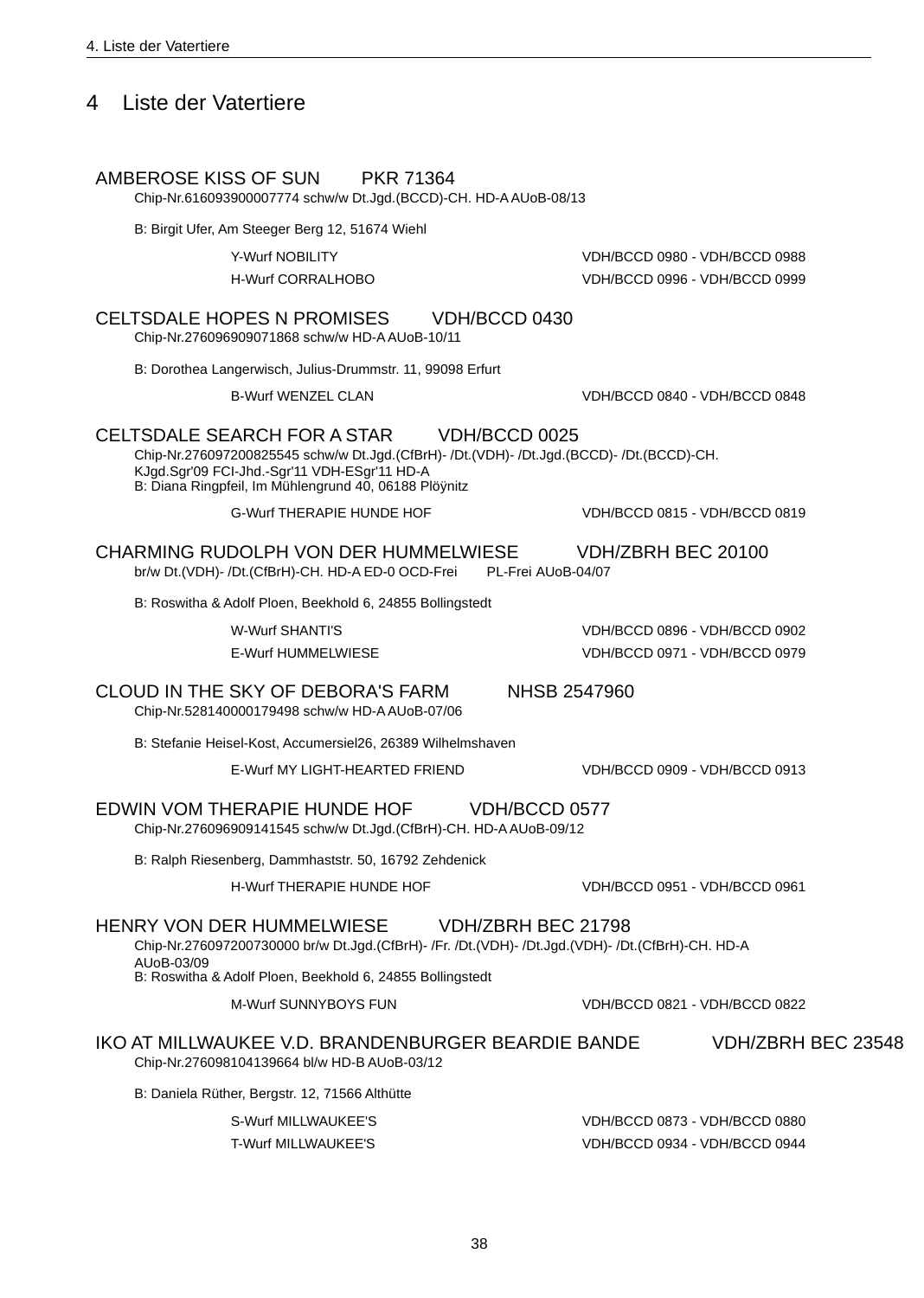| KOSMOS BLACK ANGEL'S OF DOG4U<br>OHZB BC 1419<br>Chip-Nr.972000000573439 schw/w Dt.(VDH)- /Dt.(BCCD)-CH. HD-A ED-0 AUoB-11/11 MDR(N/N) BH                                                                                                                         |                               |
|-------------------------------------------------------------------------------------------------------------------------------------------------------------------------------------------------------------------------------------------------------------------|-------------------------------|
| B: Klaus & Martina Könl, Bergstr. 37, 91341 Röttenbach                                                                                                                                                                                                            |                               |
| C-Wurf BARNYARDS BEARDED BANDITS                                                                                                                                                                                                                                  | VDH/BCCD 0903 - VDH/BCCD 0908 |
| D-Wurf BARNYARDS BEARDED BANDITS                                                                                                                                                                                                                                  | VDH/BCCD 0945 - VDH/BCCD 0950 |
| A-Wurf GUARDIAN PAWS                                                                                                                                                                                                                                              | VDH/BCCD 0963 - VDH/BCCD 0970 |
| <b>MIDLANDS-CORNER ENCORE</b><br><b>VDH/ZBRH 19293</b><br>Chip-Nr.276098100485770 schw/w HD-AAUoB-03/06                                                                                                                                                           |                               |
| B: Birgit & Uwe Wagner, Am Entenfang 7, 45401 Mühlheim a.d. Ruhr                                                                                                                                                                                                  |                               |
| C-Wurf HAPPY BEARDED'S                                                                                                                                                                                                                                            | VDH/BCCD 0921 - VDH/BCCD 0927 |
| MILLWAUKEE'S LUCA LASHANTI VDH/ZBRH BEC 20759<br>Chip-Nr.276098102034243 schw/tric. HD-AAUoB-03/10                                                                                                                                                                |                               |
| B: Peter Weber, Sachsenstr. 7, 36396 Steinau a.d. Str.                                                                                                                                                                                                            |                               |
| <b>R-Wurf MILLWAUKEE'S</b>                                                                                                                                                                                                                                        | VDH/BCCD 0865 - VDH/BCCD 0872 |
| <b>VDH/ZBRH BEC 21985</b><br>MINER'S LAKE MY WAY<br>schw/w Dt.(VDH)- /Dt.(CfBrH)-CH. HD-AAUoB-12/09                                                                                                                                                               |                               |
| B: Kerstin & Rudolf Nitzsche, Mittelgasse 22, 35410 Hungen                                                                                                                                                                                                        |                               |
| <b>H-Wurf SYRAMITON DREAM</b>                                                                                                                                                                                                                                     | VDH/BCCD 0830 - VDH/BCCD 0839 |
| <b>MOONSPELL BORN OF NOBILITY</b><br><b>VDH/ZBRH 17000</b><br>br/w Dt.(VDH)- /Dt.Jgd.CH. HD-A AUoB-08/09                                                                                                                                                          |                               |
| B: Birgit Ufer, Am Steeger Berg 12, 51674 Wiehl                                                                                                                                                                                                                   |                               |
| X-Wurf NOBILITY                                                                                                                                                                                                                                                   | VDH/BCCD 0881 - VDH/BCCD 0883 |
| <b>NOBILITY COFFY BAY</b><br>VDH/ZBRH 15664<br>Täto-Nr.15664 br/w Dt.Jgd.(CfBrH)- /Lux. /Dt.(VDH)-CH. KJgd.Sgr'01 ÖBSgr'04 HD-A AUoB-12/03                                                                                                                        |                               |
| B: Manuela & Armin Dieckho, Sirrenbergstr. 27, 45549 Sprockhövel                                                                                                                                                                                                  |                               |
|                                                                                                                                                                                                                                                                   |                               |
| Z-Wurf RAM AND TAURUS                                                                                                                                                                                                                                             | VDH/BCCD 0884 - VDH/BCCD 0891 |
| <b>G-Wurf CORRALHOBO</b>                                                                                                                                                                                                                                          | VDH/BCCD 0892 - VDH/BCCD 0895 |
| <b>NOBILITY KING OF MY HEART</b><br>VDH/ZBRH BEC 19500<br>Chip-Nr.2760972003871253 schw/w Dt.Jgd.(CfBrH)- /Lux. /Dt.(VDH)- /Dt.Jgd.(VDH)- /Dt.(CfBrH)-<br>/Schwz.Jgd.CH. HD-AAUoB-05/10<br>B: Manuela Dieckho & Birgit Ufer, Sirrenbergstr. 27, 45549 Sprockhövel |                               |
| <b>B-Wurf HAPPY BEARDED'S</b>                                                                                                                                                                                                                                     | VDH/BCCD 0806 - VDH/BCCD 0814 |
| NOBILITY NICE TO LOOK LIKE DADDY VDH/ZBRH BEC 20765<br>Chip-Nr.270697200364561 br/w Dt.Jgd.(CfBrH)- /Dt.(VDH)- /Dt.Jgd.(VDH)- /Dt.(BCCD)-CH. BJgd.Sgr'07<br>HD-AAUoB-08/09                                                                                        |                               |
| B: Birgit und Manfred Ufer, Am Steeger Berg 12, 51674 Wiehl                                                                                                                                                                                                       |                               |
| E-Wurf BABBACOMBE                                                                                                                                                                                                                                                 | VDH/BCCD 0849 - VDH/BCCD 0854 |
| NOBILITY ONE MR. HARRY BROWN<br>VDH/ZBRH BEC 21490<br>Chip-Nr.276096900216068 br/w Dt.(VDH)- /Dt.Jgd.(BCCD)- /Dt.(BCCD)-CH. HD-AAUoB-10/08 BH/VT                                                                                                                  |                               |
| B: Marita Liss, Gustavstr. 23, 44651 Herne                                                                                                                                                                                                                        |                               |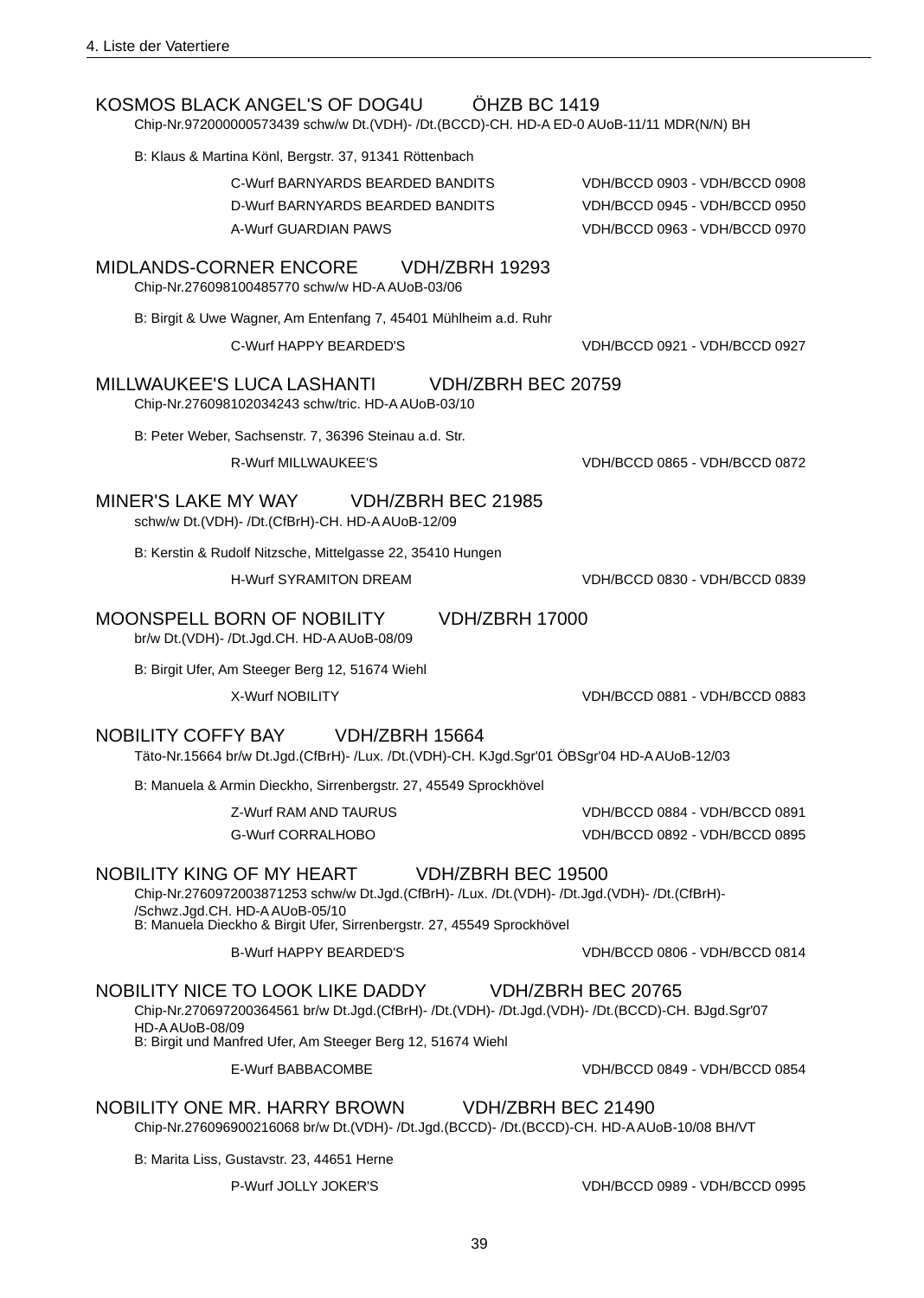| NOBILITY ROCK'N ROYAL BLUE<br>VDH/BCCD 0199                                                      |                               |  |
|--------------------------------------------------------------------------------------------------|-------------------------------|--|
| Chip-Nr.276097200723327 bl/w Dt.(VDH)- /Dt.Jgd.(VDH)- /Dt.Jgd.(BCCD)- /Dt.(BCCD)-CH. EJgd.Sgr'10 |                               |  |
| $HD-AALJ0B-05/10$                                                                                |                               |  |
| B: Walburga Klimmeck & Birgit Ufer, Lustheide 1069, 51427 Bergisch Gladbach                      |                               |  |
| F-Wurf GENTLE SOULS                                                                              | VDH/BCCD 0823 - VDH/BCCD 0828 |  |
| <b>F-Wurf GENTLE SOULS</b>                                                                       | VDH/BCCD 0914 - VDH/BCCD 0920 |  |
|                                                                                                  |                               |  |
| NOBLE LIKE WILHELM VON DER HUMMELWIESE                                                           | VDH/ZBRH BEC 23060            |  |
| Chip-Nr.276096909010089 br/w Dt.Jgd.(CfBrH)-CH. HD-A AUoB-04/11                                  |                               |  |
|                                                                                                  |                               |  |
| B: Roswitha & Adolf Ploen, Beekhold 6, 24855 Bollingstedt                                        |                               |  |
| D-Wurf HUMMELWIESE                                                                               | VDH/BCCD 0928 - VDH/BCCD 0933 |  |
|                                                                                                  |                               |  |
| PROUDLY PASSION OF THE BENJY BUNCH                                                               | NHSB 2772594                  |  |
| Chip-Nr.528140000388186 schw/w HD-A AUoB-12/10 BH                                                |                               |  |
|                                                                                                  |                               |  |
| B: Daniela Pulkus, Sandbochumerweg 32a, 59192 Bergkamen                                          |                               |  |

C-Wurf GENTLE GUARDS

VDH/BCCD 0855 - VDH/BCCD 0864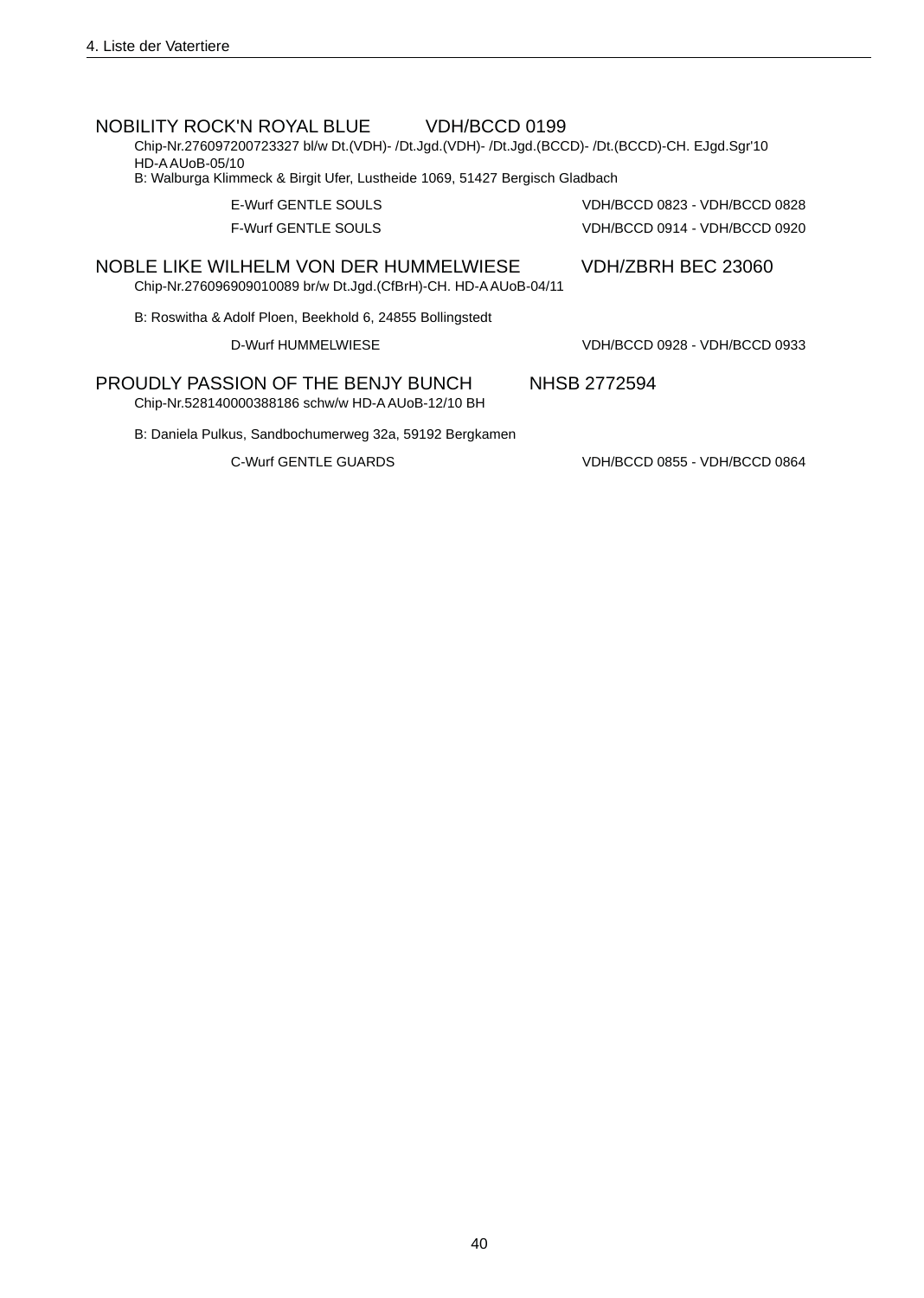### Statistik 5

## 5.1 HD-Auswertung

| PKR 71364          | AMBEROSE KISS OF SUN                       | HD-A   |
|--------------------|--------------------------------------------|--------|
|                    | VDH/ZBRH BEC 24327 BALDSLOW VISION OF LOVE | $HD-B$ |
| VDH/BCCD 0437      | CLASSIC STYLE IDEFIX THE BLACK LAIRD       | HD-A   |
| VDH/BCCD 0766      | <b>CORRALHOBO FIRST PRINCESS</b>           | $HD-A$ |
| VDH/BCCD 0541      | DANA VOM THERAPIE HUNDE HOF                | HD-A   |
| VDH/BCCD 0419      | DOWNTOWN'S VICTORIA                        | HD-A   |
| VDH/BCCD 0682      | DOWNTOWN'S WHITNEY                         | HD-A   |
| VDH/BCCD 0679      | <b>DOWNTOWN'S WILSON</b>                   | HD-A   |
| VDH/ZBRH BEC 23369 | GENTLE GUARDS AS HAPPY AS A SAND BOY       | HD-A   |
| VDH/BCCD 0657      | <b>GENTLE GUARDS BE MR. BUTTON</b>         | HD-A   |
| VDH/BCCD 0668      | GENTLE SOULS DESIGNED FOR ME SWEET HERMINE | $HD-C$ |
| VDH/BCCD 0623      | JOLLY JOKER'S NIGHT SHINE OF MOONLIGHT     | HD-A   |
| VDH/BCCD 0625      | JOLLY JOKER'S NO ONE LIKE MERCY            | HD-A   |
| VDH/ZBRH BEC 24185 | KAREWA-ZOTTI'S KEY TO MY SOUL              | $HD-B$ |
| VDH/BCCD 0603      | LOSE YOUR MIND OF CALEDONIAN TANNACH       | HD-A   |
| VDH/BCCD 0198      | NOBILITY ROCK'N ROSSI                      | HD-A   |
| VDH/BCCD 0651      | NOBILITY VANILLA SMILLA                    | HD-A   |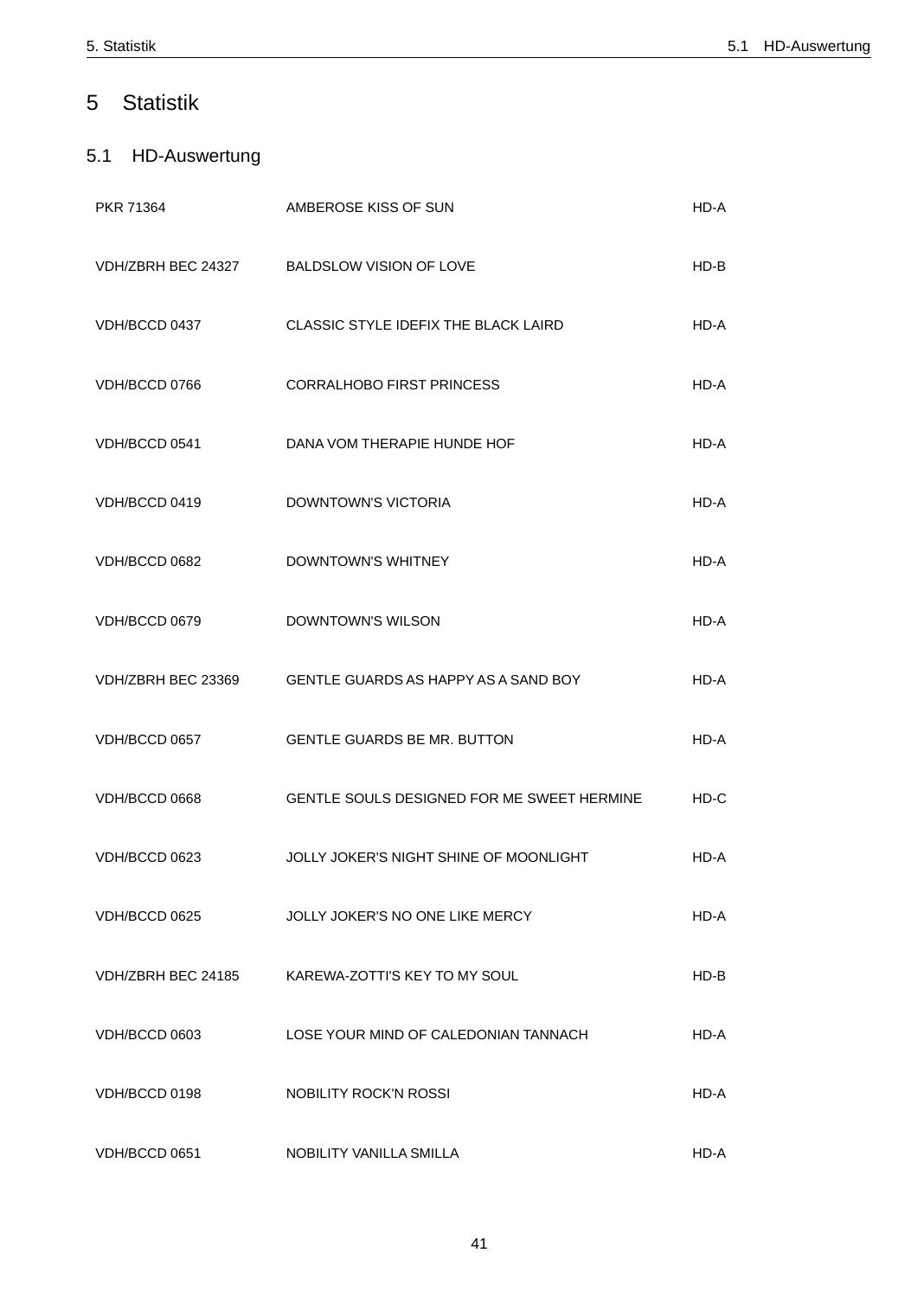| VDH/BCCD 0307      | ORORA OLD LINE OF THE UNIQUE SHADED DREAMS  | HD-A   |
|--------------------|---------------------------------------------|--------|
| NHSB 2874229       | RAIN AND TEARS OF THE BENJY BUNCH           | HD-A   |
| VDH/BCCD 0611      | RIJOU-AHEA-JUNA OF THE UNIQUE SHADED DREAMS | HD-A   |
| NHSB 2876794       | SEAGULL TIME FOR MILWAUKEE HENRY            | $HD-C$ |
| VDH/ZBRH BEC 24040 | SEAMUS VON DER HUMMELWIESE                  | HD-A   |
| VDH/BCCD 0546      | SHANTI'S VANILLA CREAM                      | HD-A   |
| VDH/BCCD 0356      | STROKE OF LUCK HEART 'N' SOUL HAILEY        | HD-A   |
| VDH/BCCD 0504      | TOLKIEN'S DREAM J.R.R. BRANDYWINE           | HD-A   |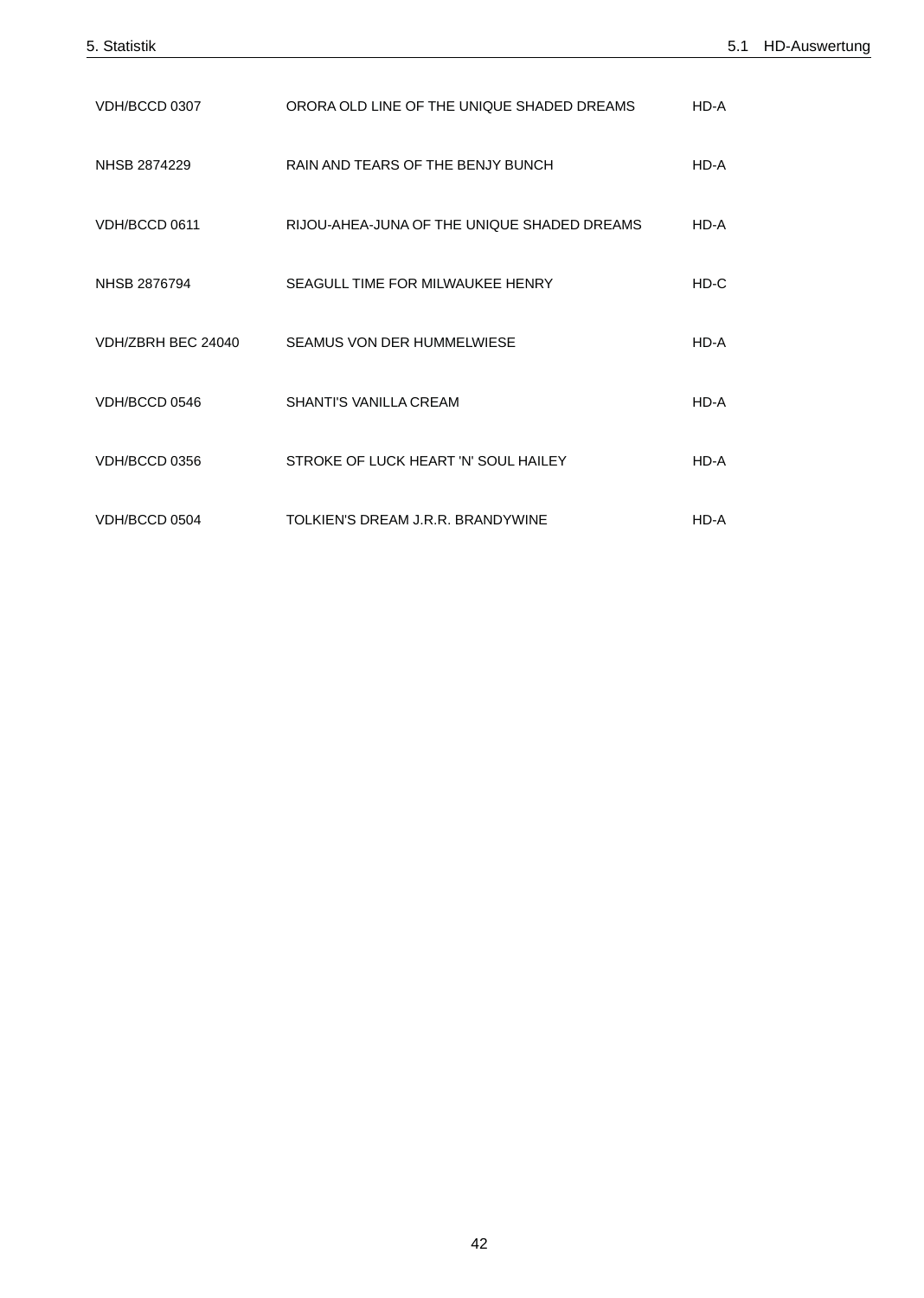# 5.2 ED-Auswertung

| VDH/BCCD 0437      | <b>CLASSIC STYLE IDEFIX THE BLACK LAIRD</b> | $ED-0$ |
|--------------------|---------------------------------------------|--------|
| VDH/ZBRH BEC 24185 | KAREWA-ZOTTI'S KEY TO MY SOUL               | $ED-0$ |
| VDH/BCCD 0603      | LOSE YOUR MIND OF CALEDONIAN TANNACH        | $ED-0$ |
| VDH/BCCD 0307      | ORORA OLD LINE OF THE UNIQUE SHADED DREAMS  | $ED-0$ |
| VDH/BCCD 0611      | RIJOU-AHEA-JUNA OF THE UNIQUE SHADED DREAMS | $ED-0$ |
| VDH/ZBRH BEC 24040 | SEAMUS VON DER HUMMELWIESE                  | $ED-0$ |
| VDH/BCCD 0356      | STROKE OF LUCK HEART 'N' SOUL HAILEY        | ED-0   |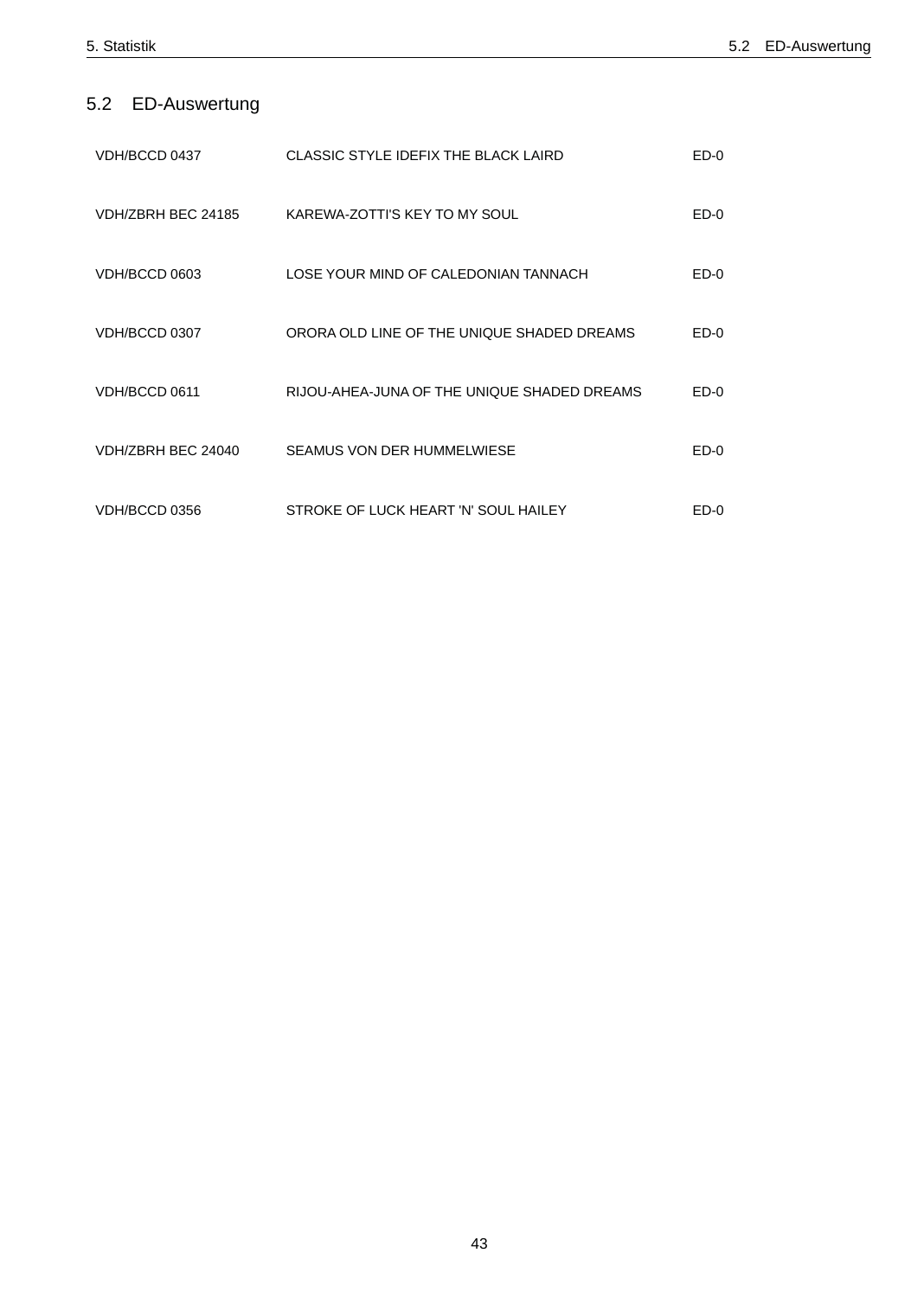# 5.3 OCD-Auswertung

| VDH/BCCD 0437      | CLASSIC STYLE IDEFIX THE BLACK LAIRD        | OCD-Frei |
|--------------------|---------------------------------------------|----------|
| VDH/ZBRH BEC 24185 | KAREWA-ZOTTI'S KEY TO MY SOUL               | OCD-Frei |
| VDH/BCCD 0603      | LOSE YOUR MIND OF CALEDONIAN TANNACH        | OCD-Frei |
| VDH/BCCD 0307      | ORORA OLD LINE OF THE UNIQUE SHADED DREAMS  | OCD-Frei |
| VDH/BCCD 0611      | RIJOU-AHEA-JUNA OF THE UNIQUE SHADED DREAMS | OCD-Frei |
| VDH/ZBRH BEC 24040 | SEAMUS VON DER HUMMELWIESE                  | OCD-Frei |
| VDH/BCCD 0356      | STROKE OF LUCK HEART 'N' SOUL HAILEY        | OCD-Frei |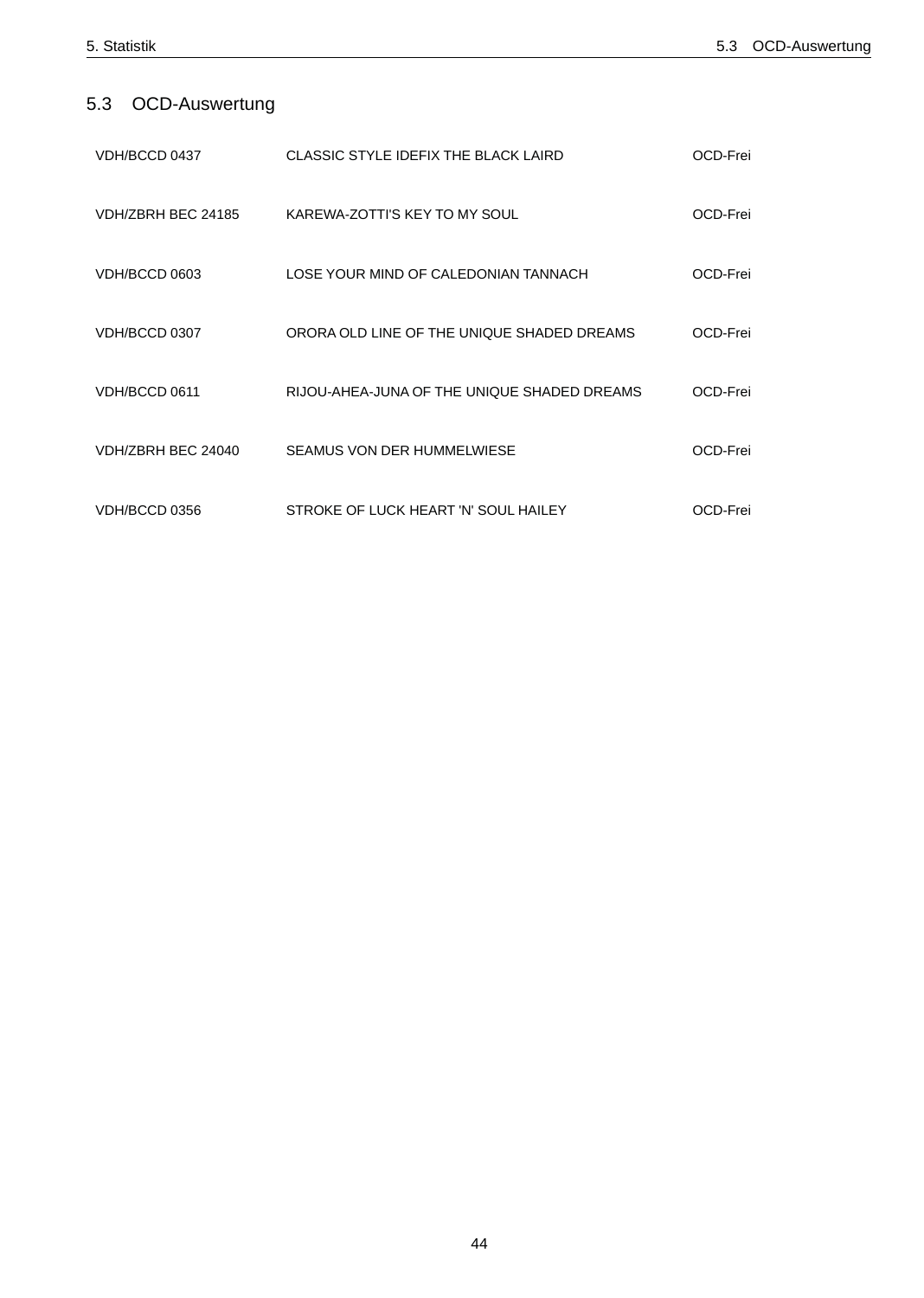# 5.4 Augen

| PKR 71364          | AMBEROSE KISS OF SUN                             | AU o.B.     |
|--------------------|--------------------------------------------------|-------------|
| VDH/BCCD 0437      | CLASSIC STYLE IDEFIX THE BLACK LAIRD             | AU o.B.     |
| VDH/BCCD 0419      | <b>DOWNTOWN'S VICTORIA</b>                       | $AU$ $o.B.$ |
| VDH/BCCD 0680      | DOWNTOWN'S WINSTON                               | $AU$ $o.B.$ |
| VDH/BCCD 0668      | GENTLE SOULS DESIGNED FOR ME SWEET HERMINE       | AU o.B.     |
| VDH/BCCD 0625      | JOLLY JOKER'S NO ONE LIKE MERCY                  | AU o.B.     |
|                    | VDH/ZBRH BEC 24185 KAREWA-ZOTTI'S KEY TO MY SOUL | $AU$ $0.B.$ |
| VDH/BCCD 0288      | PAWS FOR FUN A KIND OF FUN                       | AU o.B.     |
| NHSB 2874229       | RAIN AND TEARS OF THE BENJY BUNCH                | AU o.B.     |
| NHSB 2876794       | SEAGULL TIME FOR MILWAUKEE HENRY                 | AU o.B.     |
| VDH/ZBRH BEC 24040 | SEAMUS VON DER HUMMELWIESE                       | AU o.B.     |
| VDH/BCCD 0546      | SHANTI'S VANILLA CREAM                           | AU o.B.     |
| VDH/ZBRH BEC 20358 | STROKE OF LUCK BLACK AND TAN FAREEDA             | AU 0.B.     |
| VDH/BCCD 0465      | <b>WENZEL CLAN AGNES</b>                         | AU o.B.     |
| VDH/BCCD 0462      | WENZEL CLAN ATHOL                                | AU o.B.     |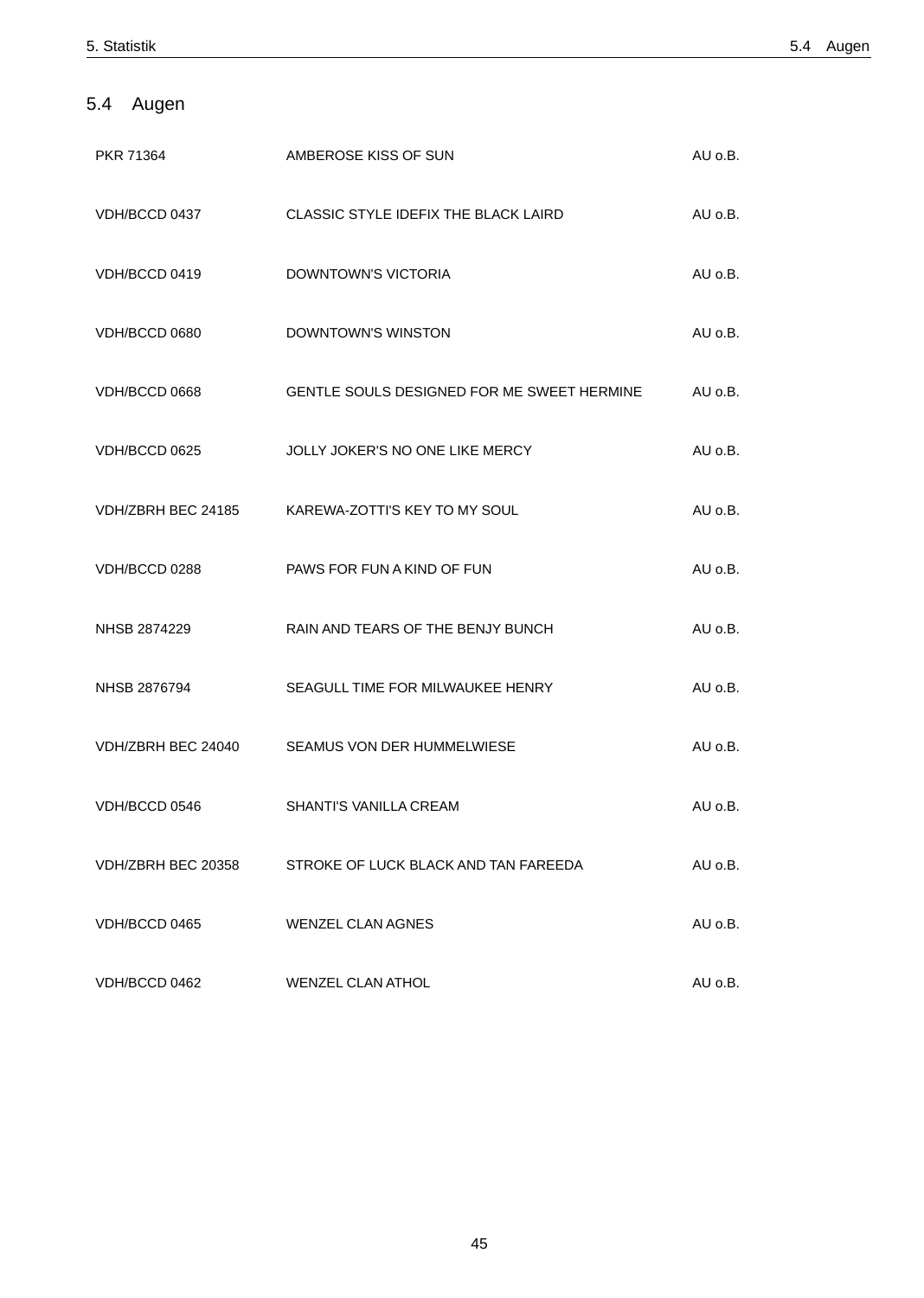# 5.5 Körung

| PKR 71364                              | AMBEROSE KISS OF SUN                             | angekört |
|----------------------------------------|--------------------------------------------------|----------|
| VDH/ZBRH BEC REG 19 BABETTE VOM MELAND |                                                  | angekört |
| VDH/BCCD 0437                          | CLASSIC STYLE IDEFIX THE BLACK LAIRD             | angekört |
| VDH/BCCD 0515                          | CORRALHOBO DIAMOND BLUE                          | angekört |
| VDH/BCCD 0541                          | DANA VOM THERAPIE HUNDE HOF                      | angekört |
| VDH/BCCD 0419                          | DOWNTOWN'S VICTORIA                              | angekört |
| VDH/BCCD 0625                          | JOLLY JOKER'S NO ONE LIKE MERCY                  | angekört |
|                                        | VDH/ZBRH BEC 24185 KAREWA-ZOTTI'S KEY TO MY SOUL | angekört |
| VDH/BCCD 0182                          | NIGRA SMILLA OF THE UNIQUE SHADED DREAMS         | angekört |
| VDH/BCCD 0198                          | NOBILITY ROCK'N ROSSI                            | angekört |
| VDH/BCCD 0559                          | NOBILITY UPSADAISY MY DEAR                       | angekört |
| VDH/BCCD 0651                          | NOBILITY VANILLA SMILLA                          | angekört |
| VDH/BCCD 0307                          | ORORA OLD LINE OF THE UNIQUE SHADED DREAMS       | angekört |
| VDH/BCCD 0611                          | RIJOU-AHEA-JUNA OF THE UNIQUE SHADED DREAMS      | angekört |
| VDH/ZBRH BEC 24040                     | SEAMUS VON DER HUMMELWIESE                       | angekört |
| VDH/BCCD 0725                          | SIJOU-AHEA OF THE UNIQUE SHADED DREAMS           | angekört |
| VDH/BCCD 0356                          | STROKE OF LUCK HEART 'N' SOUL HAILEY             | angekört |
| VDH/BCCD 0504                          | TOLKIEN'S DREAM J.R.R. BRANDYWINE                | angekört |